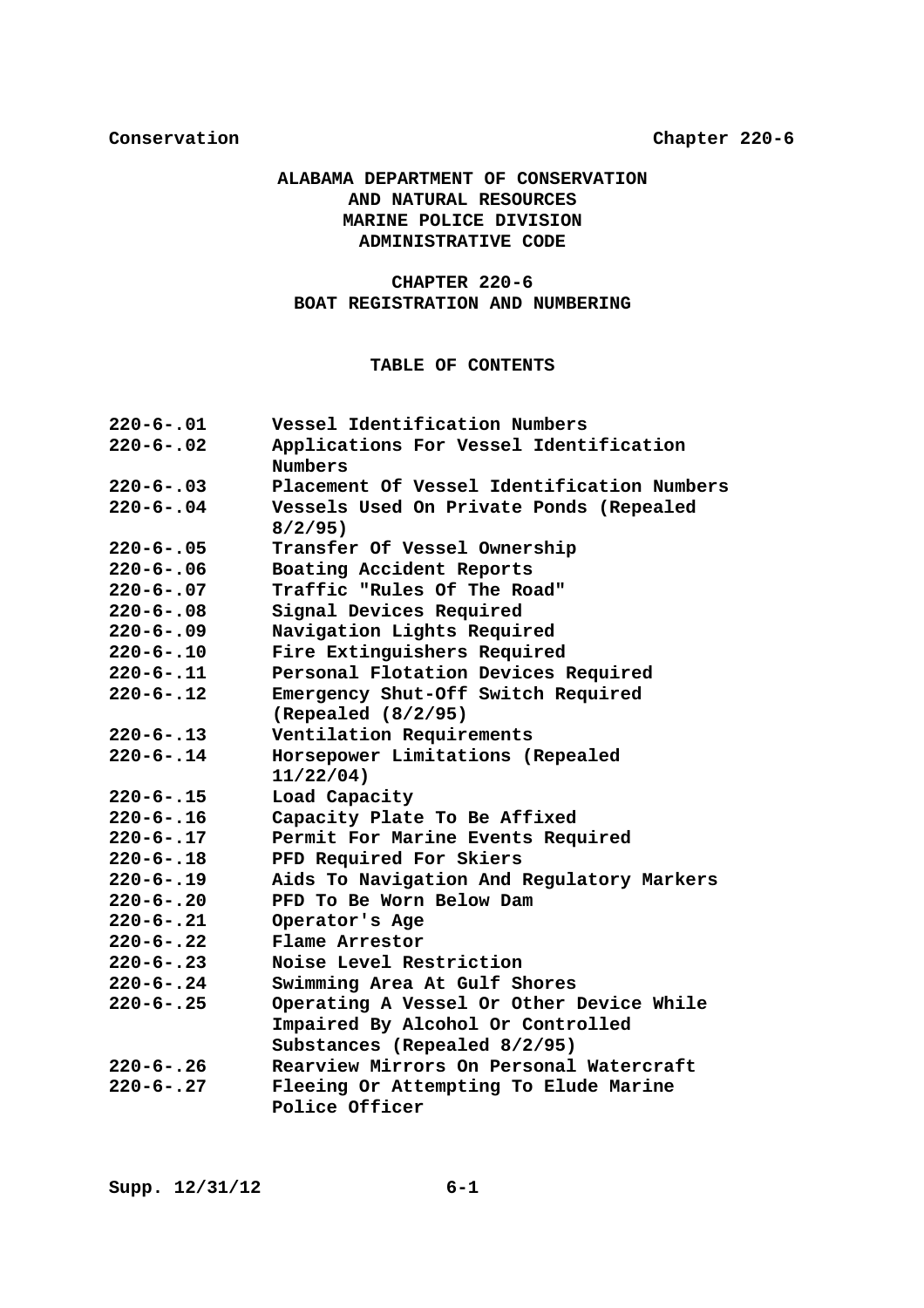| $220 - 6 - .28$ | Altering Or Defacing Of Boater           |  |  |  |  |
|-----------------|------------------------------------------|--|--|--|--|
|                 | Certification (License)                  |  |  |  |  |
| $220 - 6 - .29$ | Point System-Operation Of Vessels        |  |  |  |  |
| $220 - 6 - .30$ | Examination For Boat Operator's          |  |  |  |  |
|                 | Certification                            |  |  |  |  |
| $220 - 6 - .35$ | Boater Safety Certification/Vessel       |  |  |  |  |
|                 | Operating Privilege Suspension Period    |  |  |  |  |
|                 | Guidelines - Section $33-5-75(k)$        |  |  |  |  |
| $220 - 6 - .36$ | Idle Speed Zones For Certain Gulf Waters |  |  |  |  |
| $220 - 6 - .50$ | Securing Of Marine Sanitation Devices    |  |  |  |  |
| $220 - 6 - .52$ | Prohibition Of Certain Lights            |  |  |  |  |
| $220 - 6 - .53$ | Refund To Submit To Inspection           |  |  |  |  |
| $220 - 6 - .54$ | Bird Island/Walker Island Vessel         |  |  |  |  |
|                 | Restriction                              |  |  |  |  |
| $220 - 6 - .55$ | Lakes Permit Regulation                  |  |  |  |  |
| $220 - 6 - .59$ | Closure To Vessels And Watercraft -      |  |  |  |  |
|                 | Portions Of Gulf Waters Adjacent to      |  |  |  |  |
|                 | Certain Pier                             |  |  |  |  |
| $220 - 6 - .60$ | Disposal Of Trash, Garbage, Or Plastics  |  |  |  |  |
|                 | From A Vessel                            |  |  |  |  |
| $220 - 6 - .61$ | Marine Sanitation Device (MSD)           |  |  |  |  |
|                 | Inspections And Appointment Of Special   |  |  |  |  |
|                 | Agents                                   |  |  |  |  |
| $220 - 6 - .62$ | Old River/Rabbit Island Vessel           |  |  |  |  |
|                 | Restrictions                             |  |  |  |  |
| $220 - 6 - .63$ | Three Mile Creek Vessel Restrictions     |  |  |  |  |

## **220-6-.01 Vessel Identification Numbers.**

 (1) Every vessel identification number issued by the State of Alabama shall be divided into three parts.

 (a) The first part shall consist of the capital letters "AL". The second part shall consist of not more than four arabic numerals. The third part shall consist of not more than two capital letters. Each part shall be separated from the other by a hyphen or equivalent space. For example**:** AL-1234-AA.

 (b) The identification numbers issued shall read from left to right and shall be in block characters of good proportion not less than 76 milliliters (three inches) in height and shall be of a color which will contrast with the color of the background, (i.e. dark numbers on light background or light numbers on dark background).

 (2) Rule 220-6-.01, as previously promulgated, is hereby expressly repealed in its entirety.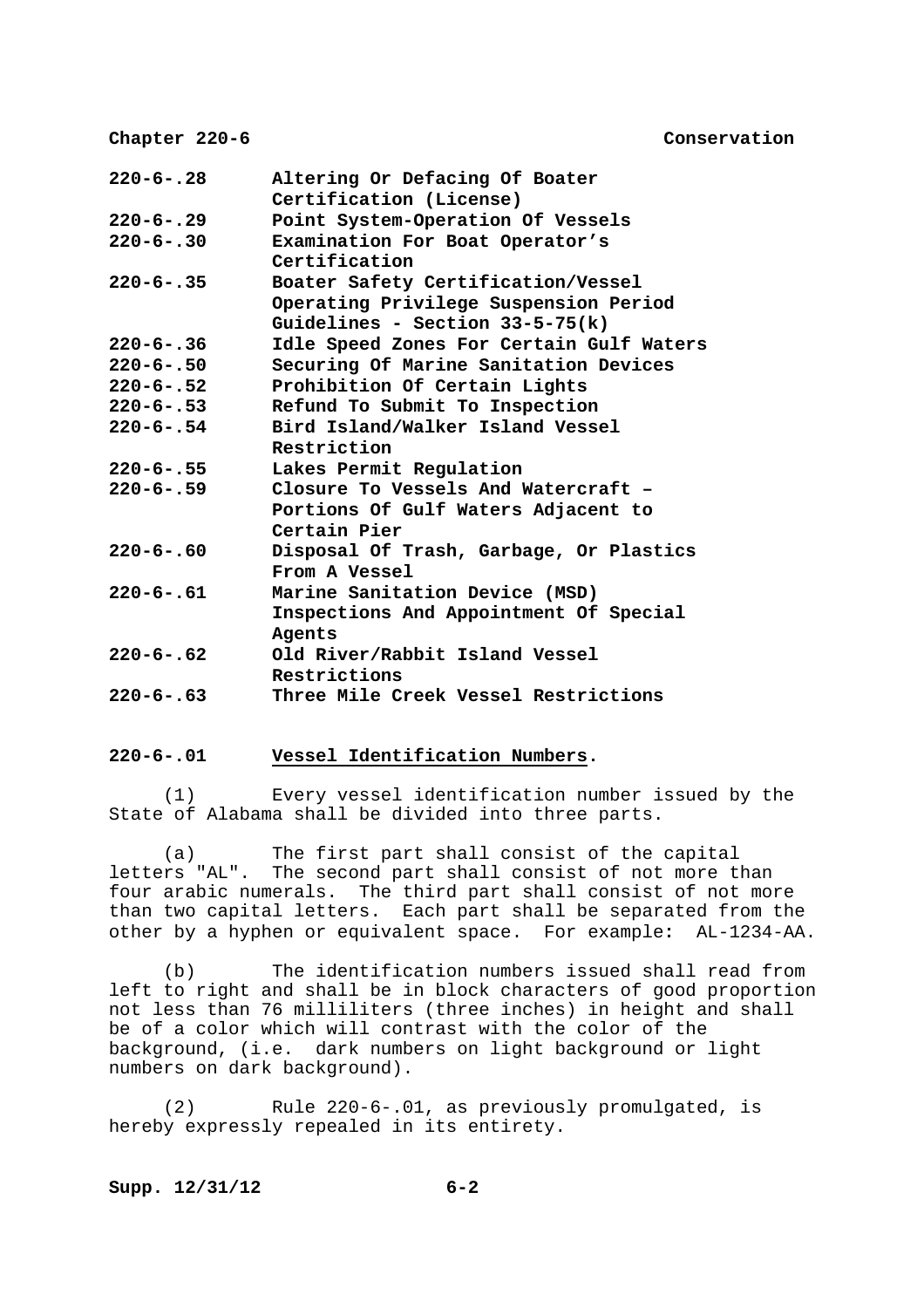**Author:** James D. Martin **Statutory Authority:** Code of Ala. 1975, §33-5-62; §15 of Act No. 94-652 (Regular Session, 1994). **History:** Filed May 9, 1991. **Repealed and Replaced:** Filed June 27, 1995; effective August 2, 1995.

**PENALTY:** As provided by §15 of Act No. 94-652 (Regular Session, 1994) and §33-5-62, Code of Ala. 1975.

**Ed Note:** Previous Rule 220-6-.01, Boat Registration and Numbering, repealed in its entirety.

# **220-6-.02 Applications For Vessel Identification Numbers**.

 (1) All applications for vessel identification numbers issued under the State of Alabama's system shall include the following information and shall be submitted on forms furnished by the Department of Conservation and Natural Resources, Marine Police Division:

 Name of the owner. Address of the owner, including zip code. Date of birth of the owner.

 State in which vessel is or will be principally used. The number previously issued by an issuing authority for the vessel, if any.

 Whether the application is for a new number, renewal of a number, or transfer of ownership. Whether the vessel is used for pleasure, rent or lease, or dealer or manufacturer demonstration commercial passenger carrying commercial fishing, or other commercial use.

Make of vessel.\*

Year vessel was manufactured or model year.\*

 Manufacturer's hull identification number, if manufactured after August 1, 1972.\*

 Overall length of vessel.\* Type of vessel (open, cabin, house, or other).\*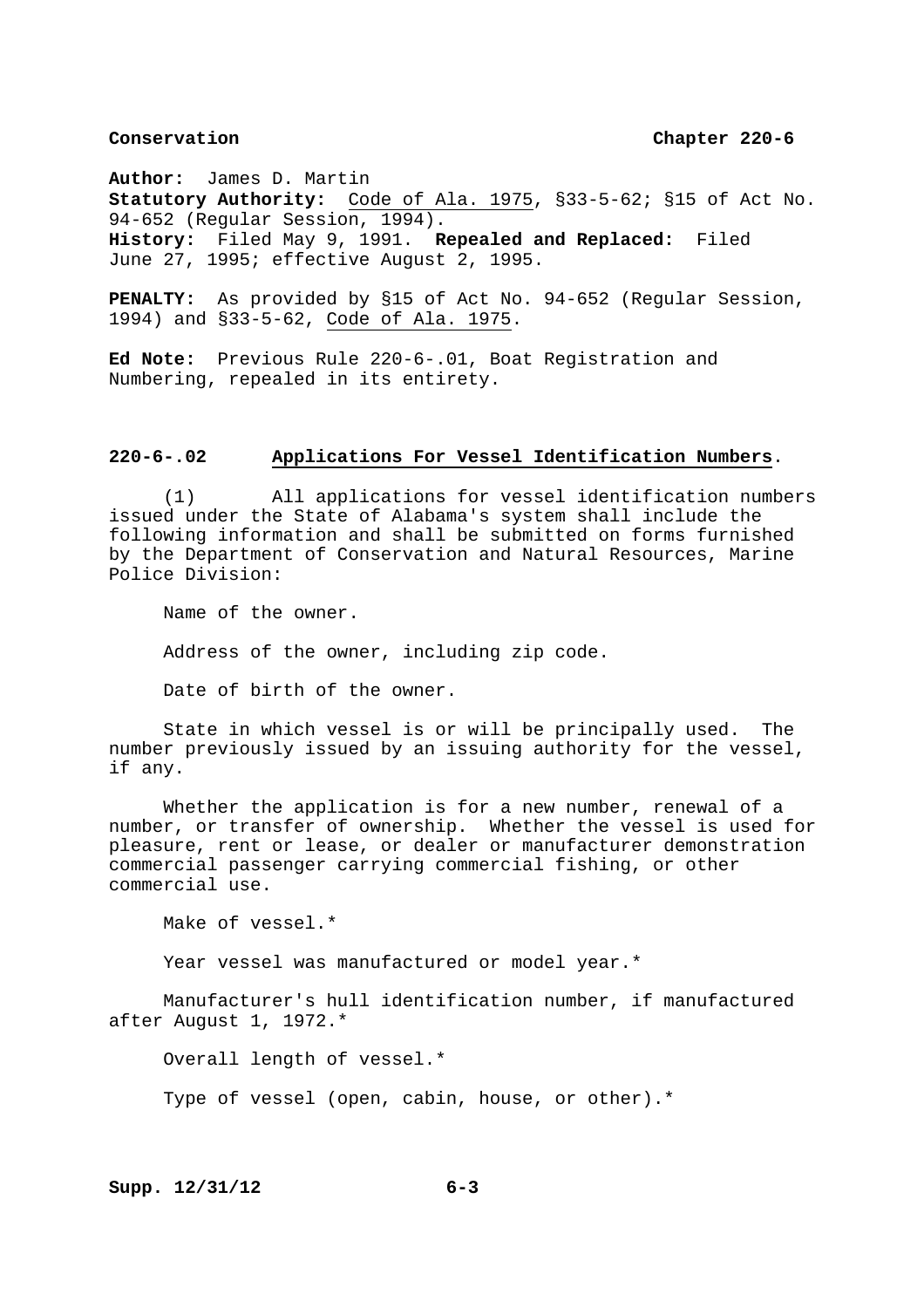Whether the hull is wood, steel, aluminum, fiberglass, plastic or other.\*

 Whether the propulsion is inboard, outboard, inboard outdrive, auxiliary sail, or sail, and name of engine manufacturer, if available.\*#

Whether the fuel is gasoline, diesel, or other.\*#

The signature of the owner.

 Items marked with \* may be omitted on applications submitted by a manufacturer or dealer for a number that is to be temporarily affixed to a vessel for demonstration or test purposes. Items marked with # may be omitted on applications submitted by a person who intends to lease or rent a vessel without propulsion machinery.

 (a) All requirements governing the application for number and certificate of number shall apply to rental boats, except that the description of the motor, if any, and type of fuel will be omitted from the application for number and the certificate of number in every case where the motor is not rented as part of the boat. All applications for rental boats operation will be submitted to the Alabama Marine Police Division. The certificate of number on rental boats shall be plainly marked "Rental Boat."

 (b) Any vessel that is rented or leased, must have on board a copy of the lease or rental agreement, signed by the owner or his agent and by the person leasing or renting the vessel, that contains the following:

The vessel number that appears on certificate of number.

The period of time for which the vessel is leased or rented.

 Number of persons on board at time of departure from place of rental.

 It shall be unlawful to rent or to offer to rend any vessel that is not registered with the Alabama Marine Police Division as a rental vessel.

 The certificate of number for vessels less than 8 meters (26 feet) in length and leased or rented to another for the latter's noncommercial use of less than 24 hours may be retained on shore by the vessel's owner or his representative at the place from which the vessel departs or returns to the possession of the owner or his representative.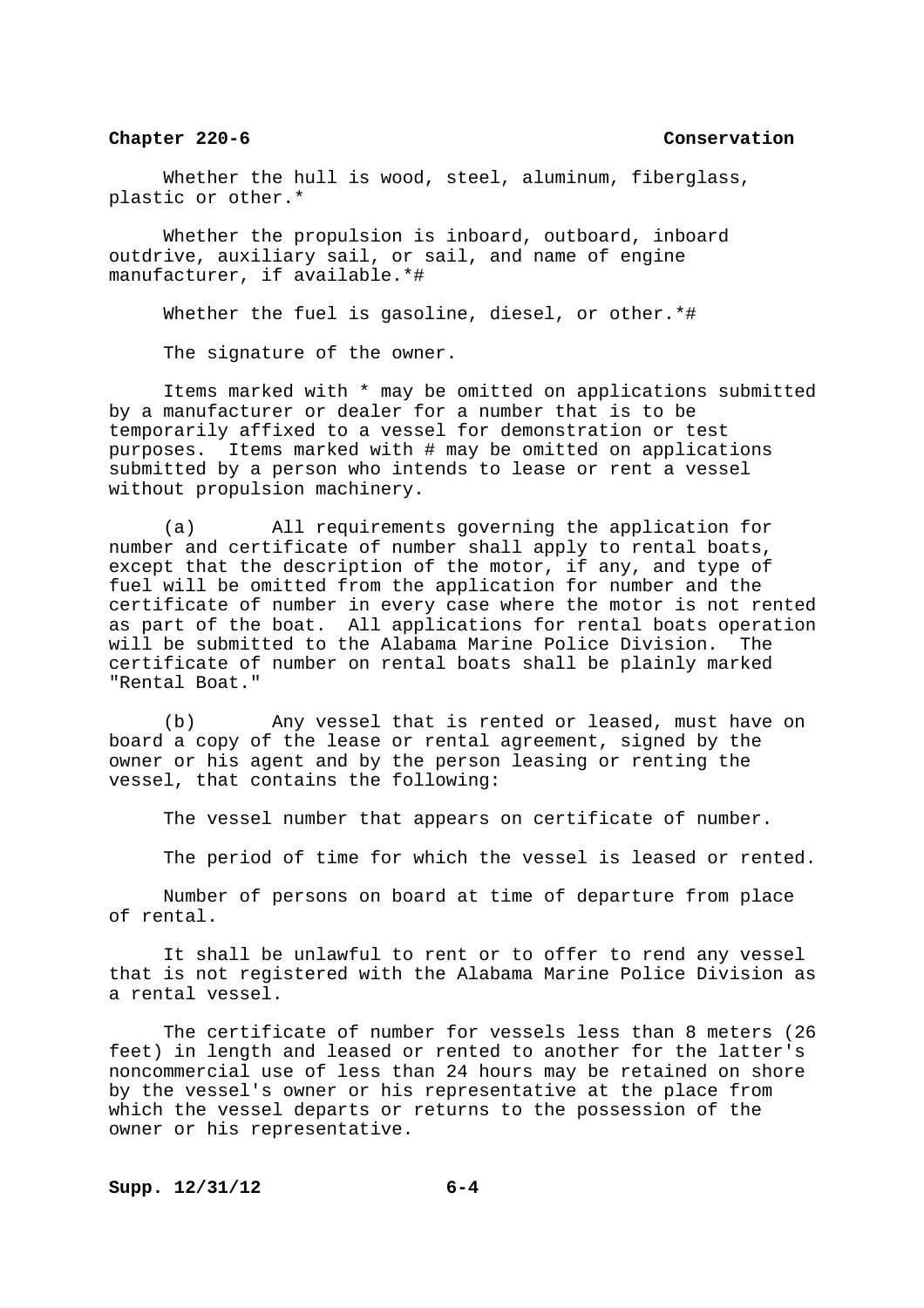(c) Bona fide boat dealers or boat manufacturers may procure a dealer's or manufacturer's certificate of number by submitting an application to the Alabama Marine Police Division. The identification number awarded pursuant to such application shall be used by such dealers or manufacturers by having the same placed upon or attached to a removable board or similar object to be temporarily but firmly mounted upon or attached to the vessel being demonstrated.

 (d) Applications for number and certificates by boat dealers or boat manufacturers for a dealer's tag shall not require a description of the boat, since the numbers and certificates of number awarded may be transferred from one boat to another. In lieu of the description the word "manufacturer" or "dealer" as appropriate will be plainly marked on each certificate.

 (e) Each certificate of number must contain the following information:

 Number issued to the vessel. Expiration date of the certificate. State of principal use. Name of the owner.

Address of owner, including zip code.

Whether the vessel is used for pleasure, rent or lease, dealer or manufacturer demonstration, commercial passenger carrying, commercial fishing or other commercial use.

 Manufacturer's hull identification number, if manufactured after August 1, 1972.

 Make of vessel. Year vessel was manufactured. Overall length of vessel.

Whether the vessel is an open boat, cabin cruiser house boat, or other type.

Hull material.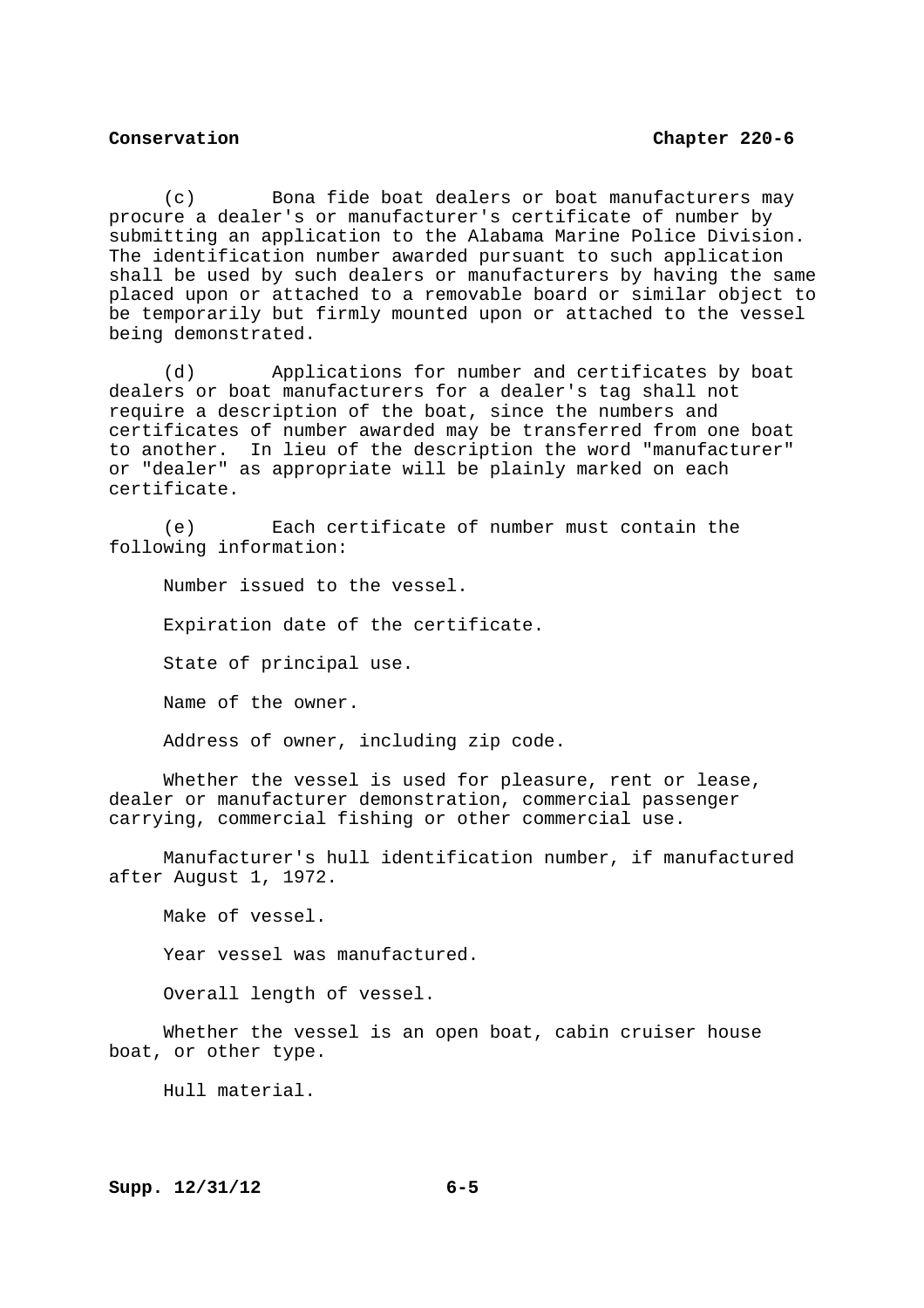Whether the propulsion is inboard, outboard, inboard outdrive, or sail.

Whether the fuel is gasoline, diesel or other.

 (f) Each person using a vessel to which this regulation applies shall present the certificate or lease or rental agreement required by (b), (c) and (e) to any federal, state, or local law enforcement officer for inspection at his request.

 (2) Rule 220-6-.02, as previously promulgated, is hereby expressly repealed in its entirety. **Author:** James M. Martin **Statutory Authority:** Code of Ala. 1975, §33-5-62; §15 of Act No. 94-652 (Regular Session, 1994). **History:** Filed May 9, 1991. **Repealed and Replaced:** Filed June 27, 1995; effective August 2, 1995.

**PENALTY:** As provided by §15 of Act No. 94-652 (Regular Session, 1994) and §33-5-62, Code of Ala. 1975.

**Ed Note:** Previous Rule 220-6-.02, Boating Accident Reports, repealed in its entirety. New rule (same title) adopted (see Rule 220-6-.06).

# **220-6-.03 Placement Of Vessel Identification Numbers.**

 (1) Each person purchasing a vessel identification number shall place said number on each side of the bow of the vessel for which it was purchased in such position as will make it clearly visible at all times.

 (a) Such number may be placed on each side of the bow of the vessel by decals or paint. Such number shall be of block characters of good proportion and in no event less than 76 millimeters [(3) inches] in height and properly spaced so as to be easily readable and such paint or decals shall contrast with the color of the background upon which they are placed. Such numbers must at all times be maintained in a legible condition. Marine Police Officers may require the owner of any vessel to repaint or reaffix such numbers when same are, in his judgment, not legible, or are improperly spaced.

 (b) Operators of vessels used exclusively for racing are not required to paint or attach the vessels' license number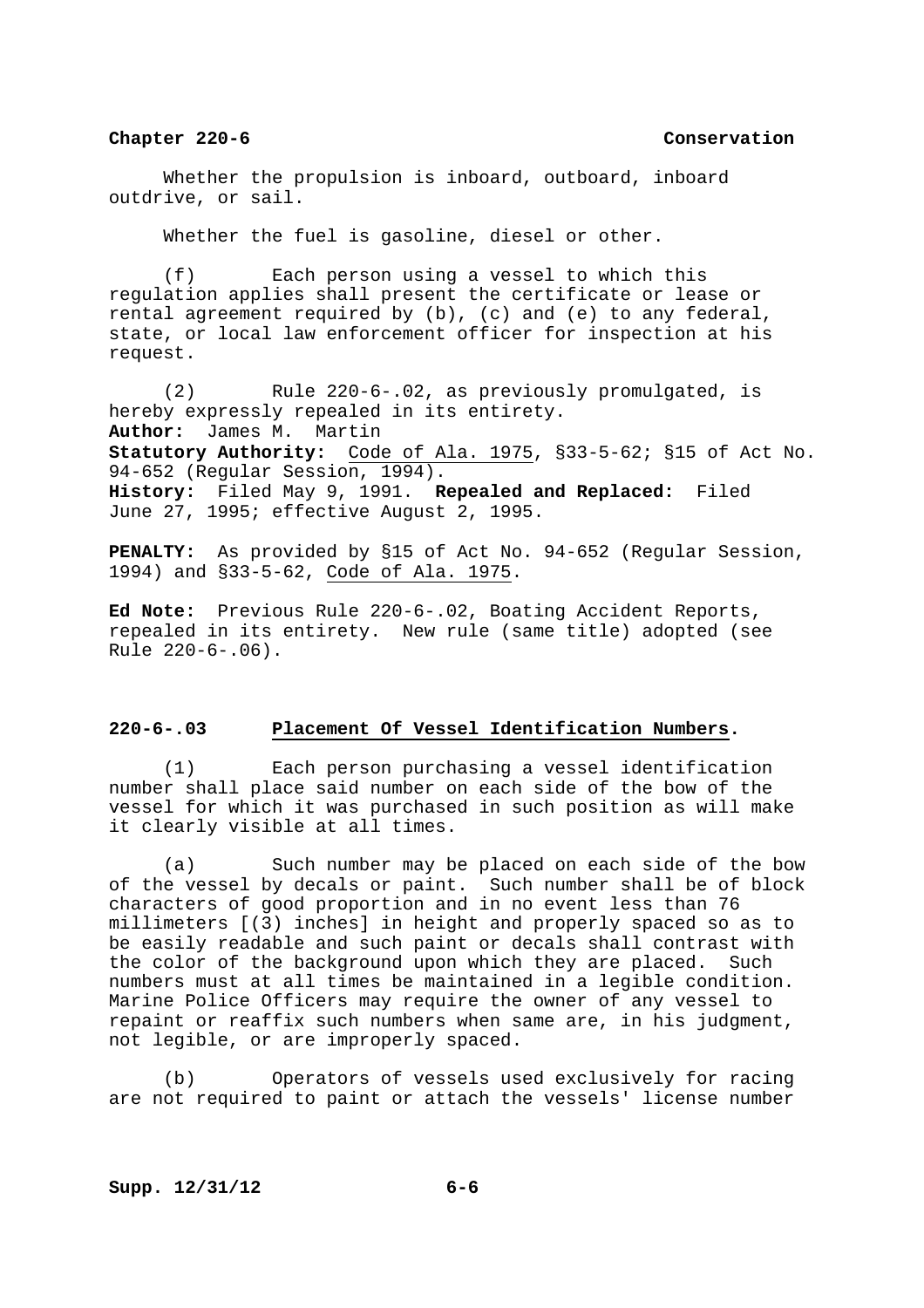to the bow; provided, however, the number shall be affixed or painted at some other conspicuous position in or on said vessel.

 (c) In addition to the number herein required to be placed on each side of the bow of every licensed vessel, the owner shall also be required to place a current-year decal within 151 millimeters (six inches) of the registration number on each side of the vessel at either the beginning or the end of his registration number. Such decals shall be given to the registration purchaser at the time he purchases his annual registration certificate.

 (d) It shall be a violation of this regulation to operate or permit a vessel to be operated unless said vessel has attached to each side of the bow said registration number, together with the current-year decals. Only the current-year decal shall be displayed on vessel.

 (e) A valid registration number issued to a vessel shall remain with that vessel until the vessel is destroyed, abandoned, or vessel is no longer principally used in the state where the certificate was issued.

 (f) The person whose name appears on the certificate of number as the owner of the vessel shall remove the number and validation decal from the vessel when:

 The vessel is commercially documented by the USCG. The certificate of number becomes invalid for reasons other than annual expiration. The vessel is no longer principally used in the state where the certificate was issued.

 (2) U.S. Coast Guard documented vessels required to be registered under Alabama law shall not be required to display their Alabama registration numbers but shall be required to place their current year decal in a prominent place on the forward half of the vessel on the port and starboard sides.

 (3) Rule 220-6-.03, as previously promulgated, is hereby expressly repealed in its entirety. **Author:** M. Barnett Lawley **Statutory Authority:** Code of Ala. 1975, §33-5-62; §15 of Act No. 94-652 (Regular Session, 1994). **History:** Filed May 9, 1991. **Repealed and Replaced:** Filed June 27, 1995; effective August 2, 1995. **Amended:** Filed October 18, 2004; effective November 22, 2004.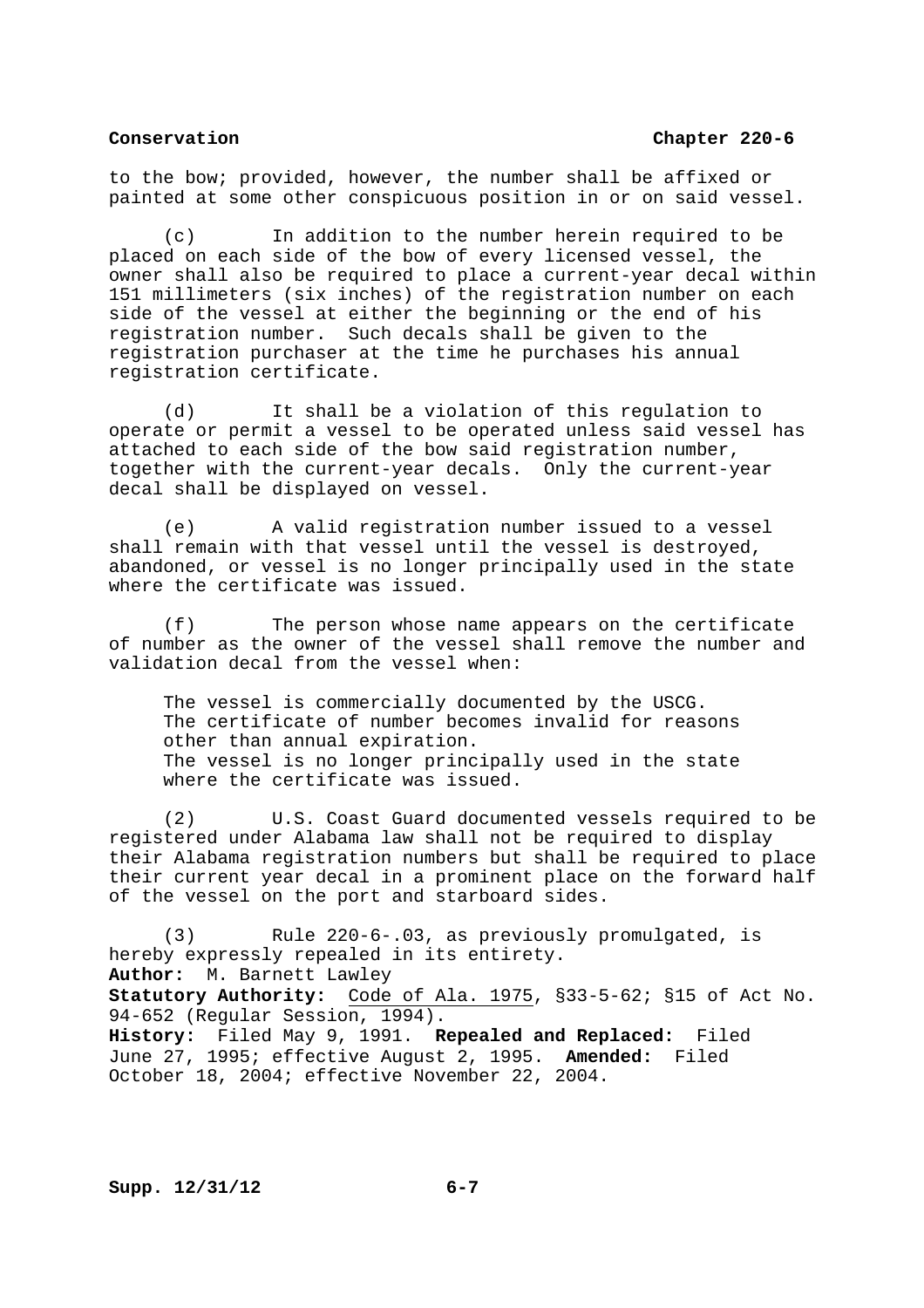**PENALTY:** As provided by §15 of Act No. 94-652 (Regular Session, 1994) and §33-5-62, Code of Ala. 1975.

**Ed Note:** Previous Rule 220-6-3, Boating Safety Operations, repealed in its entirety.

**220-6-.04 Vessels Used On Private Ponds. (Repealed 8/2/95**) **Author:** James D. Martin **Statutory Authority:** Code of Ala. 1975, §33-5-62; §15 of Act No. 94-652 (Regular Session, 1994). **History:** Filed May 9, 1991. Repealed**:** Filed June 27, 1995; effective August 2, 1995.

**PENALTY:** As provided by law.

**Ed Note:** Previous Rule 220-6-.04, Regulation of Watercraft in Municipal Swimming Area of the City of Gulf Shores, is now Rule 220-6-.24, Swimming Area At Gulf Shores.

## **220-6-.05 Transfer Of Vessel Ownership.**

 (1) The probate judges and license commissioners of the various counties of this state may issue boat transfer certificates, transferring the ownership of a registered boat on forms furnished by the Marine Police Division, Department of Conservation and Natural Resources, providing the boat's last registration record is with the county where application is being made or the applicant presents the registration certificate of the immediate former owner. The probate judges and license commissioners of the various counties of this state may issue replacement certificates to applicants for those lost or destroyed, providing the boat's last registration record is with the county where application is being made and subject boat is currently registered.

 (a) The fee for transferring the original registration number to the new owner by issuance of a transfer certificate is \$3.00. The fee for issuing replacement certificates for those lost or destroyed is \$3.00. The probate judges and license commissioners are entitled to levy an issuing fee of \$2.00.

 (b) The probate judges and license commissioners will remit to the Department of Conservation and Natural Resources all monies collected (except their levied issuing fee) on the same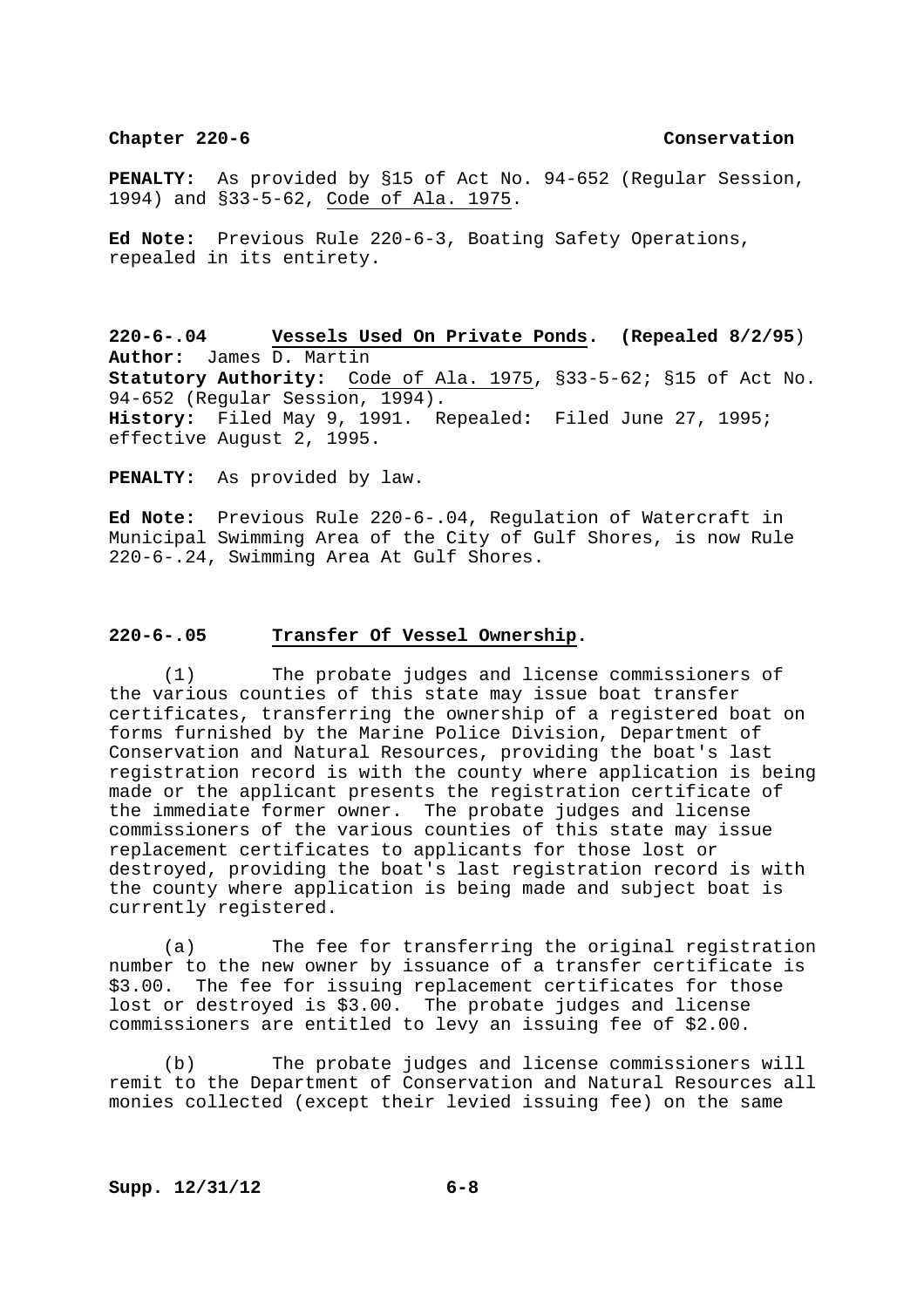forms and at the same time as they presently remit collections for the sale of boat registration certificates.

 (2) Rule 220-6-.05, as previously promulgated, is hereby expressly repealed in its entirety. **Author:** James D. Martin **Statutory Authority:** Code of Ala. 1975, §33-5-62; §15 of Act No. 94-652 (Regular Session, 1994). **History:** Filed May 9, 1991. **Repealed and Replaced:** Filed June 27, 1995; effective August 2, 1995. **Amended:** Filed March 29, 2010; effective May 3, 2010.

**PENALTY:** As provided by §15 of Act No. 94-652 (Regular Session, 1994) and §33-5-62, Code of Ala. 1975.

# **220-6-.06 Boating Accident Reports.**

 (1) Whenever a boating accident results in the (1) loss of life or the disappearance of any person; (2) injury causing any person to remain incapacitated for a period in excess of a seventy-two (72) hours; (3) actual damage to any vessel, or to any other property in excess of two thousand dollars (\$2,000); the operator of said boat shall submit, within ten (10) days from the date of the accident, to the Department of Conservation and Natural Resources, Marine Police Division, a written report of the said accident on forms furnished by the Department of Conservation and Natural Resources, which report must contain the following:

The numbers and names of each vessel involved.

The name and address of each owner of each vessel involved.

 The name of the nearest city or town, the county, the state, and the body of water.

The time and date the casualty or accident occurred.

The location on the water.

The visibility, weather, and water conditions.

The estimated air and water temperatures.

 The name, address, age or date of birth, telephone number, vessel operating experience and boating safety training of the operator making the report.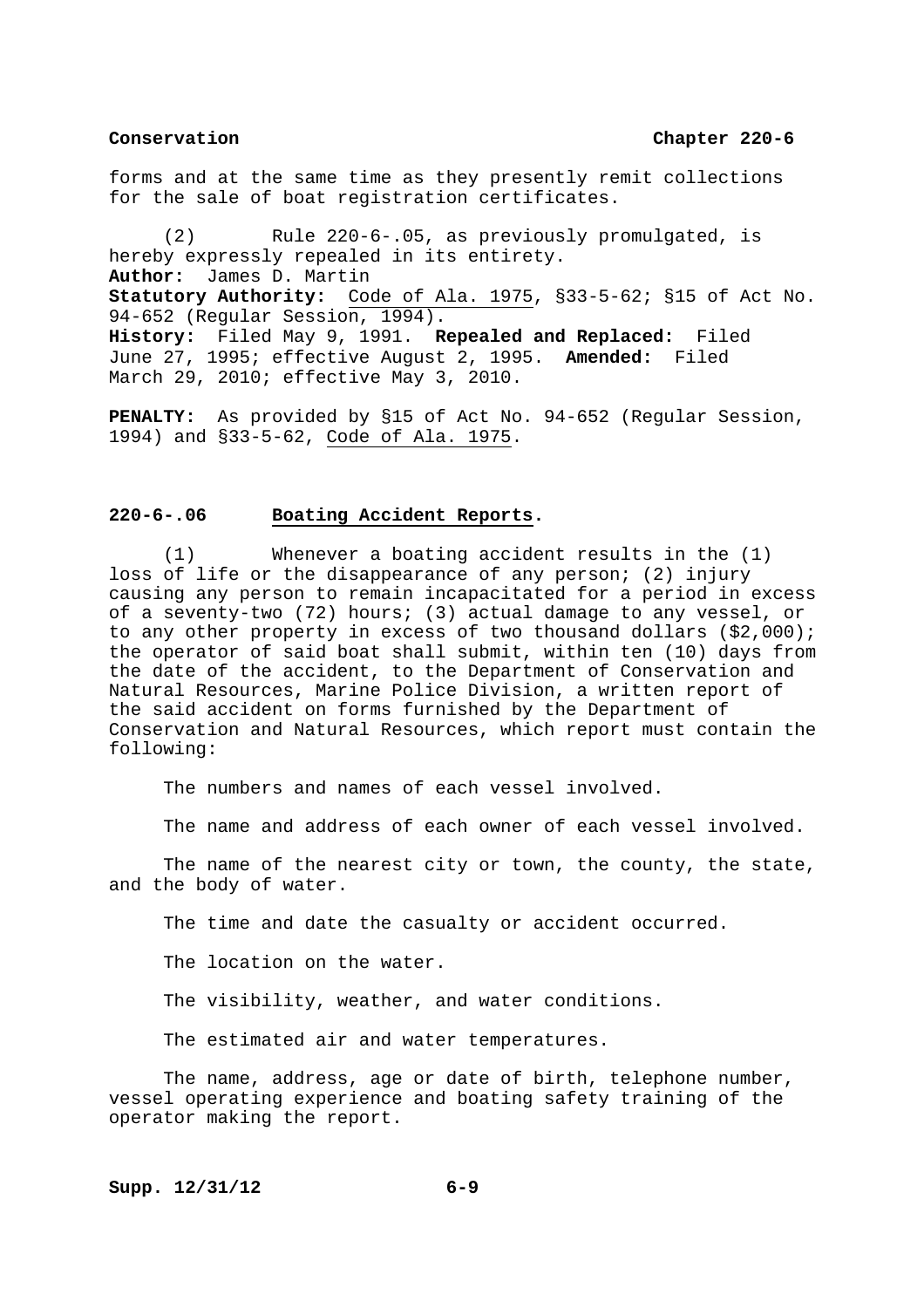The name and address of each operator of each vessel involved.

 The number of persons on board or towed on skis by each vessel.

 The name, address, and date of birth of each person injured or killed.

The cause of each death.

 Weather forecasts available to, and weather reports used by, the operator before and during the use of the vessel.

The name and address of each owner of property involved.

The availability and use of personal flotation devices.

The type and amount of each fire extinguisher used.

The nature and extent of each injury.

 A description of all property damage and vessel damage with an estimate of the cost of all repairs.

 A description of each equipment failure that caused or contributed to the cause of the casualty.

A description of the vessel casualty or accident.

 The type of vessel operation (cruising, drifting, fishing, hunting, skiing, racing, or other), and the type of accident (capsizing, sinking, fire, or explosion or other).

 The opinion of the person making the report as to the cause of the casualty.

 The make, model, type (open, cabin, house, or other), beam width at widest point, length, depth from transom to keel, horsepower, propulsion (outboard, inboard, inboard outdrive, sail, or other), fuel (gas, diesel or other), construction (wood, steel, aluminum, plastic, fiberglass, or other), and year built (model year), of the reporting operator's vessel.

The name, address, and telephone number of each witness.

 The manufacturer's hull identification number (HIN), or serial number if no HIN is affixed, of the reporting operator's vessel.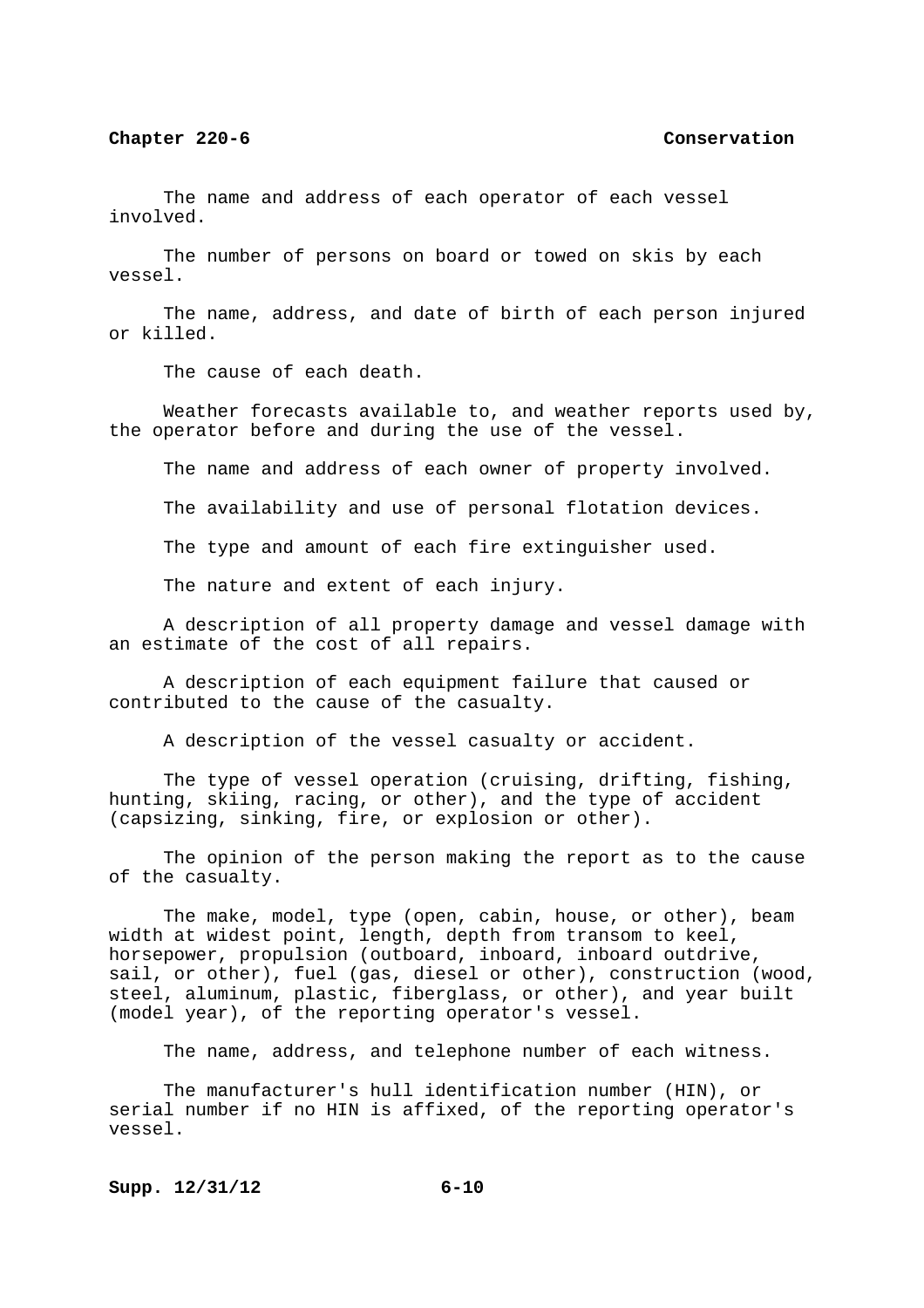The name, address, and telephone number of the person submitting the report.

 (a) For the purpose of this regulation a "boat accident" means a collision, accident, or other casualty which occurs to, or is caused by, or in any other way, involves a vessel while being operated on the waters of this state.

 (b) A vessel shall be considered to be involved in a "boat accident" whenever the occurrence results in damage by or to the vessel or its equipment; any injury or loss of life to any person or in the disappearance of any person resulting from the accident under circumstances which indicate the possibility of death or injury.

 (2) This regulation shall be applicable to all vessels, except commercially documented vessels, which are within the jurisdiction of this state at the time of the accident, and to all vessels carrying Alabama registration numbers, regardless of where the accident occurs.

 (3) Nothing in this regulation should be so construed as to show intent to excuse any vessel licensed by the State of Alabama which is involved in a boating accident in another state from complying with any laws or regulations of such other state regarding reports of boating accidents within the state. The necessity of reporting the accident to the officials of another state shall not exonerate or excuse any failure to file a report in the State of Alabama as herein required.

 (4) The provisions of this regulation shall apply to all vessels operated on the waters of this state, except vessels commercially documented by the federal government, and regardless of whether or not the vessel involved in an accident is registered or required to be registered under Alabama law.

 (5) Rule 220-6-.06, as previously promulgated, is hereby expressly repealed in its entirety. **Author:** James D. Martin **Statutory Authority:** Code of Ala. 1975, §33-5-62; §15 of Act No. 94-652 (Regular Session, 1994). **History:** Filed May 9, 1991. **Repealed and Replaced:** Filed June 27, 1995; effective August 2, 1995. **Amended:** Filed March 29, 2010; effective May 3, 2010.

**PENALTY:** As provided by §15 of Act No. 94-652 (Regular Session, 1994) and §33-5-62, Code of Ala. 1975.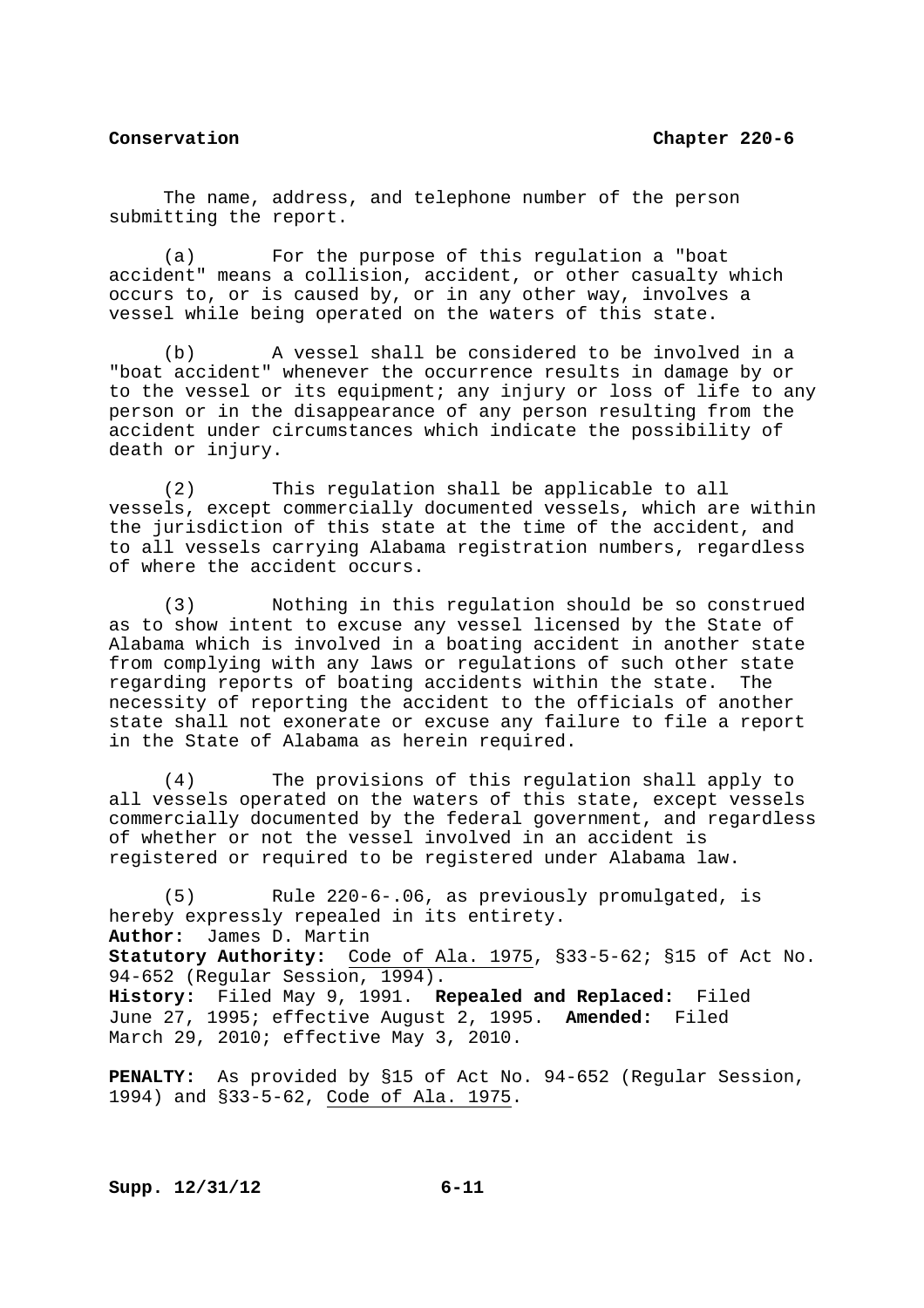### **220-6-.07 Traffic "Rules Of The Road."**

 (1) The water traffic "Rules of the Road" in the State of Alabama shall be as follows:

(a) Vessels passing head-on shall keep to the right.

 (b) Vessels overtaking another vessel may do so on either side, but must grant the right-of-way to the vessel being overtaken.

 (c) When vessels are passing at right angles, the vessel on the left will yield right-of-way to vessel on the right.

 (d) Motor boats shall yield right-of-way to non-motor powered boats except as follows:

1. When being overtaken by non-powered vessels.

 2. For deep draft vessels that have to remain in narrow channels.

3. When vessel is towing another vessel.

 (e) Motor boats must maintain a direct course when passing sail boats.

 (f) Any vessel approaching a landing dock or pier shall yield the right-of-way to any departing vessel.

 (g) Any vessel departing shoreline or tributary shall yield right-of-way to through traffic and vessels approaching shoreline or tributary.

 (h) Vessels will not abruptly change course without first determining that it can be safely done without risk of collision with another vessel.

 (i) If an operator fails to fully understand course of an approaching vessel he must slow down immediately to a speed barely sufficient for steerageway until the other vessel has passed.

 (j) Vessels yielding right-of-way shall reduce speed, stop, reverse, or alter course to avoid collision. Vessel with right-of-way shall hold course and speed. If there is danger of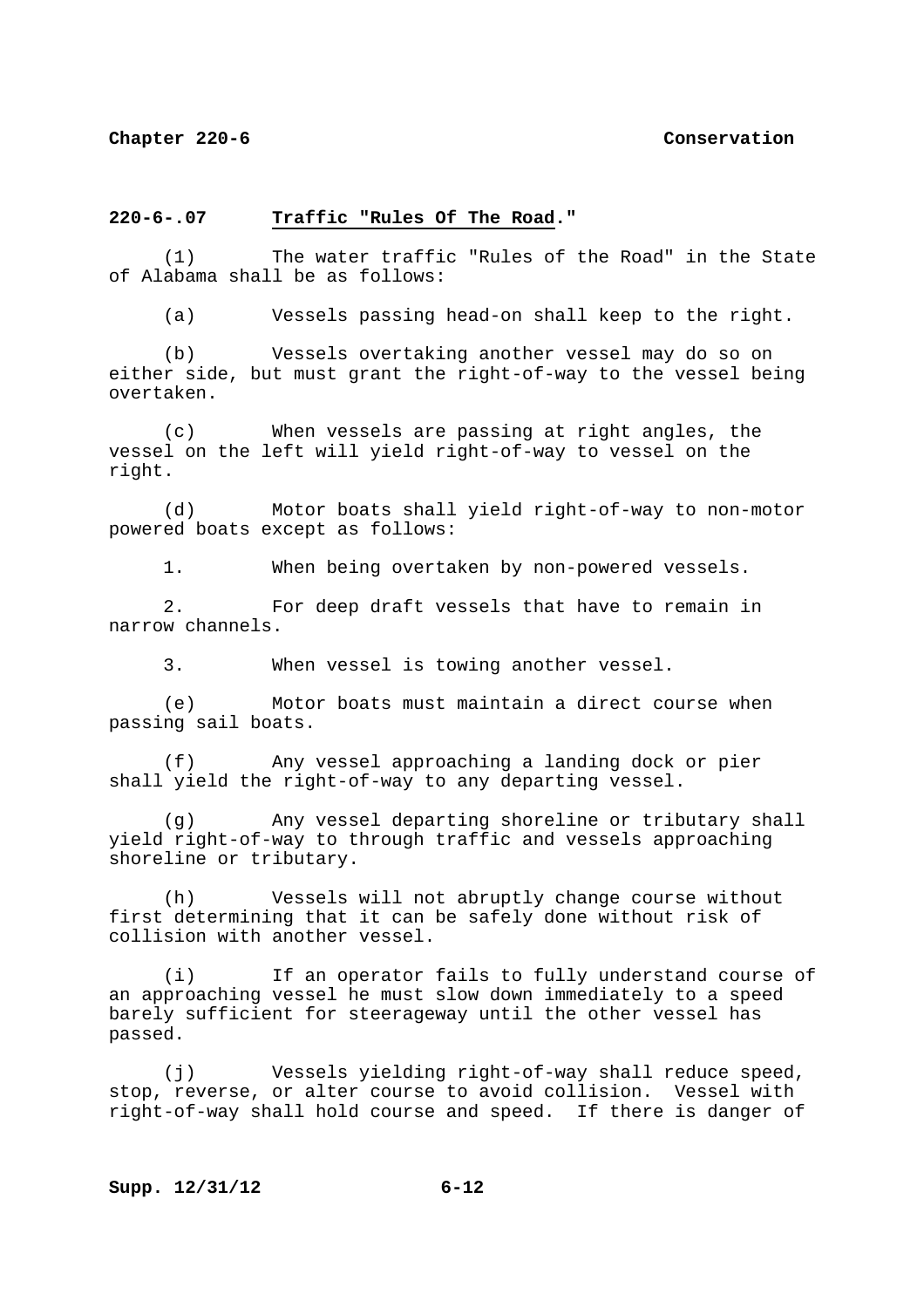collision, all vessels will slow down, stop, or reverse until danger is averted.

 (k) Vessels will issue warning signals in fog or inclement weather.

 (l) No mechanically propelled vessel shall be operated in a circular course around any other vessel or any person swimming.

 (m) In narrow channel, vessels will keep to the right of mid-channel.

 (n) Vessels approaching or passing another vessel shall be operated in such manner and at such rate of speed as will not create a hazardous wash or wake.

 (o) No vessel shall obstruct or interfere with take-off, landing, or taxiing of aircraft.

 (p) All vessels shall be operated at reasonable speeds for given situations and must be under the complete control of the operator at all times.

 (q) No vessel or person shall obstruct or block navigation channel, entrance to channel, mooring slip, landing dock, launching ramp, pier or tributary.

 (r) Vessels shall keep at least 30.5 meters (100 feet) clearance of displayed diver's flag.

(s) Operator must maintain a proper lookout.

 (2) Rule 220-6-.07, as previously promulgated, is hereby expressly repealed in its entirety. **Author:** James D. Martin **Statutory Authority:** Code of Ala. 1975, §33-5-62; §15 of Act No. 94-652 (Regular Session, 1994). **History:** Filed May 9, 1991. **Repealed and Replaced:** Filed June 27, 1995; effective August 2, 1995.

**PENALTY:** As provided by §15 of Act No. 94-652 (Regular Session, 1994) and §33-5-62, Code of Ala. 1975.

# **220-6-.08 Signal Devices Required.**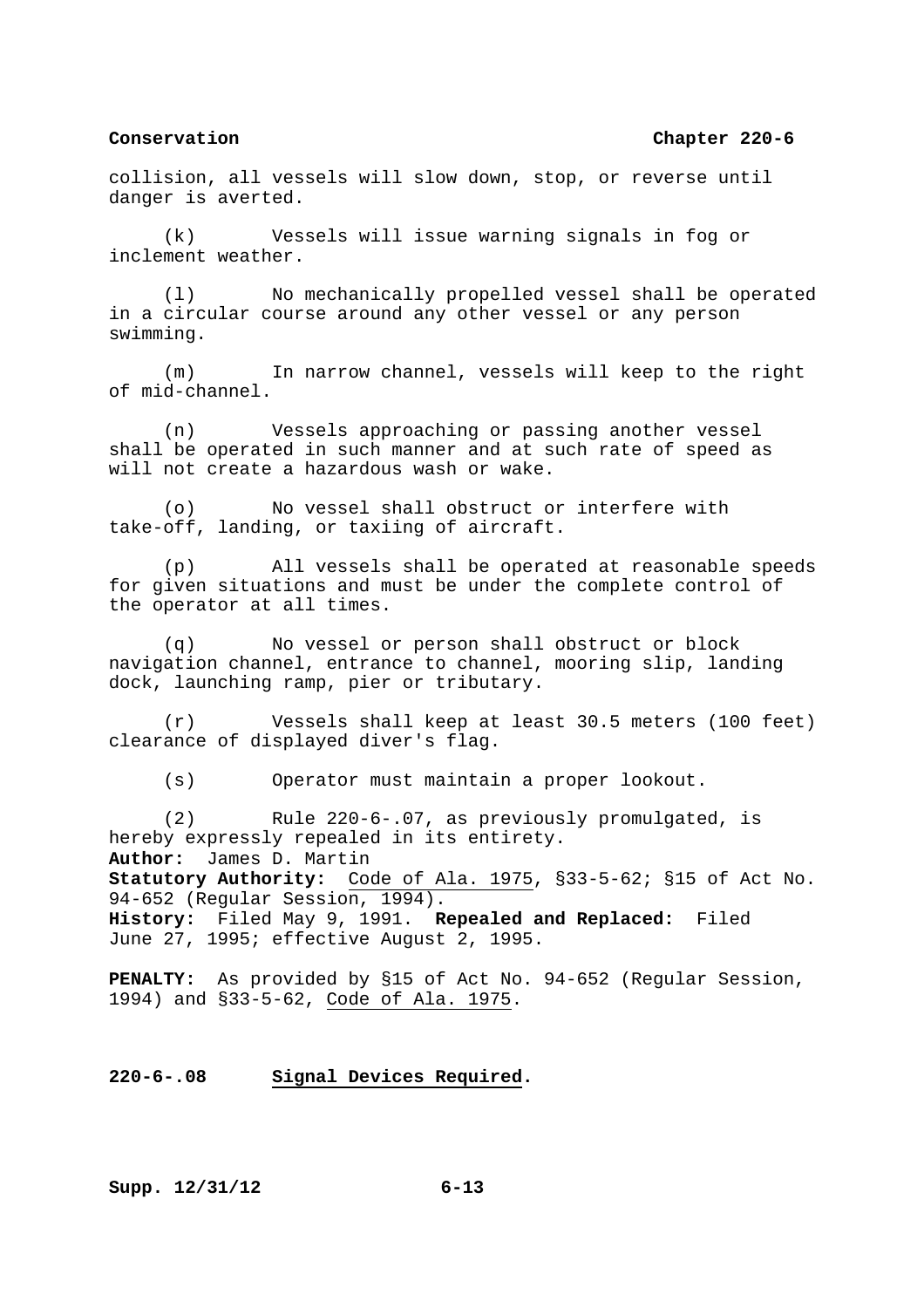(1) All vessels as hereinafter designated shall be equipped with signal devices for use during night-time operation (sunset to sunrise) and during inclement weather where visibility is greatly reduced.

 (a) All vessels 4.9 meters [(16) feet] in length but less than 8 meters [(26) feet] are required to be equipped with an efficient whistle or other sound-producing mechanical device, whether operated by hand or power, capable of producing a blast of two seconds or more duration and audible for at least .8 kilometers (one-half mile).

 (b) All vessels 8 meters [(26) feet] in length but not exceeding 12.2 meters [(40) feet] are required to be equipped with an efficient whistle or other sound-producing mechanical device, hand or power operated, capable of producing a blast of two seconds or more duration and audible for a distance of at least 1.6 kilometers (one mile).

 (c) All vessels exceeding 12.2 meters [(40) feet] in length shall be equipped with an efficient whistle or similar device, power operated, capable of producing a blast of two seconds or more duration and audible for a distance of at least 1.6 kilometers (one mile).

 (d) Nothing in this regulation shall be so construed as exempting a vessel from any further sound signal devices which may be required by the United States Coast Guard or other governmental agency when operating on the navigable waters of this state.

 (2) Rule 220-6-.08, as previously promulgated, is hereby expressly repealed in its entirety **Author:** James D. Martin **Statutory Authority:** Code of Ala. 1975, §33-5-62; §15 of Act No. 94-652 (Regular Session, 1994). **History:** Filed May 9, 1991. **Repealed and Replaced:** Filed June 27, 1995; effective August 2, 1995.

**PENALTY:** As provided by §15 of Act No. 94-652 (Regular Session, 1994) and §33-5-62, Code of Ala. 1975.

# **220-6-.09 Navigation Lights Required.**

 (1) The following designated vessels shall be required to display, when under way between sunset and sunrise, and also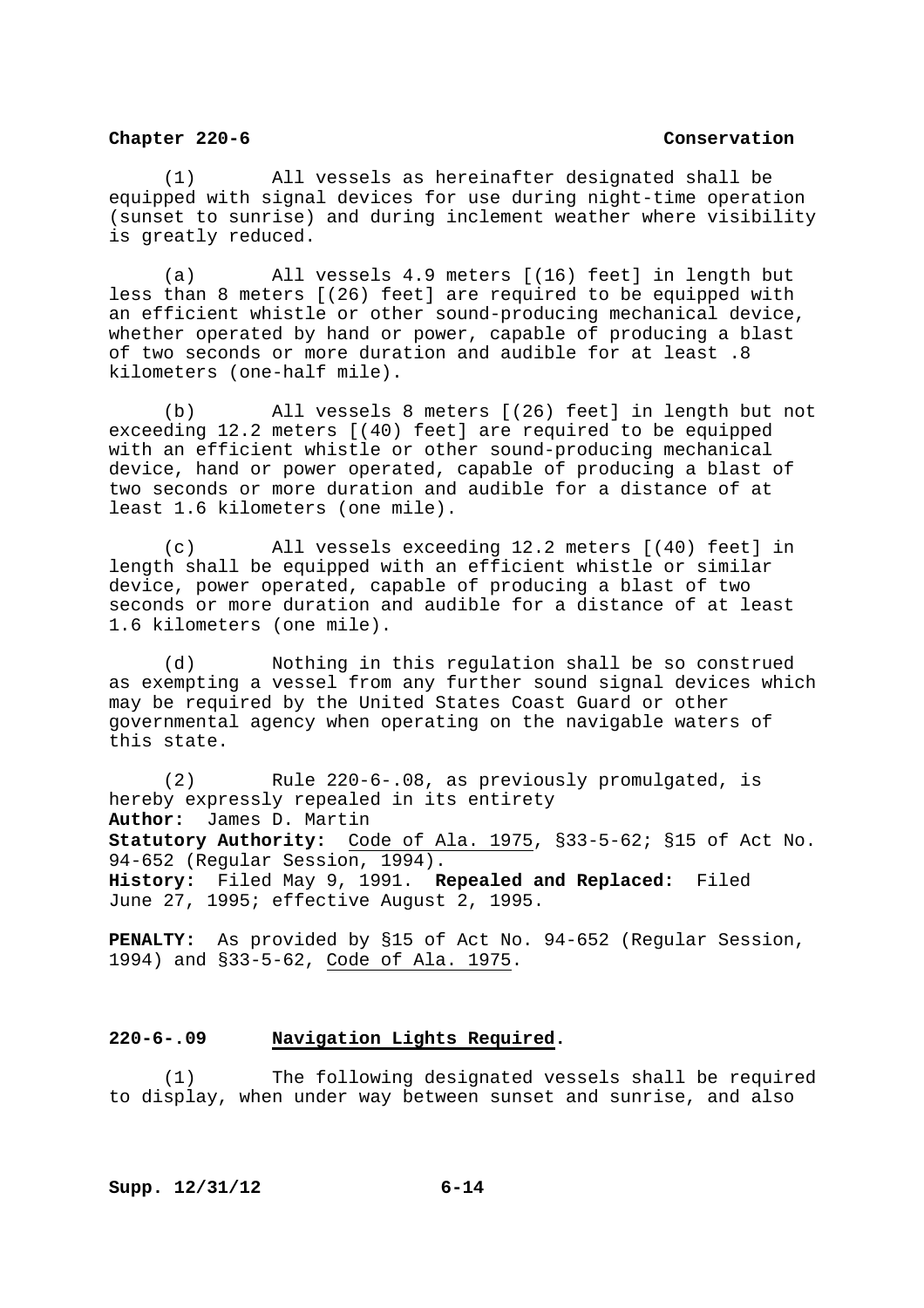between sunrise and sunset in restricted disability the following specific lights:

 (a) Manually propelled vessels less than 7 meters [(23) feet] in length shall have readily at hand a lantern or flashlight showing a white light which shall be temporarily exhibited by the operator in sufficient time to prevent collision.

 (b) All mechanically propelled vessels, and combination sail and power vessels when under power, less than 12 meters (39.4 feet) in length shall have one combination light in the fore part of vessel showing red to port and green to starboard from dead ahead to 112.5 degrees on each side (225 degrees combination), visible at least 1.6 kilometers (one mile), along with either one bright, white light at the stern showing all around the horizon (360 degrees), or a masthead light placed as nearly as practicable to the fore and aft centerline of the vessel showing an unbroken light over an arc of the horizon of 225 degrees and so fixed as to show the light from dead ahead to 112.5 degrees on both sides of the vessel in addition to a stern light placed as nearly as practicable at the stern showing an unbroken white light over an arc of the horizon of 135 degrees and so fixed as to show the light 67.5 degrees on each side of the vessel, visible at least 3.2 kilometers (two miles). All around white lights and masthead lights stipulated in this paragraph (b) shall be carried at least one (1) meter (3.28 feet) higher than sidelights or red and green combination lights.

 (c) Mechanically propelled vessels, and combination sail and power vessels when under power, that are 12 meters (39.4 feet) in length but less than 20 meters (65.6 feet) in length shall have on the port side, properly screened, a red light which shall show from dead ahead to 112.5 degrees on that side, visible at least 3.2 kilometers (two miles); and on the starboard side, properly screened, a green light which shall show from dead ahead to 112.5 degrees on that side, visible at least 3.2 kilometers (two miles); or one combination light in the fore port of the vessel showing red to port and green to starboard from dead ahead to 112.5 degrees on each side (225 degrees combination), visible at least 3.2 kilometers (two miles); one white masthead light placed over the fore and aft centerline of the vessel showing an unbroken light over an arc of the horizon of 225 degrees and so fixed as to show the light from dead ahead to 112.5 degrees on both sides of the vessel, visible at east 4.8 kilometers (three miles) along with a stern light placed as nearly as practicable at the stern showing an unbroken white light over an arc of the horizon of 135 degrees and so fixed as to show the light 67.5 degrees on each side of the vessel visible at least 3.2 kilometers (two miles).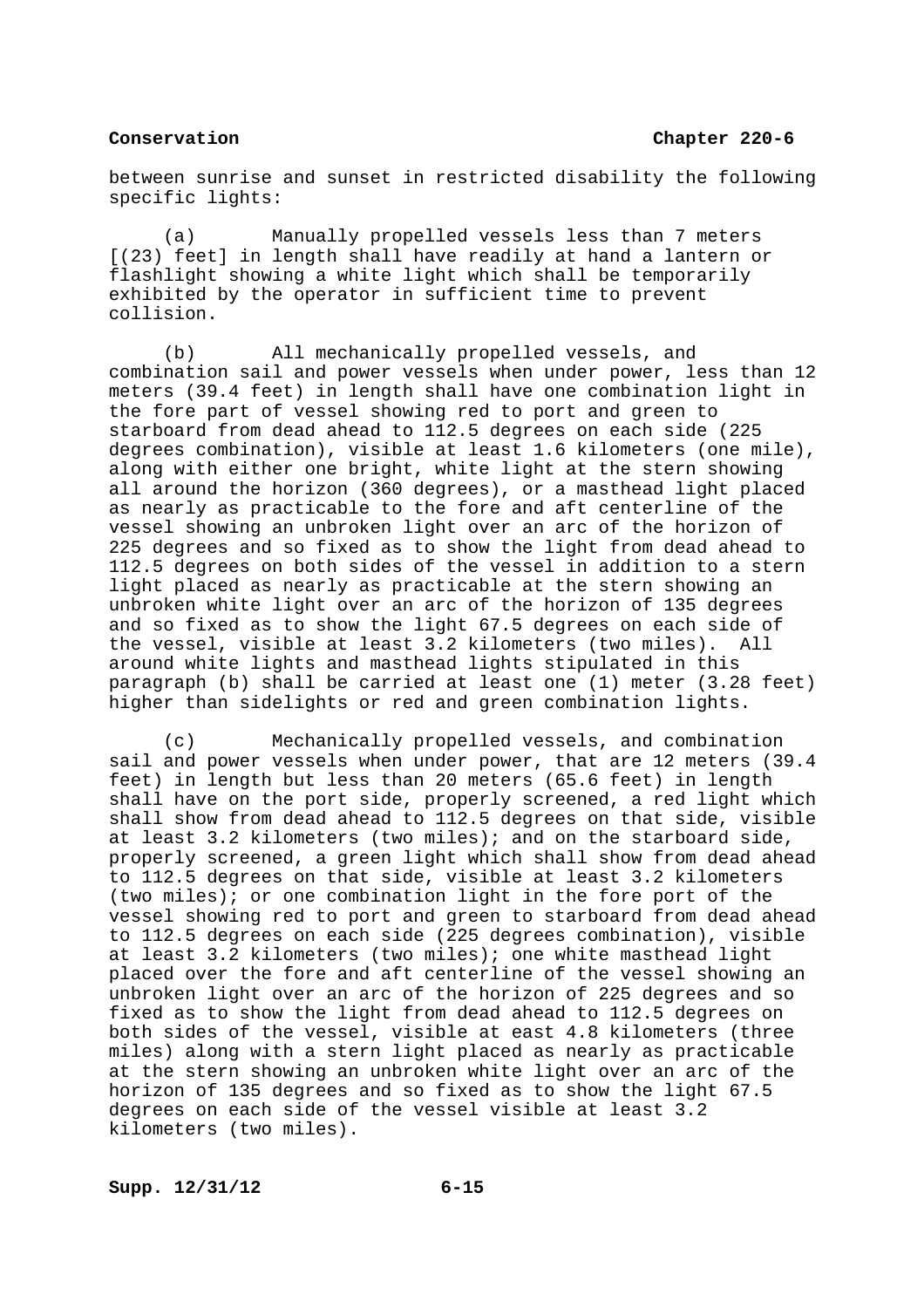(d) Sail vessels under sail only, less than 20 meters (65.6 feet) in length shall have one of the following light configurations:

 (1) One combination light forward showing red and green lights over 225 degrees with red to port and green to starboard, together with a 135 degree white light at the stern all of which will be visible at least 3.2 kilometers (two miles).

 (2) One properly screened red light on the port side showing from dead ahead to 112.5 degrees on that side, visible at least 3.2 kilometers (two miles), and one properly screened green light on the starboard side showing from dead ahead to 112.5 degrees on that side, visible at least 3.2 kilometers (two miles) and on the stern a 135 degree white light visible astern for at least 3.2 kilometers (two miles).

 (3) One combination lantern with red to port, green to starboard and white to the stern carried at or near the top of the mast where it can best be seen, visible at least 3.2 kilometers (two miles).

 (e) All vessels of whatever description or size when anchored on the waters of this state shall carry and display a steady white light showing all around the horizon (360 degrees), visible at least 3.2 kilometers (two miles), as a warning signal to avert collisions.

 (2) The lights required above may also be displayed in any other circumstances when it is deemed necessary by the operator.

 (3) Rule 220-6-.09, as previously promulgated, is hereby expressly repealed in its entirety. **Author:** James D. Martin **Statutory Authority:** Code of Ala. 1975, §33-5-62; §15 of Act No. 94-652 (Regular Session, 1994). **History:** Filed May 9, 1991. **Repealed and Replaced:** Filed June 27, 1995; effective August 2, 1995. **Amended:** Filed

March 14, 2003; effective April 18, 2003.

**PENALTY:** As provided by §15 of Act No. 94-652 (Regular Session, 1994) and §33-5-62, Code of Ala. 1975.

**220-6-.10 Fire Extinguishers Required**.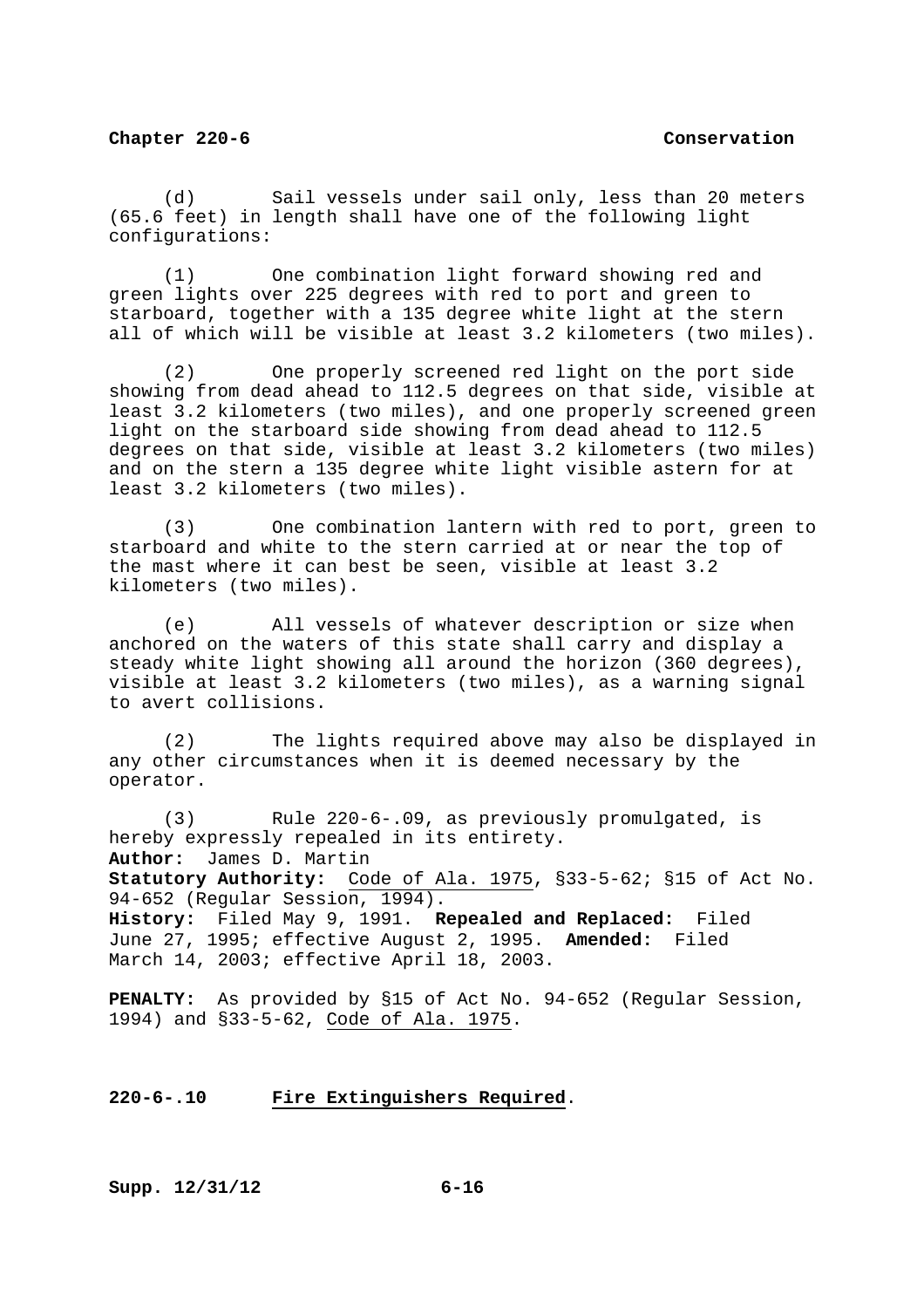(1) All vessels hereinafter designated shall be equipped with fire extinguisher equipment which shall be kept in such a workable condition and location as to make it available for immediate and effective use when the vessel is occupied.

 (a) All inboard and inboard/outboard motor vessels, regardless of size, shall have a hand portable fire extinguisher or semi-portable fire extinguisher using carbon dioxide (CO2), foam, halon or other chemical ingredient such as is commonly used for extinguishing gasoline fires or petroleum product fires. Such fire extinguisher shall be approved by the U. S. Coast Guard.

 (b) All vessels equipped with any butane gas, propane gas, kerosene, gasoline or petroleum product consuming device, except outboard motors, shall have a hand portable fire extinguisher or semi-portable fire extinguisher using carbon dioxide (CO2), foam, halon or other chemical ingredient such as is commonly used for extinguishing a fire produced by the use of such device. Such fire extinguisher shall be approved by the U. S. Coast Guard.

 (c) All motor vessels having closed or semi-closed cabins and any vessel with sleeping accommodations shall have a hand portable fire extinguisher or semi-portable fire extinguisher using carbon dioxide (CO2), foam, halon or other chemical ingredient such as is commonly used for extinguishing fires. Such fire extinguisher shall be approved by the U. S. Coast Guard.

 (d) All motor vessels having closed compartments wherein portable fuel tanks are stored or having permanently installed fuel tanks shall have a hand portable or semi- portable fire extinguisher approved by the U. S. Coast Guard.

 (e) Vessels requiring fire extinguishers shall carry at least the minimum number of hand portable or semi-portable fire extinguishers as follows:

## **VESSELS WITHOUT FIXED EXT. SYSTEM IN MACHINERY SPACE**

| CLASS OF<br>MOTOR BOAT                                              | FOAM<br>(Min. Liters) | CARBON DIOXIDE<br>(Min. Kilograms) | DRY CHEMICAL<br>(Min. Kilograms)      | HALON<br>(Min. Kilograms)                    |
|---------------------------------------------------------------------|-----------------------|------------------------------------|---------------------------------------|----------------------------------------------|
| 1-Less than<br>4.9 meters<br>$(16 \text{ ft.})$                     |                       | $4.2 L(1 1/4 gal)$ $1.8 kq(4 lbs)$ | $.9 \text{ kg} (2 \text{ lbs})$       | $1.1 \text{ kg} (2 \frac{1}{2} \text{ lbs})$ |
| $2-4.9$ meters<br>(16 ft.) but<br>less than<br>8 meters<br>(26 ft.) |                       | 4.2 L(1 $1/4$ gal) 1.8 kg(4 lbs)   | $.9 \ \text{kg} (2 \ 1 \ \text{lbs})$ | $1.1 \text{ kg}(2 \frac{1}{2} \text{ lbs})$  |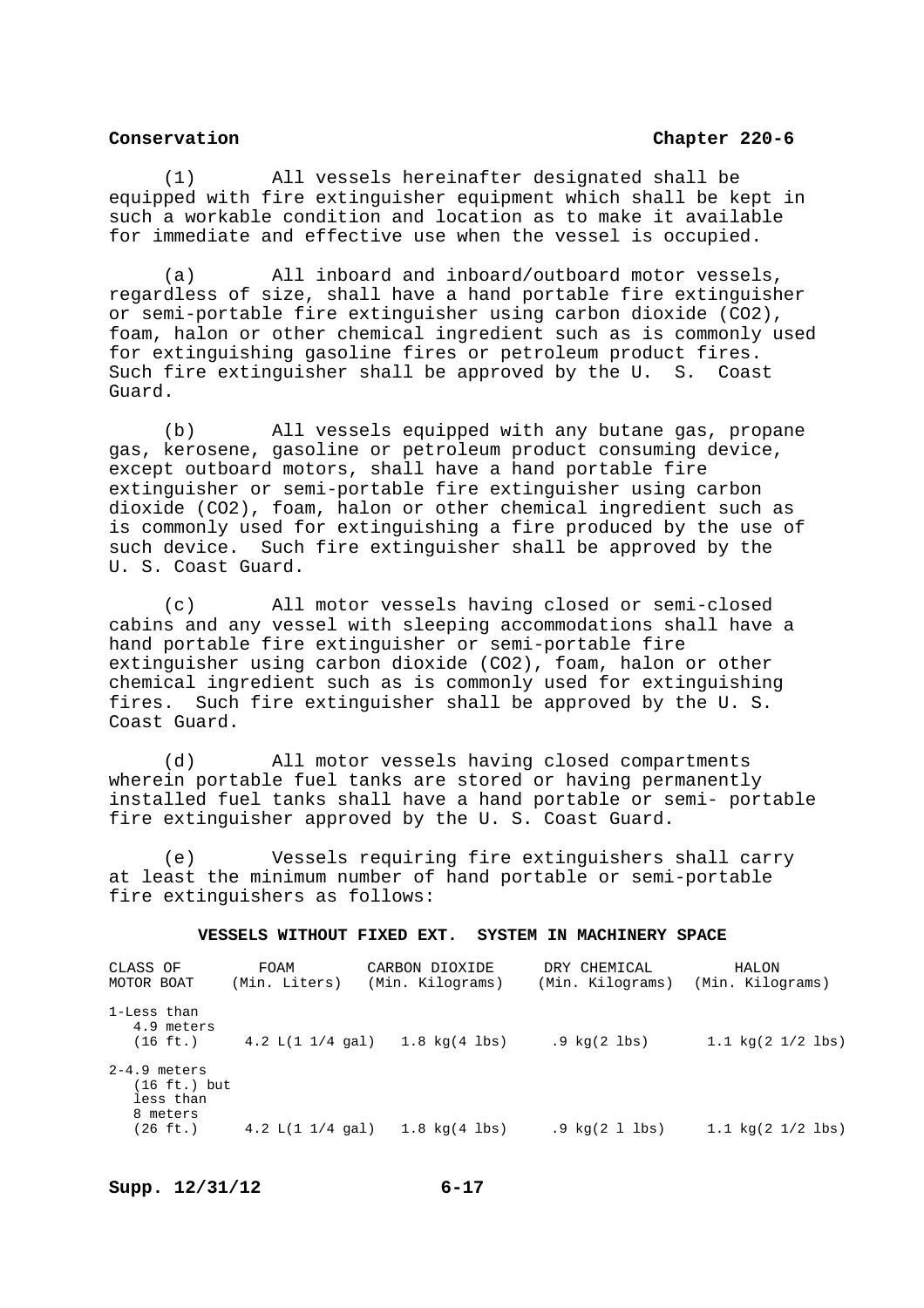3-8 meters (26 ft.) but less than 12.2 meters (40 ft.) 9.5 L(2 1/2 gal) 3.6 kg(8 lbs) 1.8 kg(4 lbs) 2.3 kg(5 lbs) 4-(12.2 meters  $(40 \text{ ft.})$  and<br>Over) 14 L(3 3/4 gal) Over) 14 L(3 3/4 gal) 5.4 kg(12 lbs) 2.7 kg(6 lbs) 3.4 kg(7 1/2 lbs) **VESSELS WITH FIXED EXT. SYSTEM IN MACHINERY SPACE**  1-Less than 4.9 meters<br> $(16 \text{ ft.})$  (16 ft.) None None None None 2-4.9 meters (16 ft.) but less than 8 meters<br>(26 ft.) (26 ft.) None) None None None 3-8 meters (26 ft.) but less than 12.2 meters<br> $(40 \text{ ft.})$  $(4.2 \text{ L}(1 \text{ 1/4 gal})$   $(1.8 \text{ kg}(4 \text{ lbs})$   $(9 \text{ kg}(2 \text{ lbs})$   $(1.1 \text{ kg}(2 \text{ 1/2 lbs}))$ 4-(12.2 meters (40 ft.) and Over) 9.5 L(2 1/2 gal) 3.6 kg(8 lbs) 1.8 kg(4 lbs) 2.3 kg(5 lbs) (2) Rule 220-6-.10, a previously promulgated, is hereby expressly repealed in its entirety. **Author:** James D. Martin **Statutory Authority:** Code of Ala. 1975, §33-5-62; §15 of Act No. 94-652 (Regular Session, 1994). **History:** Filed May 9, 1991. **Repealed and Replaced:** Filed June 27, 1995; effective August 2, 1995.

**PENALTY:** As provided by §15 of Act No. 94-652 (Regular Session, 1994) and §33-5-62, Code of Ala. 1975.

## **220-6-.11 Personal Flotation Devices Required.**

 (1) Every vessel operated on the waters of this state is required to have on board at least one U. S. Coast Guard approved personal flotation device (PFD) for each occupant aboard the vessel as specified below:

 Class I less than 4.9 meters (16 feet)**:** a Type I, II, or III. Class II 4.9 meters (16 feet) but less than 8 meters (26 feet)**:** a Type I, II, or III.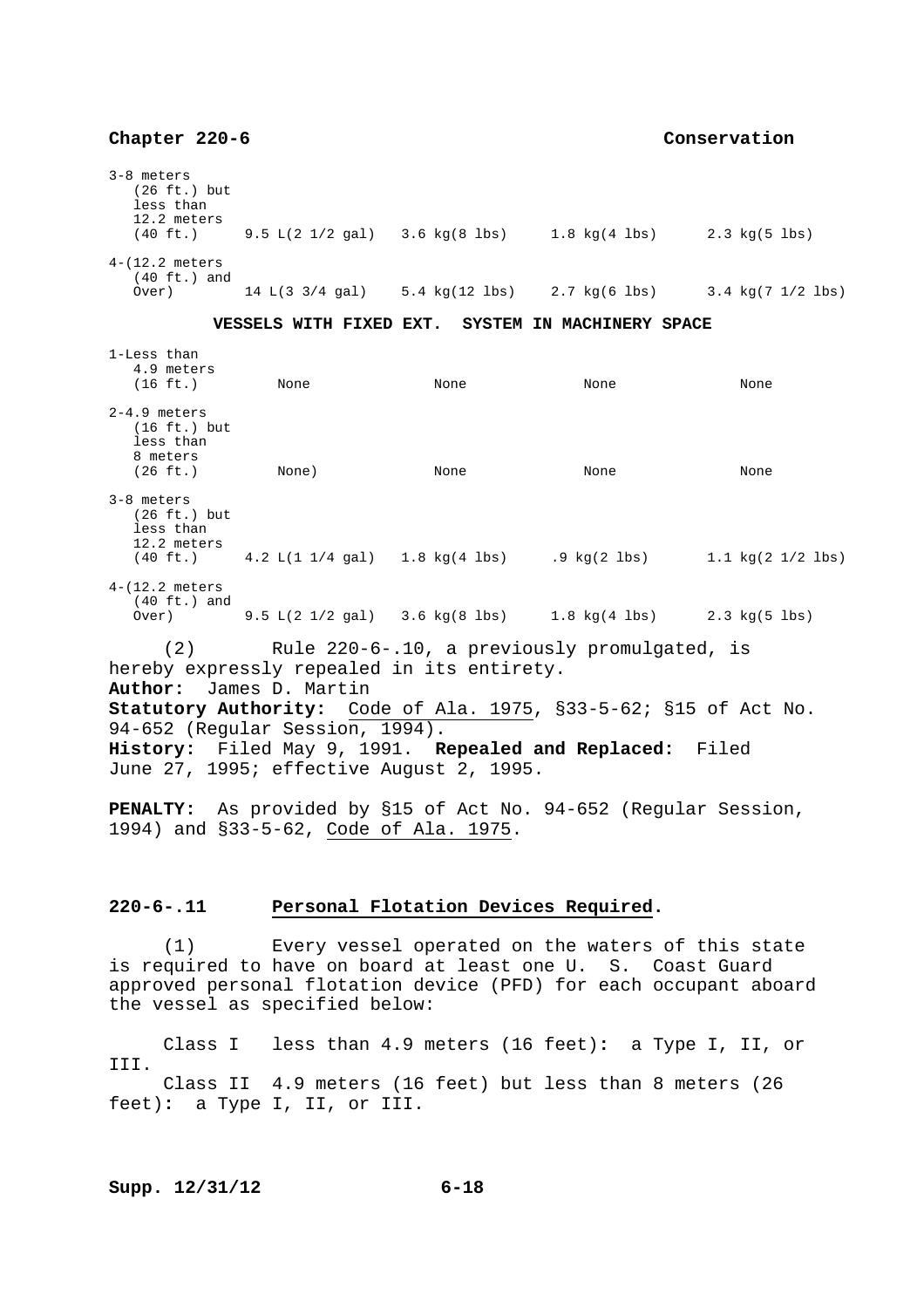Class III 8 meters (26 feet) but less than 12.2 meters (40 feet)**:** a Type I, II, or III. Class IV 12.2 meters (40 feet) and over**:** a Type I, II, or III.

 (a) A type V (hybrid) PFD may be carried in lieu of any PFD required in 220-6-.11, paragraph (1) if that Type V PFD is U.S. Coast Guard approved for the activity in which the recreational boat is being used, and if it is worn while underway in open boats and when not within an enclosed space on larger boats. The Type V (hybrid) PFD must be U.S. Coast Guard approved and labeled for use on recreational boats.

 (b) In addition to the above requirements for personal flotation devices, all recreational boats 4.9 meters (16 feet) and over in length operated on the waters of this state shall carry at least one Type IV PFD (cushion or ring buoy) as a throwable device.

 (c) All required PFD's must be placed or stored on the vessel in such manner as to be readily available for use in case of emergency.

 (d) PFD's that are torn, rotted, or damaged lose their U.S. Coast Guard approval.

 (e) All PFD's shall be proper size for occupants on board.

 (f) The Department of Conservation and Natural Resources, through its enforcement officers, shall have the right to inspect any required safety equipment aboard any vessel operated on the waters of this state or any safety equipment offered for rent.

 (g) Any safety equipment found to be in an unserviceable condition may be stamped or marked as unserviceable equipment and its use prohibited.

 (h) Nothing in this regulation shall be interpreted so as to mean that stamping or marking shall be a prerequisite for prosecuting a person who violates any provision of this regulation.

 (2) Rule 220-6-.11, as previously promulgated, is hereby expressly repealed in its entirety. **Author:** James D. Martin **Statutory Authority:** Code of Ala. 1975, §33-5-62; §15 of Act No. 94-652 (Regular Session, 1994).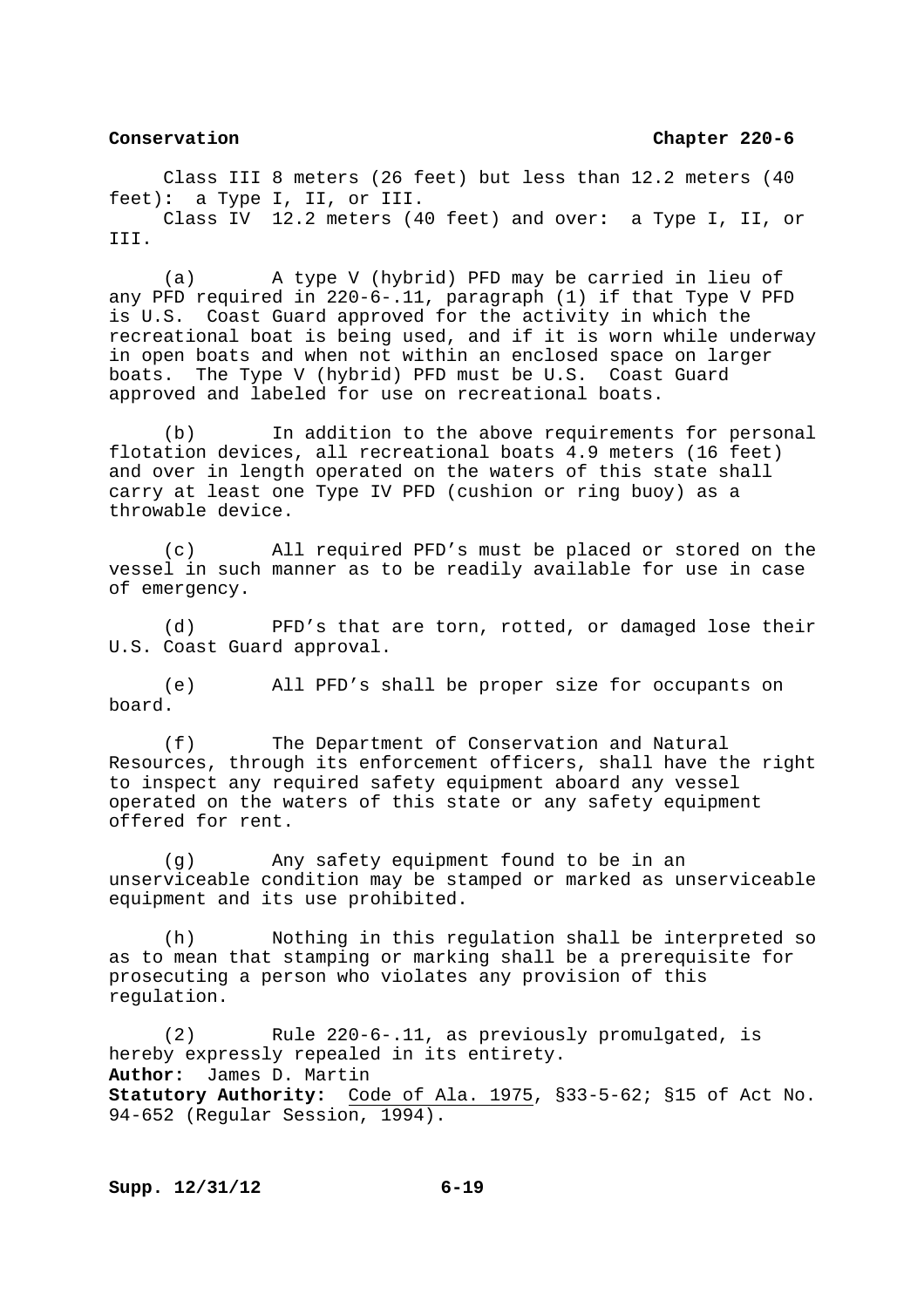**History:** Filed May 9, 1991. **Repealed and Replaced:** Filed June 27, 1995; effective August 2, 1995.

**PENALTY:** As provided by §15 of Act No. 94-652 (Regular Session, 1994) and §33-5-62, Code of Ala. 1975.

**220-6-.12 Emergency Shut-Off Switch Required. (Repealed 8/2/95) Author:** James D. Martin **Statutory Authority:** Code of Ala. 1975, §33-5-62; §15 of Act No. 94-652 (Regular Session, 1994). **History:** Filed May 9, 1991. **Repealed:** Filed June 27, 1995; effective August 2, 1995.

## **220-6-.13 Ventilation Requirements.**

 (1) Every motor boat except those of open construction using as fuel any inflammable or toxic fluid in any enclosure shall be provided with an efficient natural or mechanical ventilation system which is capable of removing inflammable or explosive gases.

 (2) Rule 220-6-.13, as previously promulgated, is hereby expressly repealed in its entirety. **Author:** James D. Martin **Statutory Authority:** Code of Ala. 1975, §33-5-62; §15 of Act No. 94-652 (Regular Session, 1994). **History:** Filed May 9, 1991. **Repealed and Replaced:** Filed June 27, 1995; effective August 2, 1995.

**PENALTY:** As provided by §15 of Act No. 94-652 (Regular Session, 1994) and §33-5-62, Code of Ala. 1975.

**220-6-.14 Horsepower Limitations. (Repealed) Author:** M. Barnett Lawley **Statutory Authority:** Code of Ala. 1975, §33-5-62; §15 of Act No. 94-652 (Regular Session, 1994). **History:** Filed May 9, 1991. **Repealed and Replaced:** Filed June 27, 1995; effective August 2, 1995. **Repealed:** Filed October 18, 2004; effective November 22, 2004.

**PENALTY:** As provided by §15 of Act No. 94-652 (Regular Session, 1994) and §33-5-62, Code of Ala. 1975.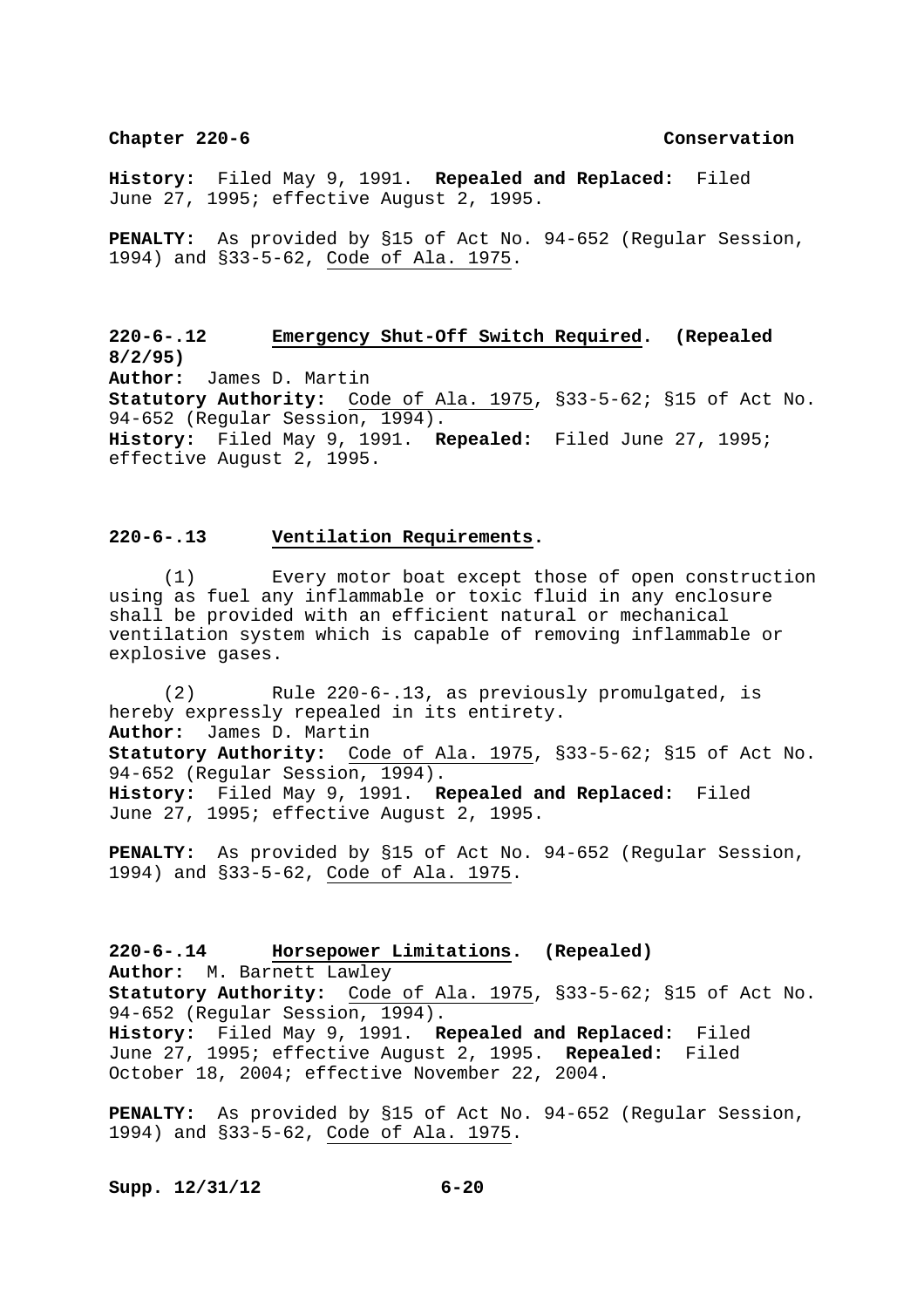## **220-6-.15 Load Capacity.**

 (1) No vessel shall be loaded beyond its safe carrying capacity, taking into consideration weather and existing operating conditions.

 (2) Rule 220-6-.15, as previously promulgated, is hereby expressly repealed in its entirety. **Author:** James D. Martin **Statutory Authority:** Code of Ala. 1975, §33-5-62; §15 of Act No. 94-652 (Regular Session, 1994). **History:** Filed May 9, 1991. **Repealed and Replaced:** Filed June 27, 1995; effective August 2, 1995.

**PENALTY:** As provided by §15 of Act No. 94-652 (Regular Session, 1994) and §33-5-62, Code of Ala. 1975.

## **220-6-.16 Capacity Plate To Be Affixed.**

 (1) No manufacturer shall offer for sale any vessel without a capacity plate affixed permanently thereto as specified by U. S. Coast Guard standards.

 (2) Rule 220-6-.16, as previously promulgated, is hereby expressly repealed in its entirety. **Author:** M. Barnett Lawley **Statutory Authority:** Code of Ala. 1975, §33-5-62; §15 of Act No. 94-652 (Regular Session, 1994). **History:** Filed May 9, 1991. **Repealed and Replaced:** Filed June 27, 1995; effective August 2, 1995. **Amended:** Filed October 18, 2004; effective November 22, 2004.

**PENALTY:** As provided by §15 of Act No. 94-652 (Regular Session, 1994) and §33-5-62, Code of Ala. 1975.

## **220-6-.17 Permit For Marine Events Required.**

 (1) No person, organization, or association shall sponsor or hold any marine regatta, race, trial runs, parade, tournament or exhibition that interferes with marine traffic or creates a potential safety hazard until said event has been approved either by the Marine Police Division, Department of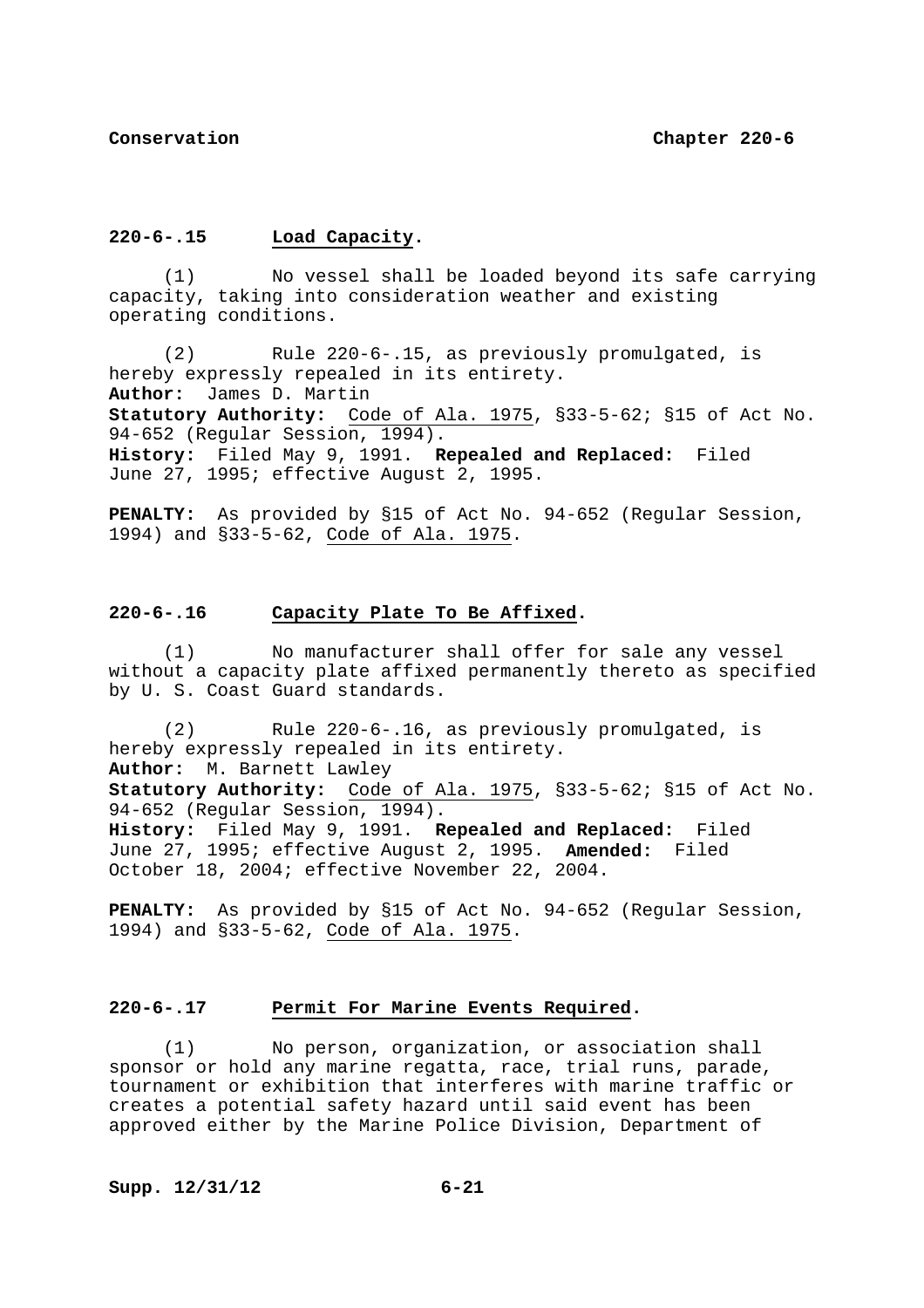Conservation and Natural Resources, or the United States Coast Guard.

 (a) Any person, organization or association desiring to hold or sponsor such regatta, race, trial runs, parade, tournament or exhibition on the waters of this state which are navigable waters of the United States and on which the United States Coast Guard maintains aids to navigation and which area is normally used for commercial traffic or navigation shall make application for such event to the Marine Police Division and to the responsible Coast Guard district under such rules as that agency prescribes.

 (b) Any person, organization or association desiring to hold or sponsor such regatta, race, trail runs, parade, tournament or exhibition on the waters of this state other than those waters described in subparagraph (1)(a) hereof shall make written application for such event to the Marine Police Division of the Department of Conservation and Natural Resources on forms provided by said division which application must be submitted at least fifteen (15) days before the date of the proposed event. Upon approval by the Marine Police Division of the said marine event application, a written permit shall be issued to the applicant.

 (2) Rule 220-6-.17, as previously promulgated, is hereby expressly repealed in its entirety. **Author:** M. Barnett Lawley **Statutory Authority:** Code of Ala. 1975, §33-5-62; §15 of Act No. 94-652 (Regular Session, 1994). **History:** Filed May 9, 1991. **Repealed and Replaced:** Filed June 27, 1995; effective August 2, 1995. **Amended:** Filed June 16, 2003; effective July 20, 2003.

**PENALTY:** As provided by §15 of Act No. 94-652 (Regular Session, 1994) and §33-5-62, Code of Ala. 1975.

# **220-6-.18 PFD Required For Skiers.**

 (1) No person shall operate or give permission to operate any vessel on the waters of this state towing a person or persons on water skis, surfboard, spinners, or other similar devices unless such person or persons being towed are wearing a type I, II, III or V U.S. Coast Guard approved personal flotation device (PFD).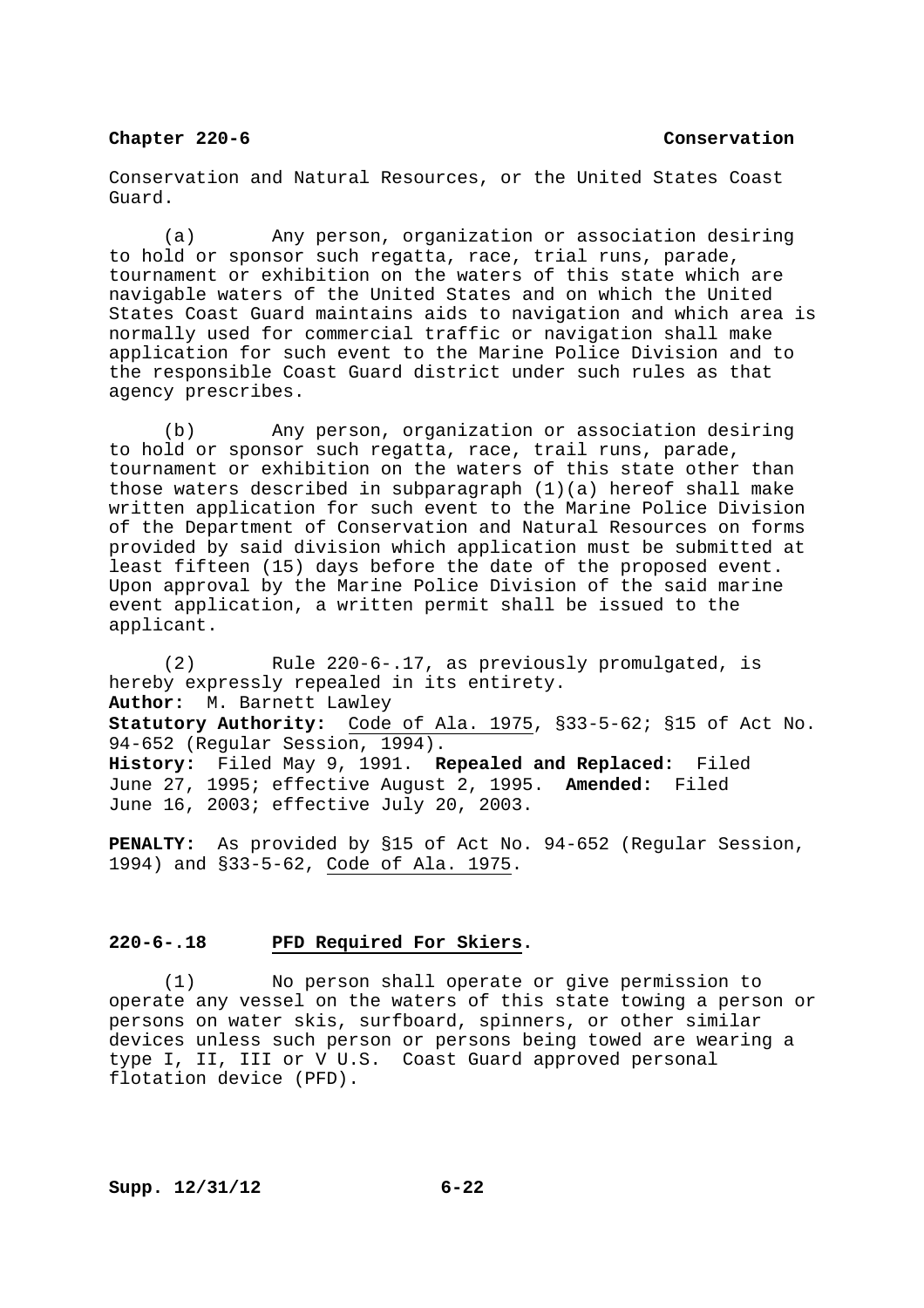(2) No person shall engage in that certain aquatic sport known as water skiing, including the use of surfboards, discs, spinners, tubes, or other similar devices, without wearing a type I, II, III or V U.S. Coast Guard approved PFD.

 (3) Any person being towed on skis, aquaplane, surfboard, spinner, tubes, or other similar devices shall be considered an occupant of the towing vessel.

 (4) The provisions of this regulation shall not apply to any person performing in a marine exhibition or tournament officially recognized by the Department of Conservation and Natural Resources or the United States Coast Guard.

 (5) Rule 220-6-.18, as previously promulgated, is hereby expressly repealed in its entirety. **Author:** James D. Martin **Statutory Authority:** Code of Ala. 1975, §33-5-62; §15 of Act No. 94-652 (Regular Session, 1994). **History:** Filed May 9, 1991. **Repealed and Replaced:** Filed June 27, 1995; effective August 2, 1995.

**PENALTY:** As provided by §15 of Act No. 94-652 (Regular Session, 1994) and §33-5-62, Code of Ala. 1975.

# **220-6-.19 Aids To Navigation And Regulatory Markers.**

 (1) Whenever the Director of the Marine Police Division of the Department of Conservation and Natural Resources shall determine that, in the interests of public safety, it is necessary to restrict the speed of boats or boating activities on, or prohibit entrance of boats into, certain areas of the waters of this state, or otherwise regulate or prohibit the use of boats or water skis (including all devices similar to water skis), in such areas, he shall designate such restricted areas by appropriate signs, which signs shall be as follows:

 A symbol of a diamond shape with a cross within the diamond, colored international orange on a white background, shall mean "Boats Keep Out."

 A symbol of a circle shape, colored international orange on white background, designates a controlled or prohibited boating activity such as, limiting the speed of a vessel, prohibiting fishing or skiing or swimming, etc. In most instances, lettering will be placed in the center of said circle designating the prohibited or controlled boating activity.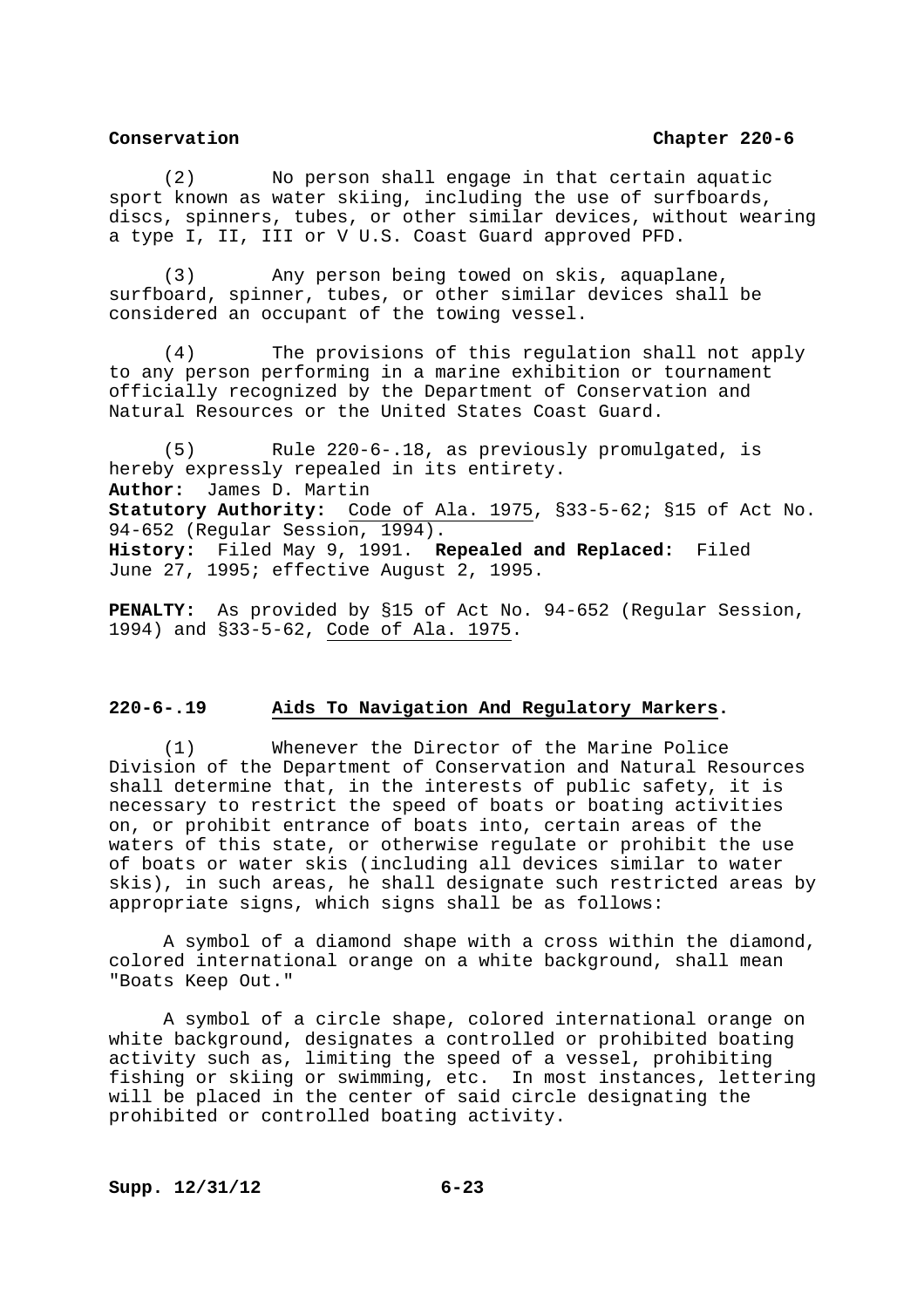Provided that whenever said restriction affects the interests of another division of the Department of Conservation and Natural Resources, the director of the division affected shall be consulted by the Director of the Marine Police Division and an agreement reached before the restriction becomes effective. If no agreement on the restriction is reached, the Commissioner of Conservation and Natural Resources shall resolve the difference.

 (2) It shall be unlawful for any person, firm or corporation to place or maintain any regulatory markers (signs or buoys) on the public waters of this state without first having received permission for the erection of such regulatory markers from the Marine Police Division of the Department of Conservation and Natural Resources. When permission for the erection of such markers is given, same may only be of a standard type and with standard lettering and colors which shall be specified and designated by the Marine Police Division of the Department of Conservation and Natural Resources. Any person, firm or corporation desiring to place or erect regulatory markers on the public waters of this state must first make application to the Marine Police Division for permission. Upon receipt of such application, the Marine Police Division shall notify such applicant or applicants of the necessary specifications for regulatory markers of the type desired and if permission for the erection and placing of markers is granted to the applicant, same must comply with the specifications as provided by the Marine Police Division.

 (3) The diver's flag shall not be less than 300 milliliters (12 inches) square, colored red with a white two-inch strip running diagonally from the top staff corner to the bottom fly corner and shall be prominently displayed and visible from all directions and kept within a 15.2 meters (50 foot) radius of divers when said divers are in the water.

 (4) It shall be unlawful to fail to comply with any restrictive sign, buoy, or marker as approved by the Director of the Alabama Marine Police Division.

 (5) In addition to the restrictions provided for in Section 33-5-74, Code of Ala. 1975, it shall be unlawful for any person to attach to any authorized navigational buoy or sign/sign piling, a line of any other type than is provided for in Section 33-5-74, to include but not be limited to: trot lines, nets, fishing line, or any signs.

 (6) Nothing in this regulation shall be interpreted so as to mean that signs or markers shall be a prerequisite for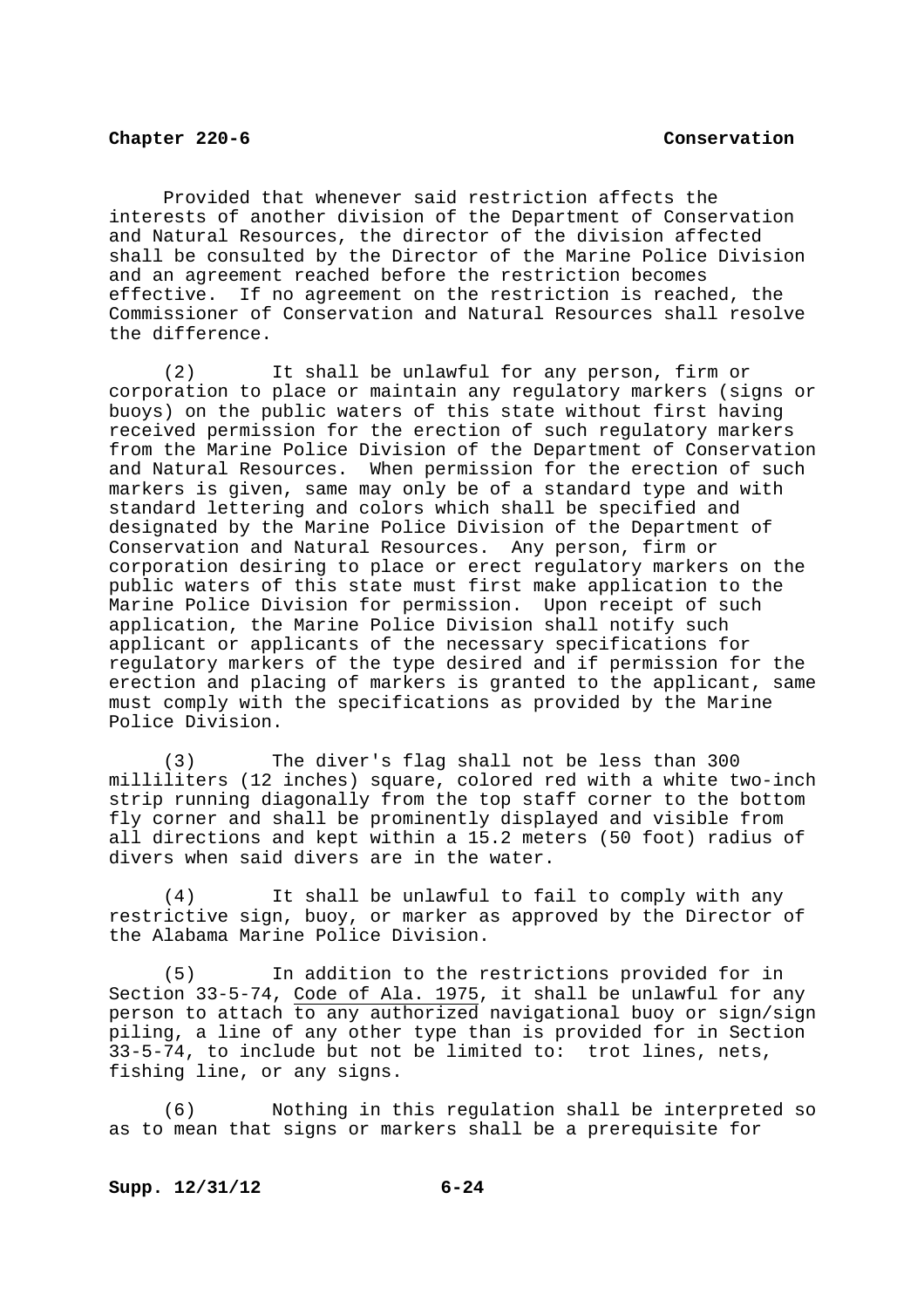prosecuting a person who violates any other provisions of law or any other rule or regulation.

 (7) Rule 220-6-.19, as previously promulgated, is hereby expressly repealed in its entirety. **Author:** James D. Martin **Statutory Authority:** Code of Ala. 1975, §§33-5-62, 33-5-73; §§15 and 27 of Act No. 94-652 (Regular Session, 1994). **History:** Filed May 9, 1991. **Repealed and Replaced:** Filed June 27, 1995; effective August 2, 1995. **Amended:** Filed August 10, 2006; effective September 14, 2006.

**PENALTY:** As provided by §§15 and 27 of Act No. 94-652 (Regular Session, 1994) and §§33-5-62 and 33-5-73, Code of Ala. 1975.

# **220-6-.20 PFD To Be Worn Below Dam.**

 (1) It shall be unlawful for any person to operate any vessel on the waters of this state within 244 meters (800 feet) below a hydroelectric dam and/or navigation lock and dam unless each person aboard, including the operator, is wearing a U. S. Coast Guard approved personal flotation device Type I, Type II, Type III, or Type V.

 (a) Such personal flotation device will be worn and securely fastened in accordance with manufacturers instructions and recommendations for such personal flotation device.

 (b) This regulation is not intended to affect regulations promulgated by other governmental agencies, federal or state, related to activities that may or may not be conducted within 244 meters (800 feet) of such dams.

 (2) Rule 220-6-.20, is previously promulgated, as hereby expressly repealed in its entirety. **Author:** James D. Martin **Statutory Authority:** Code of Ala. 1975, §33-5-62; §15 of Act No. 94-652 (Regular Session 1994). **History:** Filed May 9, 1991. **Repealed and Replaced:** Filed June 27, 1995; effective August 2, 1995.

**PENALTY:** As provided by §15 of Act No. 94-652 (Regular Session, 1994) and §33-5-62, Code of Ala. 1975.

### **220-6-.21 Operator's Age**.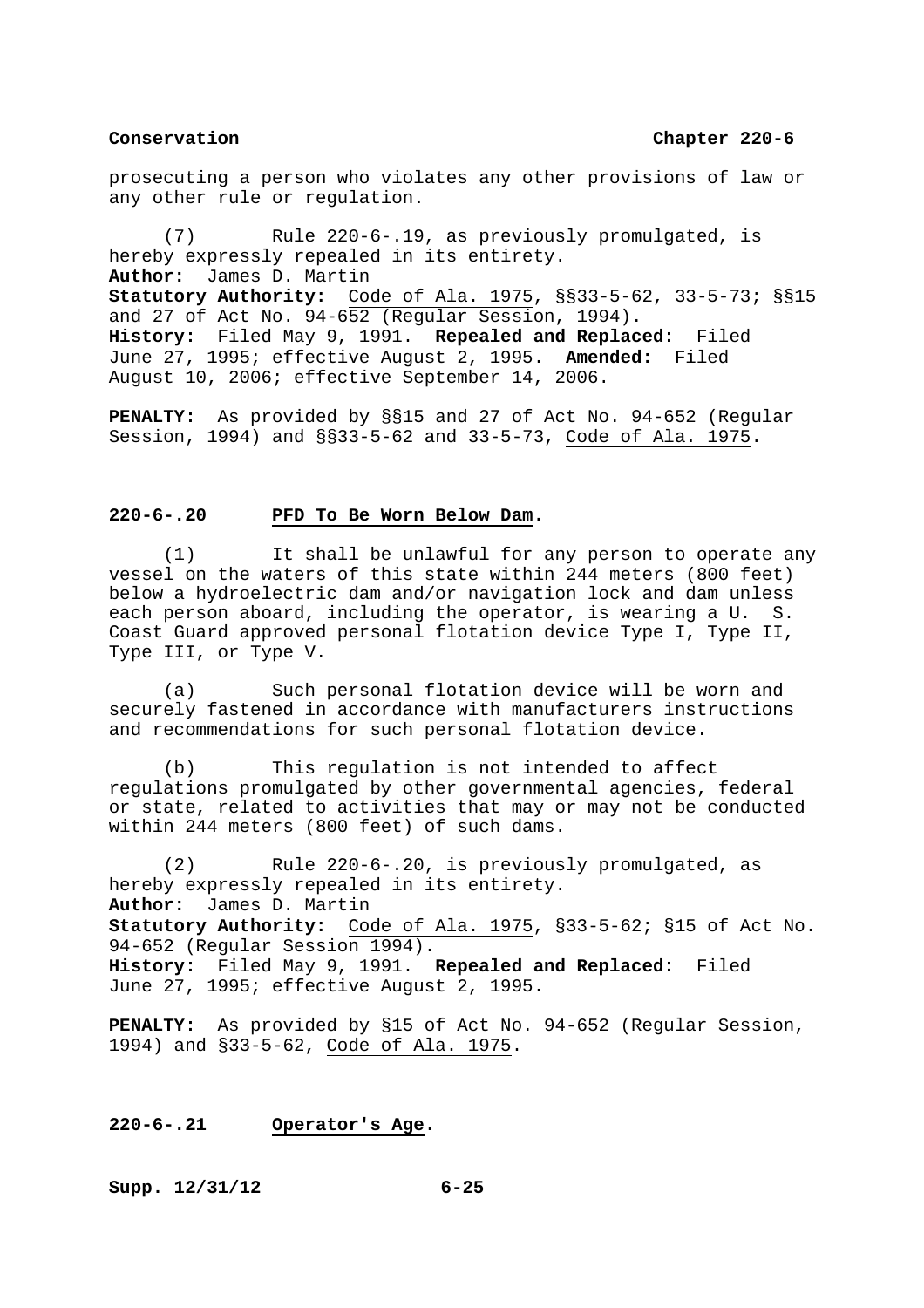(1) No person owning or having control of a mechanically propelled vessel shall permit any person under the age of twelve (12) years to operate said vessel on the waters of this state.

 (a) The provisions of this regulation shall not apply to any person operating a vessel under the age of twelve (12) years in a Department of Conservation and Natural Resources or United States Coast Guard officially recognized marine event, provided a written permit has been issued by the Commissioner. **Author:** James D. Martin **Statutory Authority:** Code of Ala. 1975, §15 of Act 94-652 (Regular Session, 1994). **History:** Filed May 9, 1991. **Amended:** Filed September 13, 1994; effective October 19, 1994.

**PENALTY:** As provided by law.

# **220-6-.22 Flame Arrestor.**

 (1) Every motor boat using gasoline as fuel except outboard motors shall have the carburetor or carburetors of every engine therein equipped with a United States Coast Guard approved flame arrestor or backfire trap.

 (2) Rule 220-6-.22, as previously promulgated, is hereby expressly repealed in its entirety. **Author:** James D. Martin **Statutory Authority:** Code of Ala. 1975, §33-5-62; §15 of Act No. 94-652 (Regular Session, 1994). **History:** Filed May 9, 1991. **Repealed and Replaced:** Filed June 27, 1995; effective August 2, 1995.

**PENALTY:** As provided by §15 of Act No. 94-652 (Regular Session, 1994) and §33-5-62, Code of Ala. 1975.

# **220-6-.23 Noise Level Restriction.**

 (1) It shall be unlawful for any person to operate or give permission to operate any vessel powered by an engine or outboard motor on the waters of this state in such a manner as to exceed a noise level of 86 decibels as measured by the Society of Automotive Engineers (SAE) Stationary Sound Level Measurement Procedure SAE-J-2005 or as measured by the Society of Automotive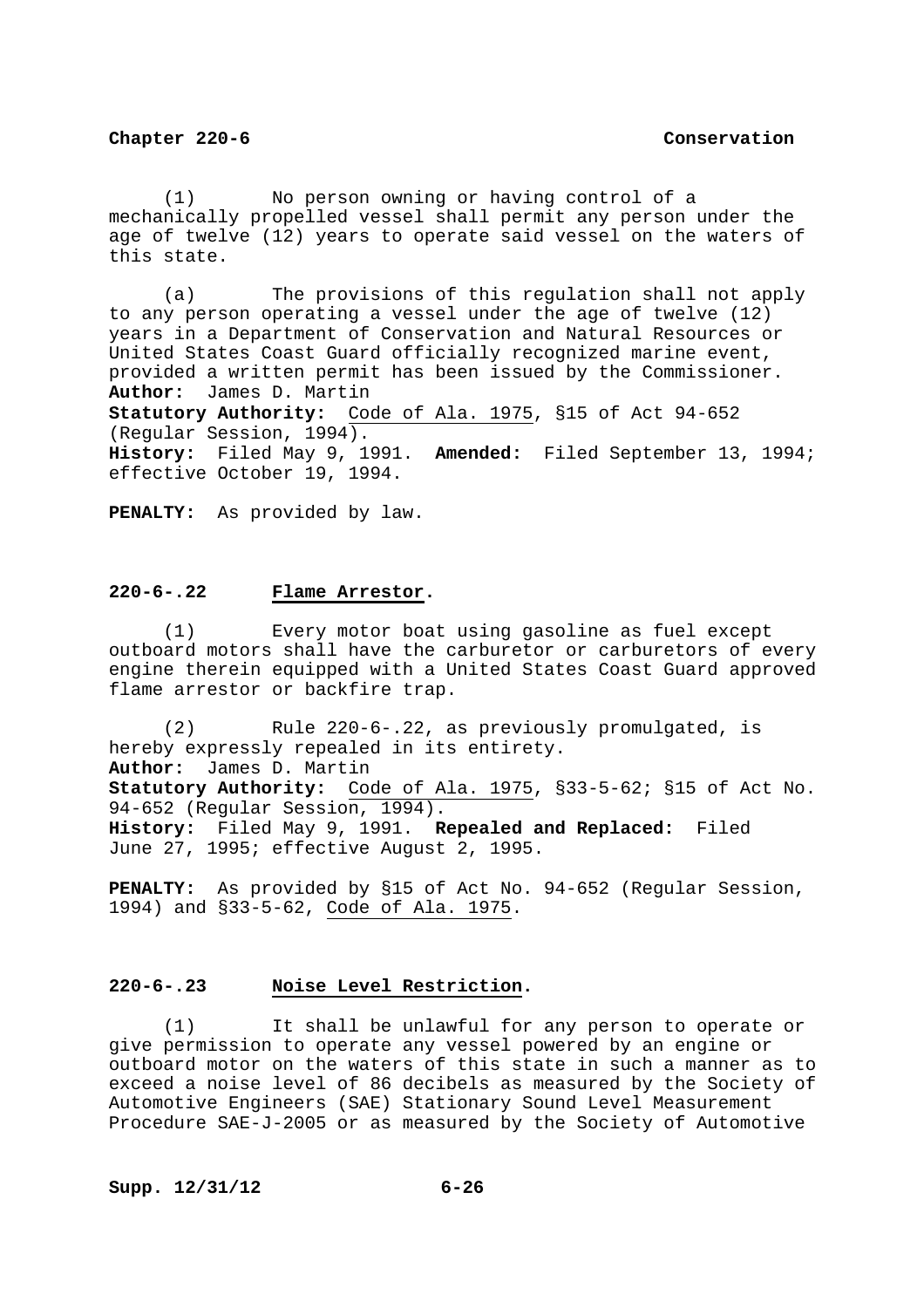Engineer (SAE) Shoreline Sound Level Measurement Procedure SAE J-1970.

 (a) It shall be a violation of this regulation for any person reasonably suspected by a Marine Policeman or other authorized law enforcement officer to be operating a vessel that exceeds the noise limitation prescribed herein to refuse to submit his vessel for a noise emission test.

 (b) The provisions of this regulation shall not apply to vessels competing in a regatta, boat race or speed trial run provided that such regatta, race or speed trial has been officially approved by the Marine Police Division or United States Coast Guard and is being conducted during the time and in the designated area authorized by the permit.

 (2) Rule 220-6-.23, as previously promulgated, is hereby expressly repealed in its entirety. **Author:** James D. Martin **Statutory Authority:** Code of Ala. 1975, §33-5-62; §15 of Act No. 94-652 (Regular Session, 1994). **History:** Filed May 9, 1991. **Repealed and Replaced:** Filed June 27, 1995; effective August 2, 1995. **Amended:** Filed August 10, 2006; effective September 14, 2006.

**PENALTY:** As provided by §15 of Act No. 94-652 (Regular Session, 1994) and §33-5-62, Code of Ala. 1975.

# **220-6-.24 Swimming Area At Gulf Shores.**

 (1) For the purposes of this regulation, the Municipal Swimming Area of the City of Gulf Shores is defined as that portion of the Gulf of Mexico bounded on the north by the main public beach area of the City of Gulf Shores at the intersection of State Highway 59 and State Highway 182 and bounded on the south by a line running parallel to the mean high tide line along said beach area at a distance of 122 meters (400 feet) from the mean high tide or at such lesser distance from the mean high tide line as the City of Gulf Shores may designate from day-to-day by means of buoys or other markers.

 (2) Except as provided in paragraph (3) below, during the period from March 1 through October 31 of each year, no person shall operate a vessel, sailboard, surfboard, windsurfer, water skis, aquaplane, paddleboat or other watercraft in the Municipal Swimming Area of the City of Gulf Shores at any time during the hours from sunrise to one hour after sunset.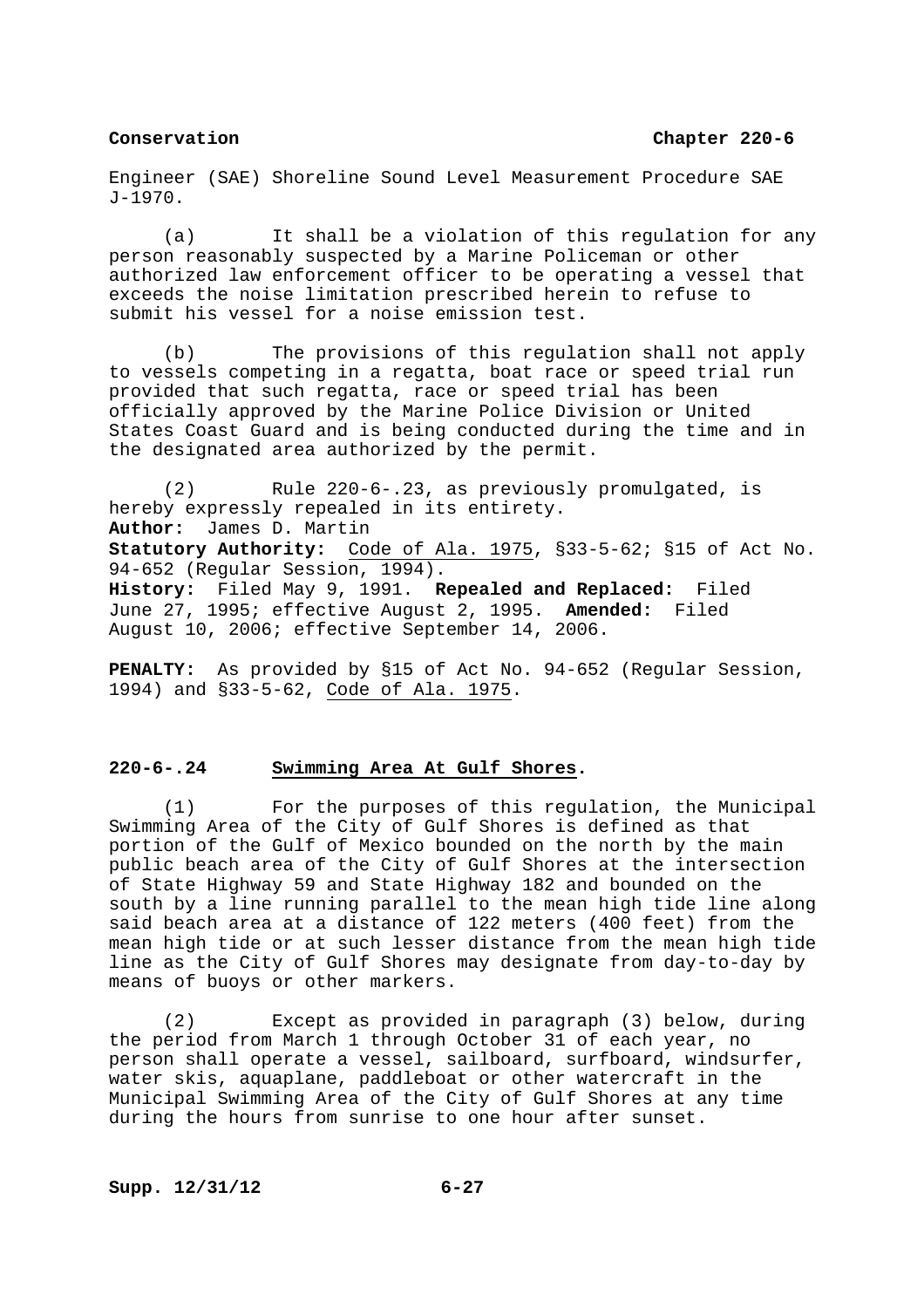(3) This regulation shall not apply to officers and agents of the United States, the State of Alabama, Baldwin County, or the City of Gulf Shores when acting in the line and scope of their duty in the implementation or enforcement of federal, state, or local laws and regulations.

 (4) Rule 220-6-.24, as previously promulgated, is hereby expressly repealed in its entirety. **Author:** James D. Martin **Statutory Authority:** Code of Ala. 1975, §33-5-62; §15 of Act No. 94-652, (Regular Session, 1994). **History:** Filed June 23, 1986. **Repealed and Readopted:** Filed May 9, 1991. **Repealed and Replaced:** Filed June 27, 1995; effective August 2, 1995.

**PENALTY:** As provided by §15 of Act No. 94-652 (Regular Session, 1994) and §33-5-62, Code of Ala. 1975.

**220-6-.25 Operating A Vessel Or Other Device While Impaired By Alcohol Or Controlled Substances. (Repealed 8/2/95) Author:** James D. Martin **Statutory Authority:** Code of Ala. 1975, §33-5-62; §15 of Act No. 94-652, (Regular Session 1994). **History:** Effective September 16, 1992. **Repealed:** Filed June 27, 1995; effective August 2, 1995.

### **220-6-.26 Rearview Mirrors On Personal Watercraft.**

 (a) The specifications for rearview mirrors on personal watercraft used for towing any person shall be as follows**:** Each mirror shall contain a minimum viewing area size of 65 square centimeters [ten (10) square inches], a minimum viewing area height of 64 millimeters [2.5 inches], and a minimum viewing area width of 100 millimeters [4.0 inches]. Said mirrors shall be mounted or attached on both the right and left sides of the personal watercraft so as to provide the maximum reward observation by the operator. Mirrors shall not be mounted or attached to the steering mechanism of the personal watercraft. The minimum combined viewing area of both mirrors shall be 130 square centimeters [twenty (20) square inches].

 (b) It shall be a violation of §4(g) of Act No. 94-652 (Regular Session, 1994) and Section 33-5-62, Code of Ala. 1975,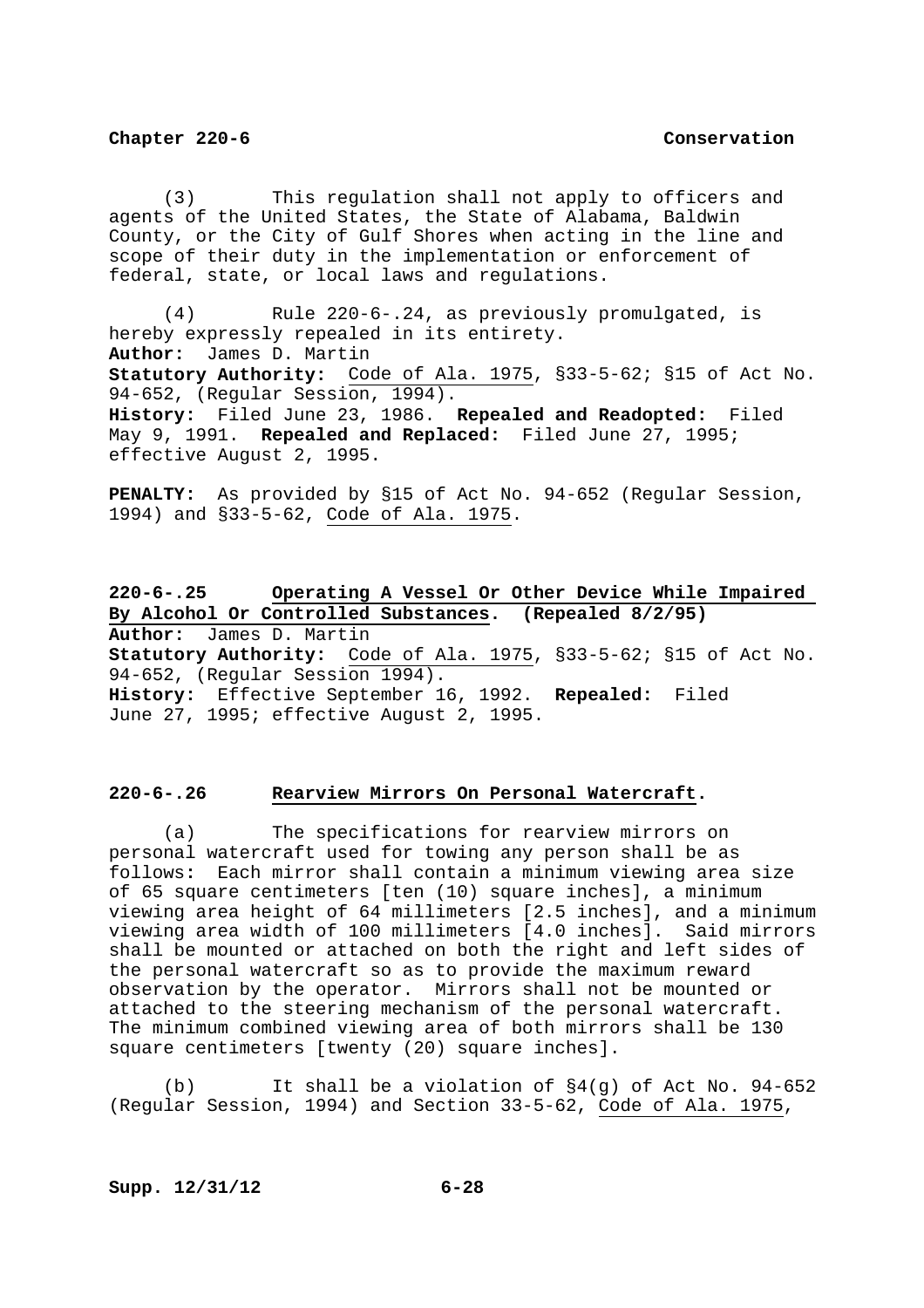to tow any person by personal watercraft unless said watercraft meets all of these specifications. **Author:**

**Statutory Authority:** Code of Ala. 1975, §33-5-62; §15 of Act No. 94-652 (Regular Session, 1994).

**History: New Rule:** Filed September 13, 1994; effective October 19, 1994. **Amended:** Filed June 27, 1995; effective August 2, 1995.

# **220-6-.27 Fleeing Or Attempting To Elude Marine Police Officer.**

 (1) Any driver of a vessel who willfully fails or refuses to bring his vessel to a stop, or who otherwise flees or attempts to elude a pursuing marine police officer, when given a visual or audible signal to bring the vessel to a stop, shall be in violation of this regulation. The signal given by the Marine Police officer may be by hand, voice, emergency light or siren.

 (2) The penalty for the violation of this regulation shall be as provided in §15 of Act No. 94-652 (Regular Session, 1994) and §33-5-62, Code of Ala. 1975. In addition, any person convicted of violating this regulation shall be subject to the suspension provisions of §29 of Act No. 94-652 (Regular Session, 1994) and §33-5-75, Code of Ala. 1975. **Author:** James D. Martin **Statutory Authority:** Code of Ala. 1975, §33-5-62; §15 of Act No. 94-652 (Regular Session, 1994). **History: New Rule:** Filed July 11, 1995; effective August 16, 1995.

**PENALTY:** As provided by §§15 and 29 of Act No. 94-652 (Regular Session, 1994) and §§33-5-62 and 33-5-75, Code of Ala. 1975.

# **220-6-.28 Altering Or Defacing Of Boater Certification (License).**

 (1) Any person who willfully or knowingly alters or defaces a boater certification (license) shall be in violation of this regulation.

 (2) The penalty for the violation of this regulation shall be as provided in §15 of Act No. 94-652 (Regular Session, 1994) and §33-5-62, Code of Ala. 1975. **Author:** James D. Martin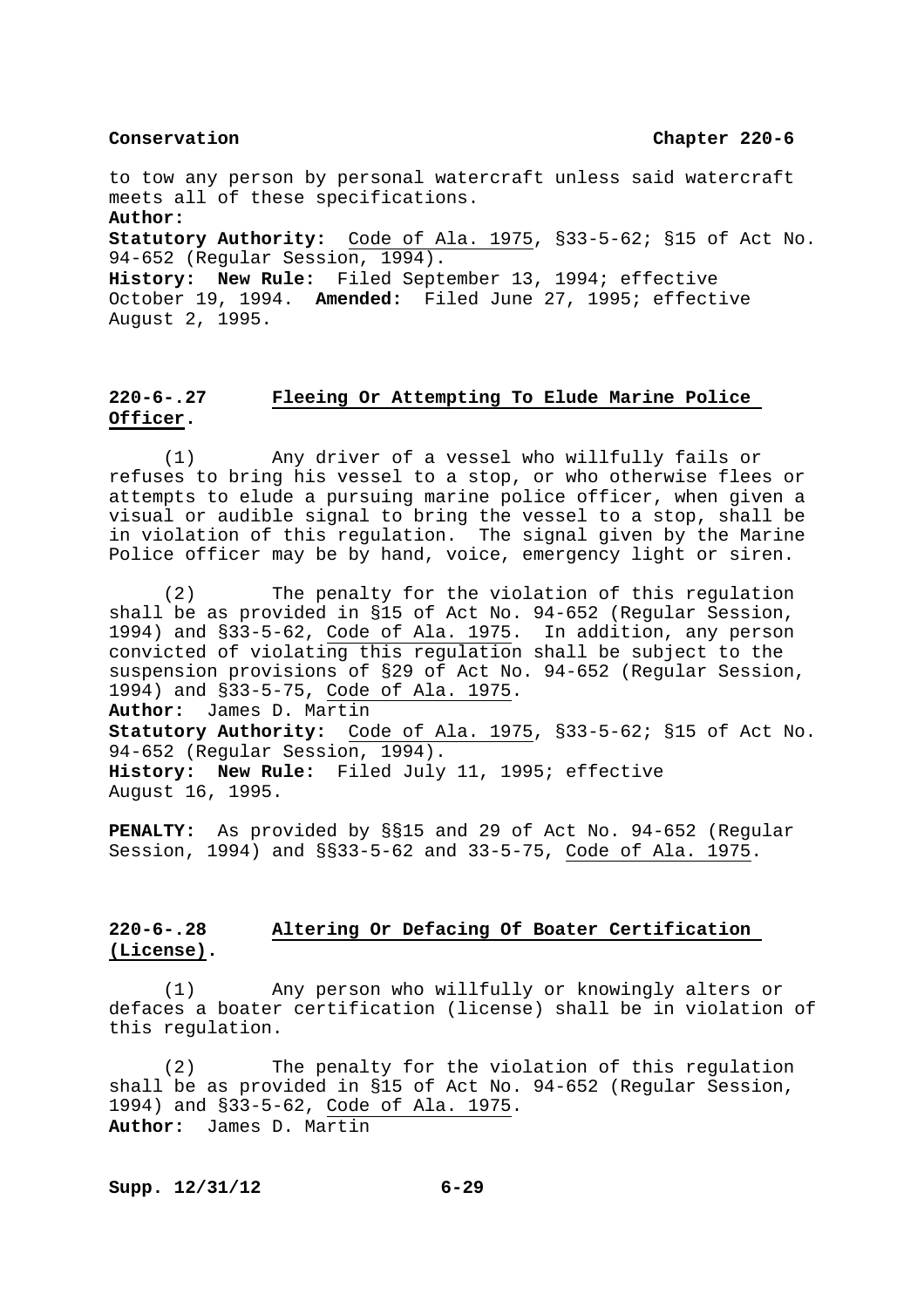**Statutory Authority:** Code of Ala. 1975, §33-5-62; §15 of Act No. 94-652 (Regular Session, 1994). **History: New Rule** Filed July 11, 1995; effective August 16, 1995.

**PENALTY:** As provided by §15 of Act No. 94-652 (Regular Session, 1994) and §33-5-62, Code of Ala. 1975.

## **220-6-.29 Point System - Operation Of Vessels.**

 (a) The following point system is hereby established for various violations of the Alabama boating safety laws and regulations; points shall be assessed for various violations as follows:

 (1) Any conviction which resulted from a charge that involved the drinking of alcoholic beverages and the operation of a vessel but does not require mandatory suspension or revocation of the boater safety certification..................... 6 points

 (2) Reckless operation (§24 of Act No. 94-652, §33-5-70)...............................................6 points

 (3) Careless operation (§24 of Act No. 94-652, §33-5-70)...............................................5 points [Note**:** §29(j)(7) of Act NO. 94-652 [§33-5-75] provides that convictions within a twelve (12) month period of time upon 3 charges of either (2) or (3) above shall result in the mandatory revocation of the boater safety certification or vessel operating privilege. In addition §29(k)(5) of Act No. 94-652 [§33-5-75] provides that habitual violations of either (2) of (3) above may result in the suspension of the boater safety certification or vessel operating privilege.]

 (4) Failure to comply with waterway rules of the road (Rule 220-6-.07)......................................4 points

 (5) Restricted view of operator (§25 of Act No. 94-652, §33-5-71)....................................4 points

 (6) Non-compliance with waterway traffic control devices (buoys/signs)...................................3 points

 (7) Failure to submit accident report as required in §33-5-25, Code of Ala. 1975...................................3 points

(8) All safety equipment violations..........2 points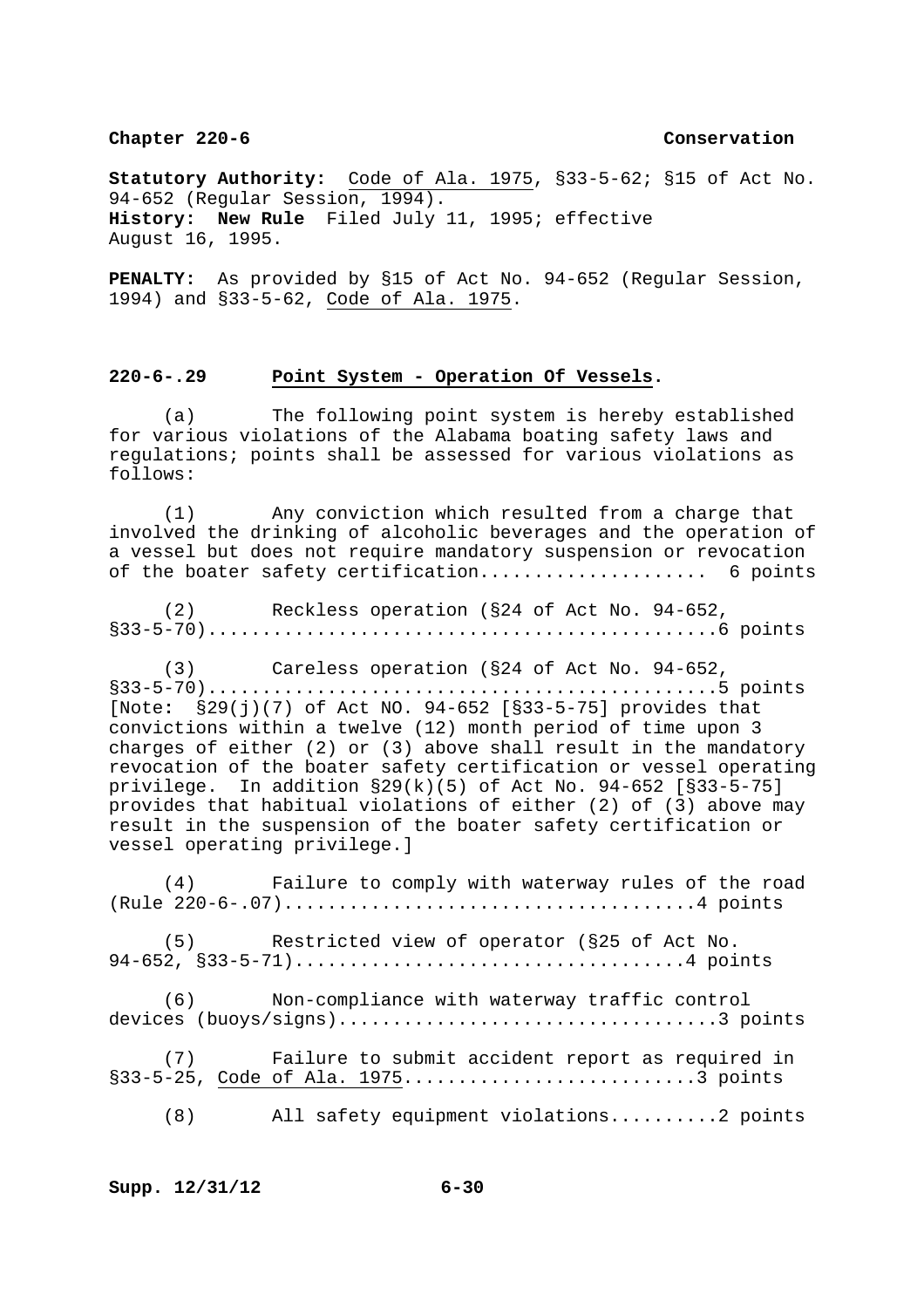(b) The following schedule is used to determine the length of a suspension period:

> 12-14 Points in a 2-year period...........60 days 15-17 Points in a 2-year period...........90 days 18-20 Points in a 2-year period..........120 days 21-23 Points in a 2-year period..........180 days 24 and above points in a 2-year period....365 days

 (c) Any person who is assessed points as provided for above shall be subject to the suspension of their boater safety certification for such period of time as provided for above.

 (d) After a conviction is 2 years old, it loses it point count for suspension purposes but remains on the operator's record.

 (e) Action taken by the Department of Conservation and Natural Resources pursuant to the point system provided for herein shall be in accordance with the procedural requirements of §29 of Act No. 94-652 and §33-5-75, Code of Ala. 1975. **Author:** James D. Martin **Statutory Authority:** Code of Ala. 1975, §33-5-62; §15 of Act No. 94-652 (Regular Session, 1994). **History: New Rule:** Filed July 11, 1995; effective August 16, 1995.

# **220-6-.30 Examination For Boat Operator's Certification.**

 (1) The examination or test to be given applicants for boat operator's certification shall be of similar length and content as the motor vehicle driver license examination. The method and manner of giving the test and of ascertaining and reporting the results shall also be similar to the procedure followed for the motor vehicle driver license examination. Reports of all examinations shall be on forms provided by the Director of Public Safety and shall show whether or not the applicant passed the examination.

 (2) The written examination used for testing applicants shall contain approximately 25 multiple choice questions. The examination shall be in at least four (4) different forms, which shall be utilized on a rotating basis. The general subject areas covered on the examination shall consist of the following areas: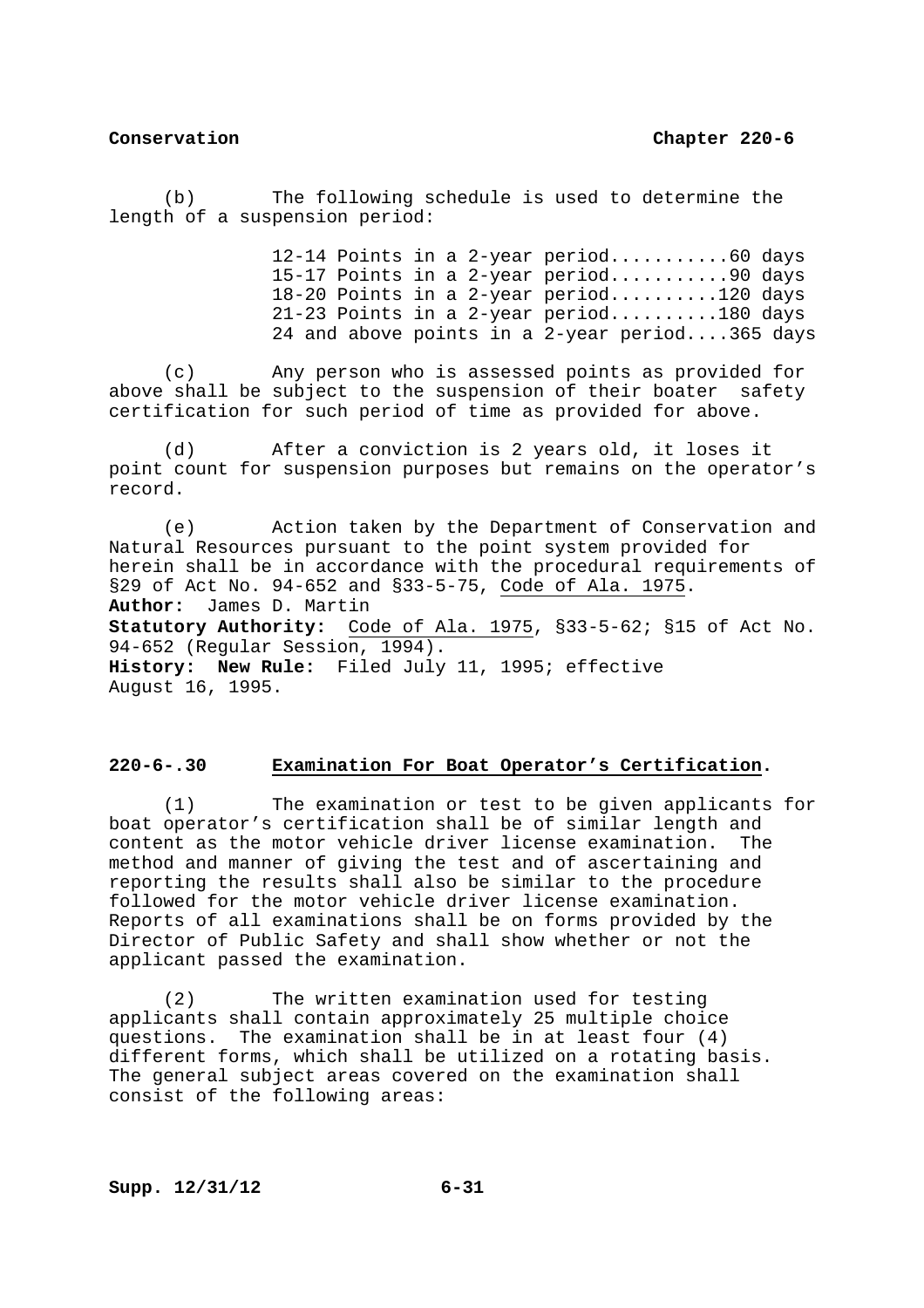(a) Knowledge of equipment requirements, such as PFDs, fire extinguishers, emergency cut-off switch, navigation lights, flame arrestors, Alabama regulations, sound devices, diver's flags, ventilation, mufflers, and other equipment;

 (b) Knowledge of safe operation and waterway rules of the road, including such matters as operator awareness, overloading and overpowering, speed regulations, motorboat operator's age, reckless and careless operation, personal watercraft, DUI, operator's restricted vision, rules of the road, interference with navigation, rearview mirrors for personal watercraft, vehicular homicide, water skiing, and other related matters;

 (c) Aids to navigation, including such matters as uniform state waterway marking system, federal waterway marking system, and other related matters; and

 (d) Boating accidents, including such matters as requirements for submitting accident reports, and other related matters. **Author:** James D. Martin **Statutory Authority:** Code of Ala. 1975, §33-5-53; §6 of Act No. 94-652 (Regular Session, 1994). **History: New Rule:** Filed July 11, 1995; effective August 16, 1995.

# **220-6-.35 Boater Safety Certification/Vessel Operating Privilege Suspension Period Guidelines - Section 33-5-75(k).**

 (1) Under Section 33-5-75, Code of Ala. 1975, paragraph (k), the Commissioner of Conservation and Natural Resources may suspend the certification or operating privilege of a vessel operator without preliminary hearing upon a showing by its records or other sufficient evidence that the operator did the following:

"§33-5-75...

 $``(k)$ ...

 "(1) Has committed an offense for which mandatory revocation is required upon conviction.

 "(2) Has been convicted of any offense under Section 32-5A-191.3 which provides for suspension.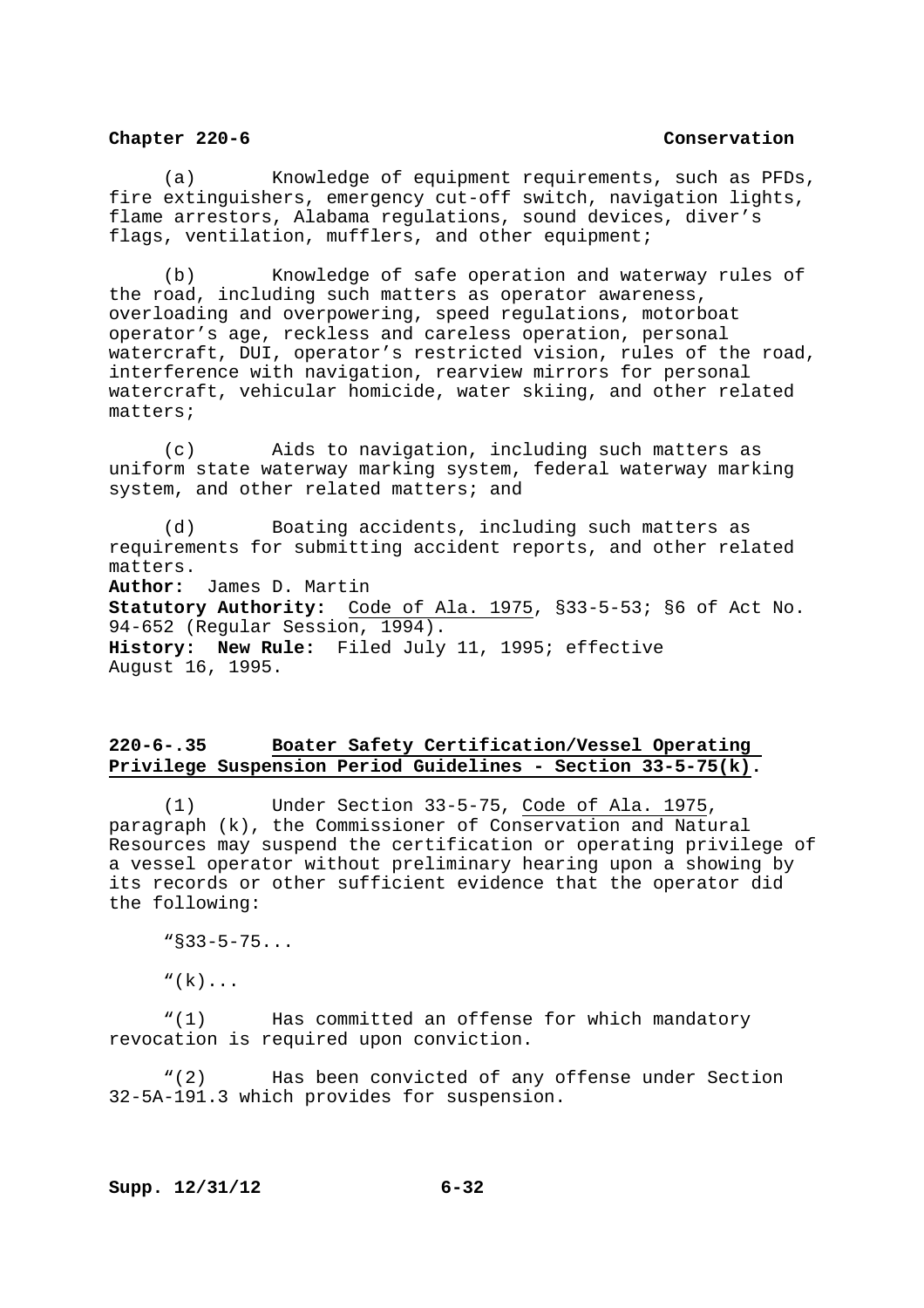"(3) Has been convicted of any offense of any law or regulation which provides for suspension.

 "(4) Has been convicted with frequency of serious offenses against boating or vessel operation laws or regulations governing the movement of vessels as to indicate a disrespect for boating or vessel operation laws and a disregard for the safety of other persons on the waters of this state.

 "(5) Is an habitually reckless, careless, or negligent operator of a vessel, established by a record of accidents, or by other evidence.

"(6) Is competent to operate a vessel.

 "(7) Has permitted an unlawful or fraudulent use of certification.

 "(8) Has committed an offense in another state which is committed in this state would be grounds for suspension or revocation.

 "(9) Has been convicted of fleeing or attempting to elude a marine police officer.

 "(10) Has violated a restricted boater safety certification pursuant to Section 33-5-61."

Subject to the provisions of Section 33-5-75, Code of Ala. 1975, the following suspension period guidelines are established for the matters referred to in subparagraphs (1) - (10) of paragraph (k) of Section 33-5-75, listed in paragraph (1) above:

(a) For  $\S$ 33-5-75(k)(1), during the pendency of any proceeding for an offense for which mandatory revocation is required upon conviction;

(b) For  $\S33-5-75(k)(2)$ , the mandatory suspension period provided for under Section 32-5A-191.3;

 $(c)$  For  $\S33-5-75(k)(3)$ , as determined by the Commissioner of Conservation and Natural Resources, consistent with said law or regulation and, if applicable, with the provisions of Rule 220-6-.29, entitled "Point System/Operation of Vessels";

(d) For  $§33-5-75(k)(4)$ , 90 days;

(e) For §33-5-75(k)(5), 90 days;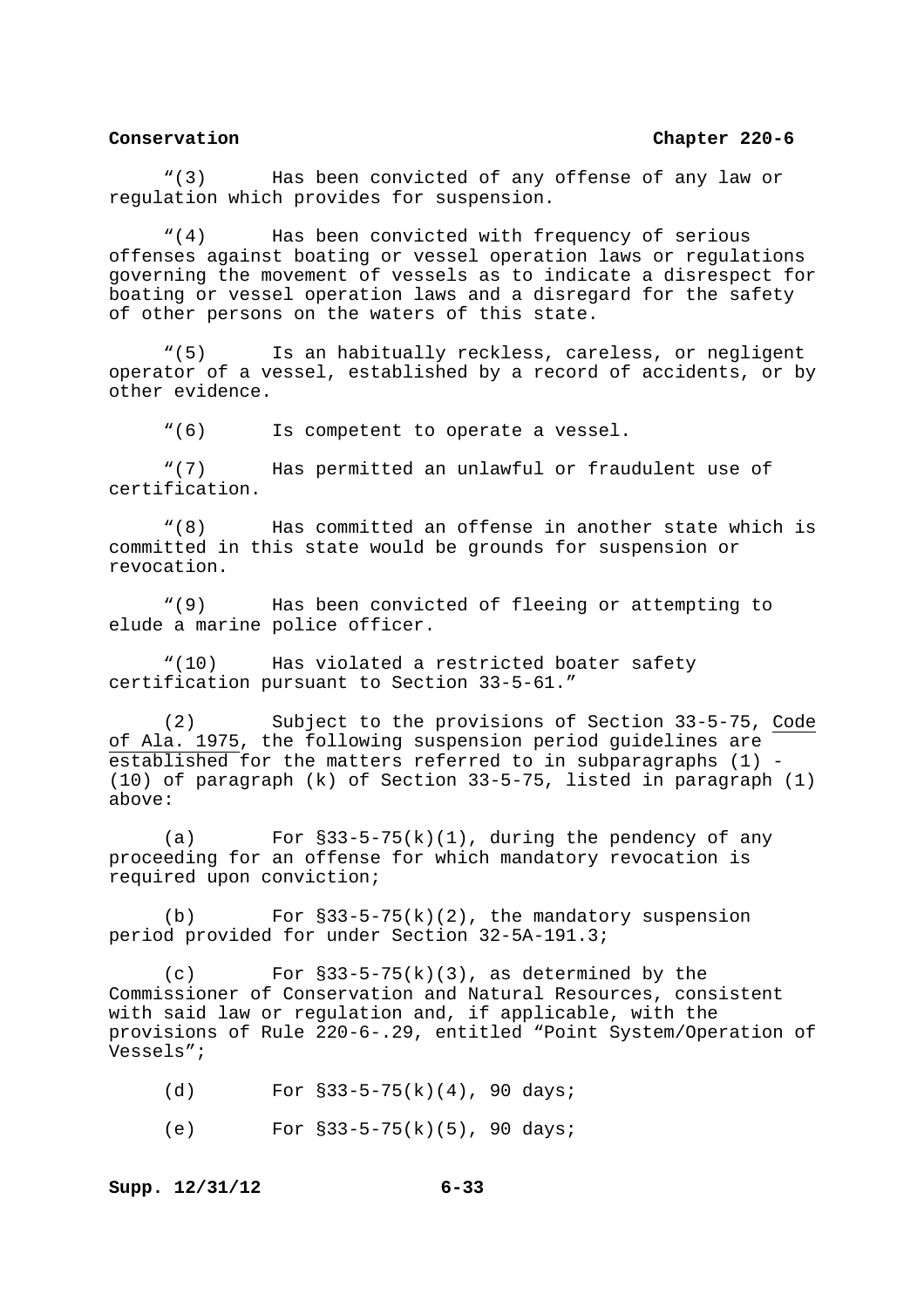$(f)$  For  $\S33-5-75(k)(6)$ , during the period of incompetency;

(g) For §33-5-75(K)(7), 90 days;

(h) For  $\S33-5-75(k)(8)$ , as determined by the Commissioner of Conservation and Natural Resources based on the applicable period of suspension had the offense occurred in Alabama;

(i) For §33-5-75(k)(9), 90 days; and

(j) For §33-5-75(k)(10), 60 days.

 (3) Action taken by the Department of Conservation and Natural Resources pursuant to the provisions contained herein shall be in accordance with the procedural requirements of Section 33-5-75, Code of Ala. 1975. **Author:** Riley Boykin Smith **Statutory Authority:** Code of Ala. 1975, §33-5-62.

**History: New Rule:** Filed October 25, 1999; effective November 29, 1999.

**220-6-.36 Idle Speed Zones For Certain Gulf Waters.** There is hereby established in "idle speed zone" for all motorized vessels operated within the following areas: (1) from the shoreline of the Gulf of Mexico to the southernmost edge of the first sand bar located seaward of the shoreline in that area, extending from the Florida line westward beyond Fort Morgan to the westward end of the island; provided however, such area shall not include the area of Perdido Pass south of the bridge; and (2) from the south shoreline of Dauphin Island southward for a distance of 100 yards from the shoreline in that area, extending from Ft. Gaines westward to the end of the island. It shall be unlawful to operate any motorized vessel, including personal watercraft, in excess of idle speed within the above-described "idle speed zones." For the purposes of this regulation, "vessel" is defined as provided in §33-5-3, Code of Ala. 1975, and "personal watercraft" is defined as provided in §33-5-51, Code of Ala. 1975, and "idle speed" is hereby defined as the slowest speed at which a said vessel or watercraft can be operated and maintain steerage. The penalty for the violation of this regulation shall be a Class C misdemeanor as provided by §33-5-62, Code of Ala. 1975. **Author:** Riley Boykin Smith

**Statutory Authority:** Code of Ala. 1975, §§33-5-62, 33-5-73.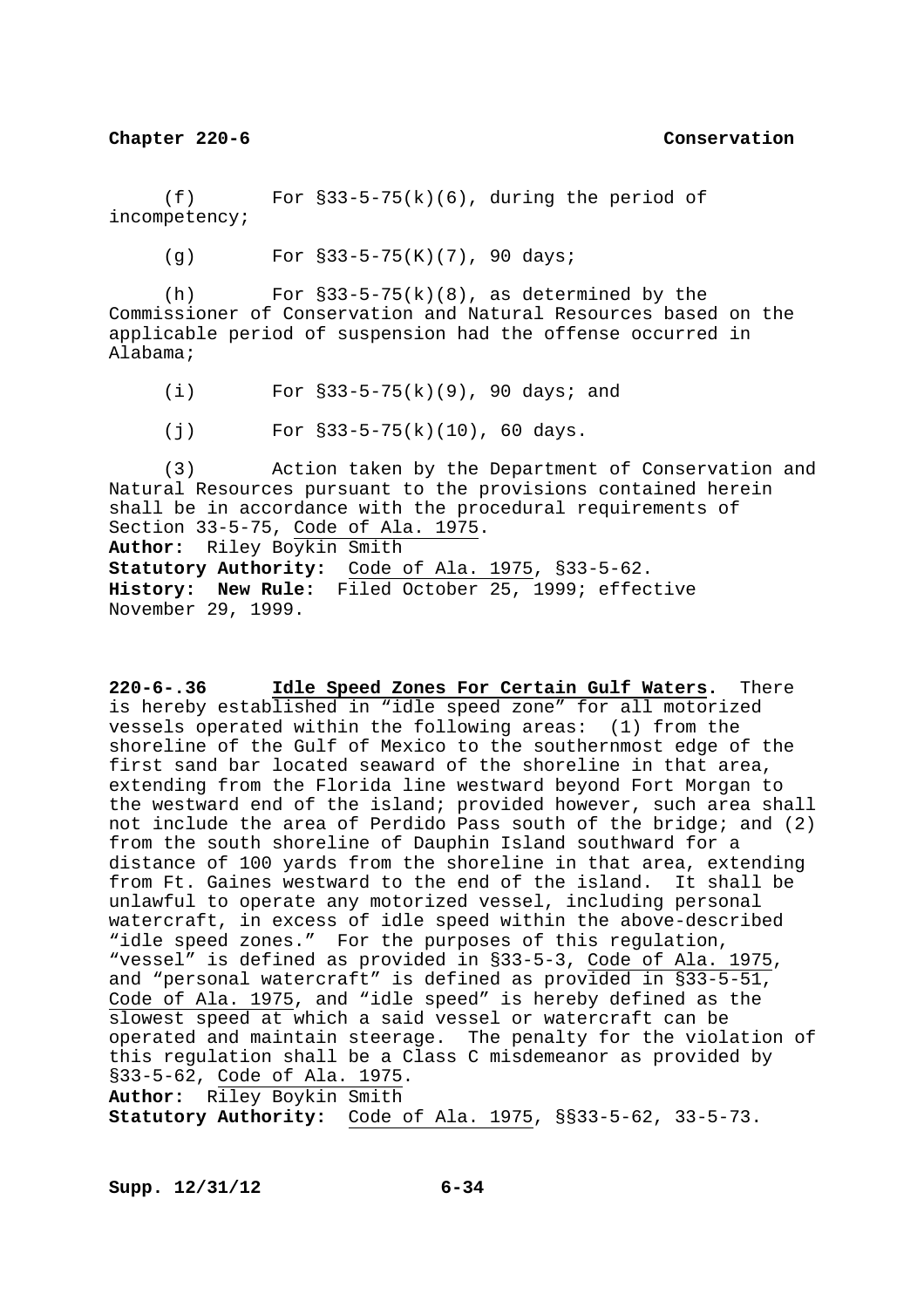**History: New Rule:** Filed August 10, 2000; effective September 14, 2000.

### **220-6-.50 Securing Of Marine Sanitation Devices.**

 (a) It shall be unlawful for any person to operate a recreational vessel or residence boat on the waters of this state where the discharge of treated or untreated sewage is prohibited unless the operator secures each Type I and Type II Marine Sanitation Device (MSD) in a manner which prevents discharge of treated or untreated sewage. Acceptable methods of securing the device include:

1. Closing the seacock and removing the handle;

2. Padlocking the seacock in the closed position;

 3. Using a non-releasable wire-tie to hold the seacock in the closed position; or

 4. Locking the door to the space enclosing the toilets with a padlock or door handle key lock.

 (b) It shall be unlawful for any person to operate a recreational vessel or residence boat on the waters of this state where the discharge of untreated sewage is prohibited unless the operator secures each Type III Marine Sanitation Device (MSD) in a manner which prevents discharge of sewage. Acceptable methods of securing the device include:

 1. Closing each valve leading to an overboard discharge and removing the handle;

 2. Padlocking each valve leading to an overboard discharge in the closed position; or

 3. Using a non-releasable wire-tie to hold each valve leading to an overboard discharge in the closed position.

 (c) Any person violating any of the provisions of this regulation shall be punished as provided by §33-6A-8, Code of Ala. 1975. **Author:** M. Barnett Lawley **Statutory Authority:** Code of Ala. 1975, §33-6A-2.

**History: New Rule:** Filed August 10, 2006; effective September 14, 2006.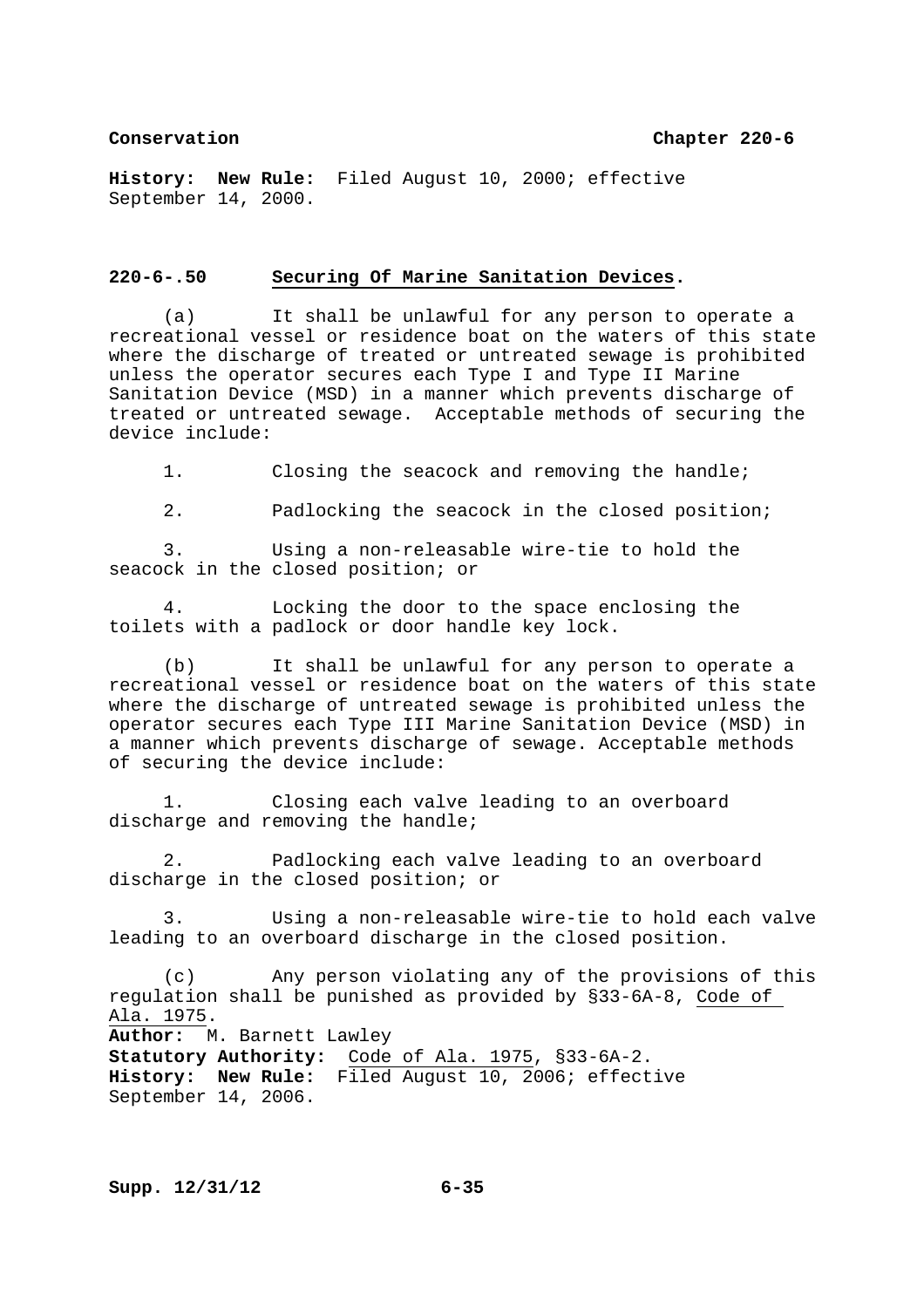**PENALTY:** As provided by Code of Ala. 1975, §33-6A-8.

### **220-6-.52 Prohibition Of Certain Lights.**

 (a) No vessel equipped with a flashing, rotating, or oscillating blue light may be operated on the waters of this state except lawfully authorized law enforcement vessels.

 (b) Any person violating any of the provisions of this regulation shall be punished as provided by §33-5-62, Code of Ala. 1975.

**Author:** M. Barnett Lawley

**Statutory Authority:** Code of Ala. 1975, §33-5-62. **History: New Rule:** Filed August 10, 2006; effective September 14, 2006.

**PENALTY:** As provided by Code of Ala. 1975, §33-5-62.

## **220-6-.53 Refusal To Submit To Inspection.**

 (a) Section 33-5-11, Code of Ala. 1975, requires a certificate of registration to be available at all times for inspection on the vessel for which issued whenever the vessel is in operation. Section 33-5-22, Code of Ala. 1975, requires every vessel while being operated on the waters of this state to be equipped with the reasonable safety devices and lights as may be required under regulations promulgated by the Commissioner of Conservation and Natural Resources. Section 33-5-52, Code of Ala. 1975, requires persons, except those specifically exempted by statutory enactment, to procure a boater safety certification before operating a motorized vessel upon the waters of this state. Section 33-6A-8, Code of Ala. 1975, permits the inspection of recreational vessels or residence boats for compliance with Sections 33-6A-1 through 9, Code of Ala. 1975, and department rules promulgated thereunder at any time if there is probable cause to believe that a violation has occurred.

 (b) Any person who refuses to allow inspection of the certificate of registration or boater safety certification described above, or who refuses to allow inspection of a vessel for the purposes of determining compliance with the reasonable safety devices and lights requirement described above, shall be in violation of this regulation and shall be punished as provided by §33-5-62, Code of Ala. 1975.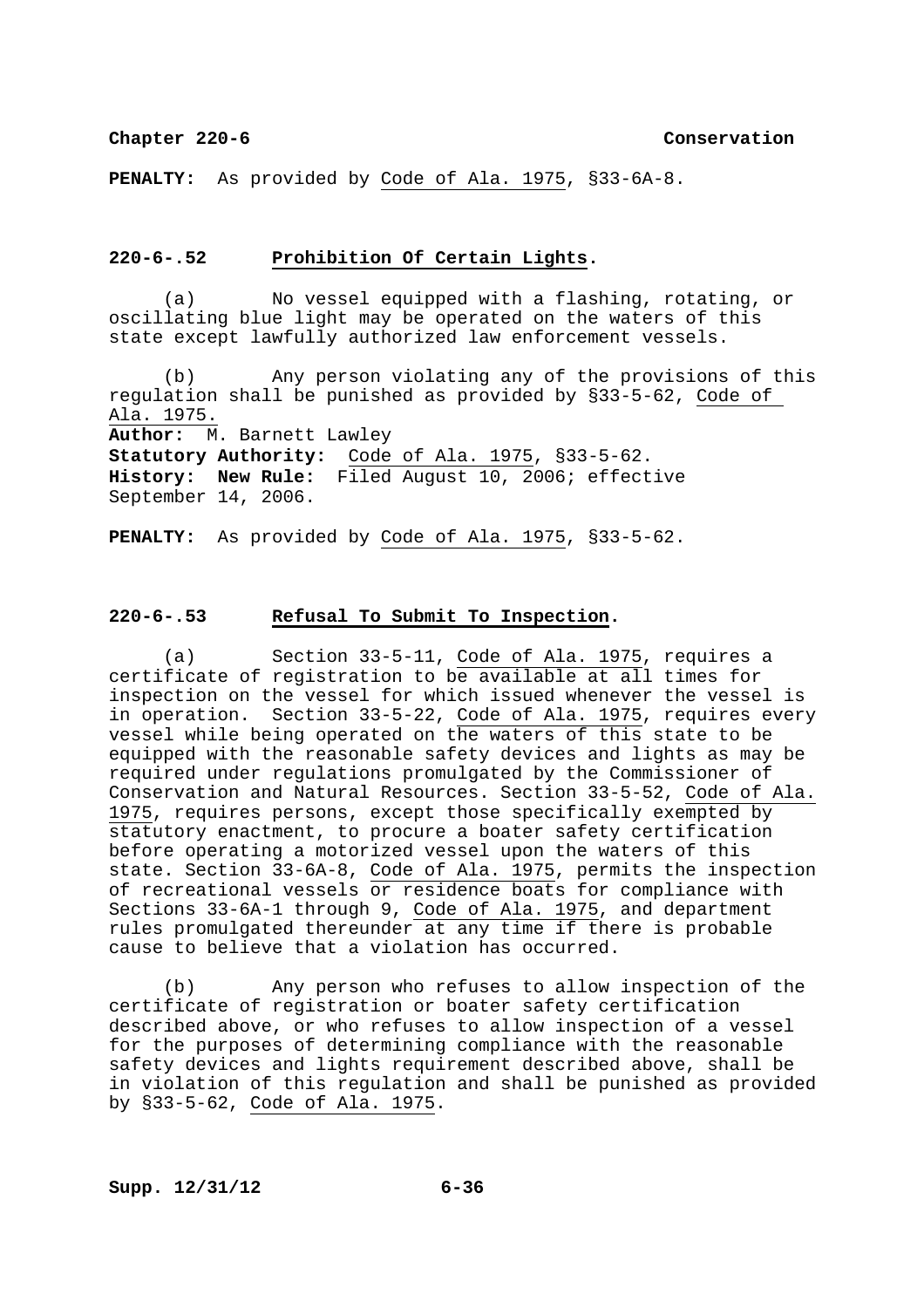(c) Any person who refuses to allow the inspection of a vessel or residence boat for determining compliance with Sections  $33-6A-1$  through 9, Code of Ala. 1975, and department rules promulgated thereunder described above, shall be in violation of this regulation and shall be punished as provided by §33-6A-8, Code of Ala. 1975. **Author:** M. Barnett Lawley

**Statutory Authority:** Code of Ala. 1975, §§33-5-62, 33-6A-2. **History: New Rule:** Filed August 10, 2006; effective September 14, 2006.

**PENALTY:** As provided by Code of Ala. 1975, §§33-5-62, 33-6A-8.

# **220-6-.54 Bird Island/Walker Island Vessel Restriction.**

 (a) It shall be unlawful to operate a motorized vessel in the area designated by a series of signs erected adjacent to Bird Island and adjacent to Walker Island in the Perdido Pass/Bayou St. John area of Baldwin County. Vessels utilizing this area must either be paddled or push poled.

 (b) Any person violating any of the provisions of this regulation shall be punished as provided by §33-5-62, Code of Ala. 1975. **Author:** M. Barnett Lawley **Statutory Authority:** Code of Ala. 1975, §33-5-62. **History: New Rule:** Filed May 13, 2009; effective June 17, 2009.

**PENALTY:** As provided by Code of Ala. 1975, §§33-5-62, 33-6A-8.

### **220-6-.55 Lake Permit Regulation.**

 (a) This regulation is adopted to comply with the provisions of Act 2006-398, Acts of Alabama and §33-6A-3.1, Code of Ala. 1975. The act requires the Department of Conservation and Natural Resources to adopt rules authorizing the use of vessels otherwise prohibited by the act in the following circumstances:

(1) Vessels needed for use on a temporary basis;

 (2) Houseboats [defined in the act as either (a)"residence boats", defined in Section 33-6A-1(6) as "any structure used primarily for habitation located on any waters in the state, floating or supported totally or partially on pilings"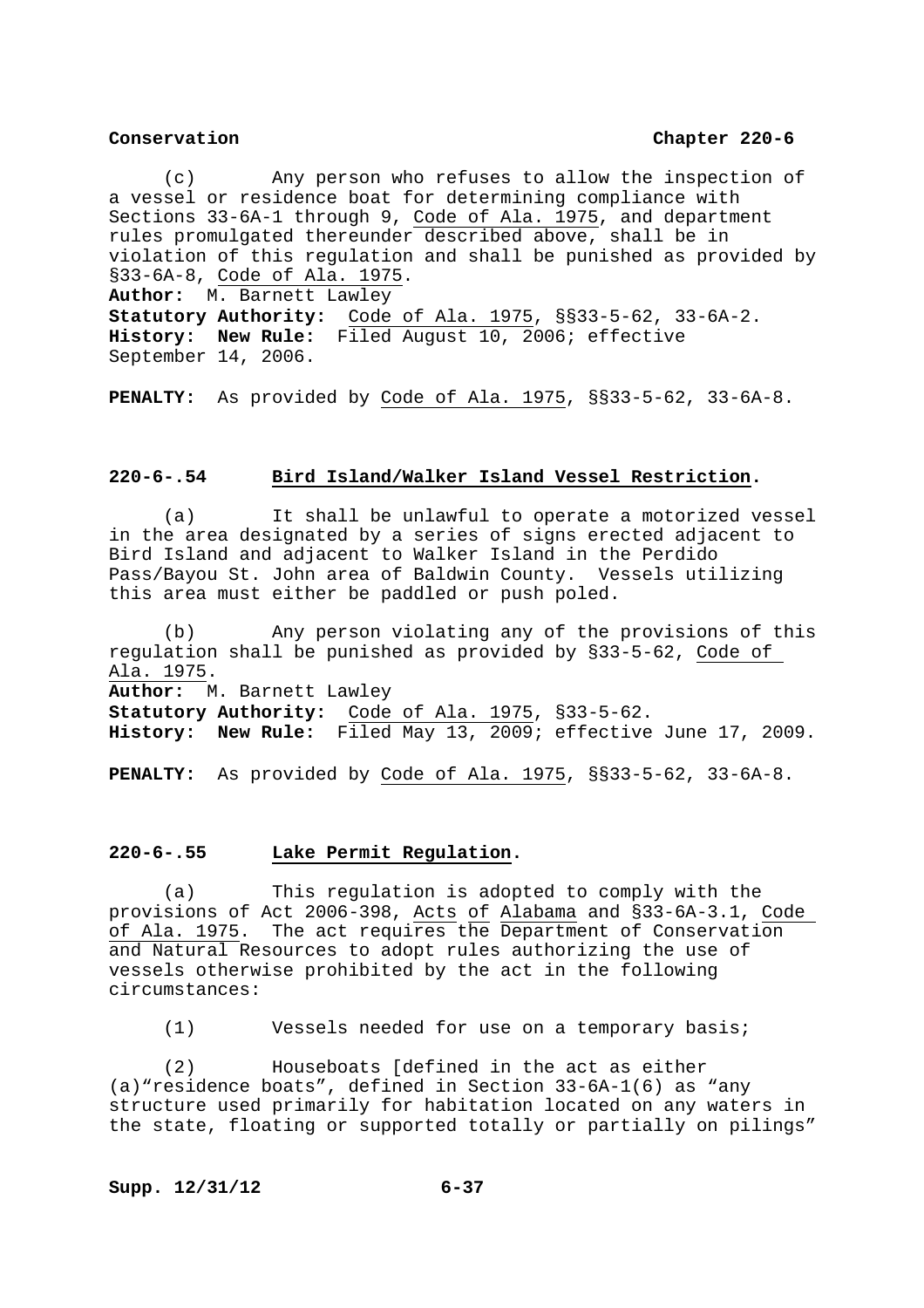or (b) recreational vessels that constitute a fully equipped dwelling similar in content to a mobile home, with a marine sanitation device, galley, and sleeping quarters)] that were licensed and in use on July 1, 2006, provided, that they meet all applicable standards for sewage discharges, are moored at a marina or other facility with a certified pump-out station or other approved means of sewage disposal, and are inspected annually; or

 (3) Boats exceeding 30 feet 6 inches in length [not to include any boat covered by subdivision (2) of subsection (a) of the act] that was licensed and in use or that was on site and available for sale at a marina located on one of the lakes referenced in subsection (a) of the act on July 1, 2006.

 (b) The owner of a vessel that may be permitted must submit an application that can be obtained from the Marine Police Division along with the appropriate fee to the Marine Police Division Headquarters. Except as otherwise provided herein for those vessels referred to in (a)(1) above, to meet requirements for approval, the owner must submit: (1) proof that the vessel was in compliance with the boat registration laws of the State of Alabama on or after July 1, 2003 but not later than July 1, 2006, and that the vessel was placed in the water of the particular lake, or was in storage at or adjacent to the particular lake, at some point on or after July 1, 2003 but not later than July 1, 2006; OR (2) [Applicable to boats referred to in (a)(3) above only] proof that the boat was on site and available for sale at a marina located on one of the subject lakes on July 1, 2006. Proof can be in the form of previous registration certificates, marine rental agreements, dealer invoices, past MSD inspections, or other proof that can be authenticated. Once originally approved, two stickers bearing lake-specific markings and a permit will be mailed to the applicant. The permit shall expire on December 31 each year and must be renewed annually by the vessel owner by mailing in the appropriate fee and an application for an approved vessel that can be obtained from the Marine Police Division. An approved vessel will not have to replace the decal each year but must obtain a valid permit. A valid permit must be onboard any vessel that is required to be permitted and such permit must be readily available for inspection.

 (c) Act 2006-398, Acts of Alabama and §33-6A-3.1, Code of Ala. 1975, state that "recreational vessels greater than 26 feet 11 inches in length and rated by the manufacturer for or capable of a top speed in excess of 60 miles an hour shall be prohibited."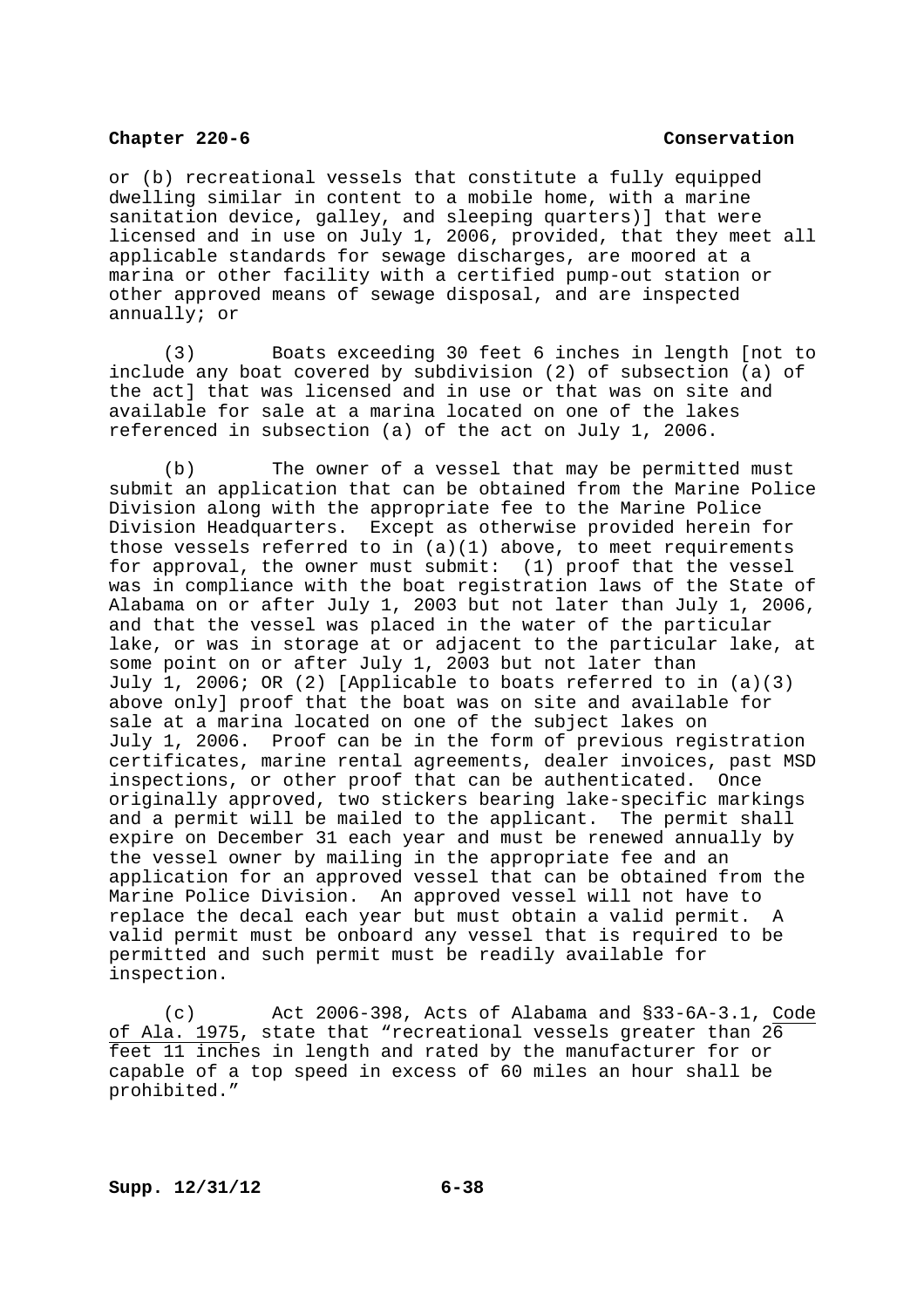(1) Any vessel greater than 26 feet 11 inches in length referenced by this act that is witnessed by an enforcement officer to be exceeding 60 miles an hour shall be on the first offense issued a warning for being illegally operating on the lake and must not operate upon the lake until such time that the boat owner is able to provide written proof to the Marine Police Division that the vessel has been altered so that such vessel is incapable of a top speed in excess of 60 miles per hour. Such written proof must be notarized and signed by a manufacturer certified marine mechanic or technician, currently certified, stating what modifications were made to the vessel and that such modifications will make the vessel permanently incapable of exceeding 60 miles an hour. If written proof of modifications of the vessel (to assure that the vessel is permanently incapable of exceeding 60 miles per hour) is not received within 90-days of the date of warning, such vessel shall be considered in violation of Act 2006-398, Acts of Alabama and §33-6A-3.1, Code of Ala. 1975.

 (2) Any vessel that has received a written warning and provided documentation that the vessel has been altered to make the vessel permanently incapable of exceeding 60 miles an hour that is witnessed by an enforcement officer to be exceeding 60 miles an hour shall be considered in violation of Act 2006-398, Acts of Alabama and §33-6A-3.1, Code of Ala. 1975.

 (3) Any vessel which is otherwise determined to be rated by the manufacturer for or capable of a top speed in excess of 60 miles an hour shall be considered in violation of Act 2006-398, Acts of Alabama and §33-6A-3.1, Code of Ala. 1975.

 (d) **Definitions of Certain Terms:** For the purposes of the administration and enforcement of Act 2006-398, Acts of Alabama and §33-6A-3.1, Code of Ala. 1975, the following terms shall be defined as follows:

 (1) "**Licensed on the effective date of this section"** - Vessels complying with the boat registration laws of the State of Alabama on or after July 1, 2003 but not later than July 1, 2006.

 (2) **"In use on the effective date of this section"** – The vessel was placed in the water of the particular lake, or was in storage at or adjacent to the particular lake, at some point on or after July 1, 2003 but not later than July 1, 2006.

 (3) **"Recreational vessel that constitutes a fully equipped dwelling similar in content to a mobile home"**– A recreational vessel that has at least one dedicated sleeping area similar to that sleeping area in a mobile home, has a galley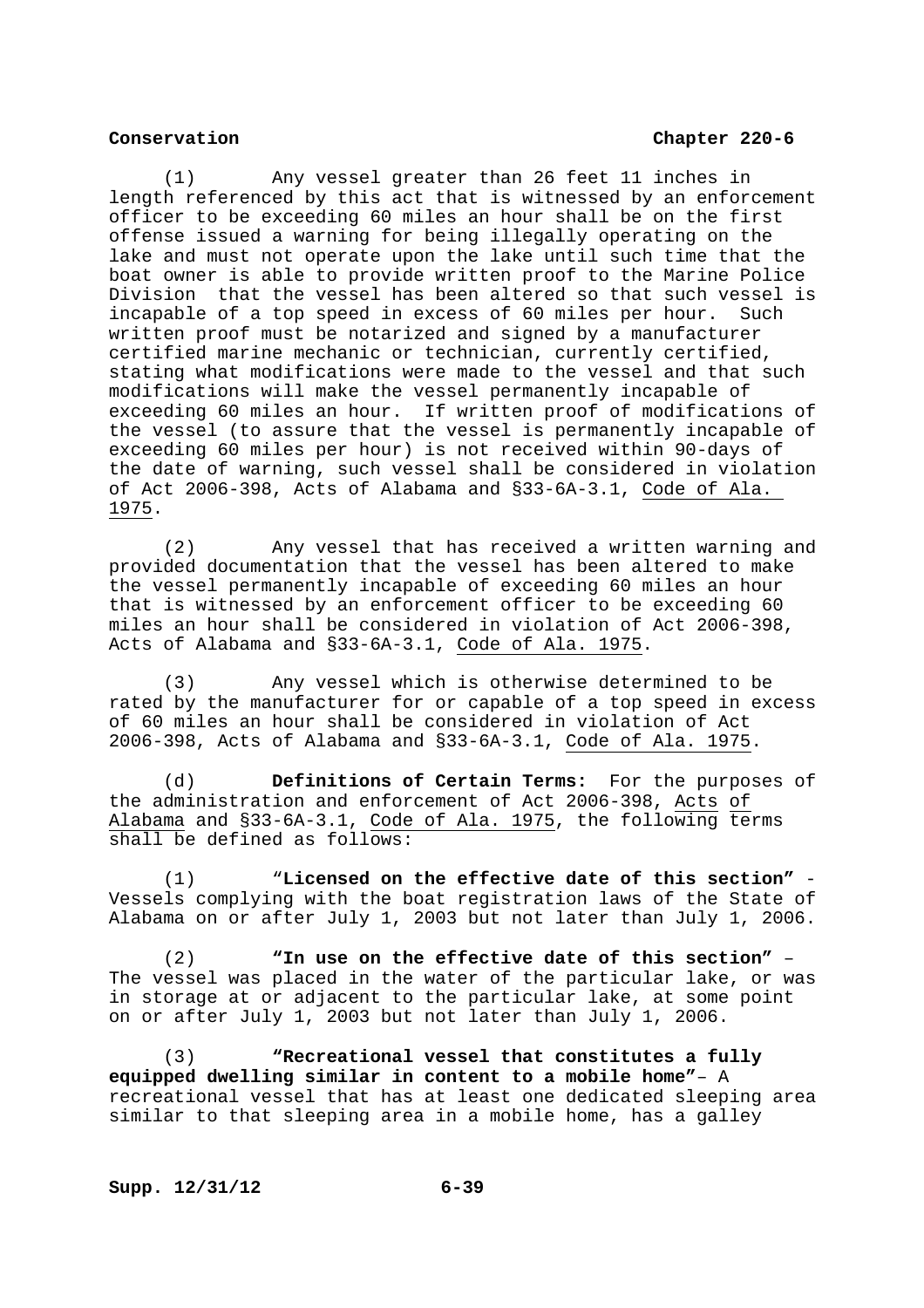(which shall include a stove, refrigerator, and a sink), and has a marine sanitation device. Cuddy cabin boats are specifically excluded from this definition.

 (e) **Permits for Vessels on Lake Harris (Lake Wedowee), Lake Martin, and Weiss Lake.** Permits shall be issued on a "per lake" basis**.** Permits shall be issued on or about January 1, 2009, or as soon as reasonably practical thereafter. The cost of each annual permit shall be \$45.00. The cost for temporary permits shall be \$10.00 per day. Permits for vessels may be transferred from one vessel owner to another for a permit transfer fee of \$25.00. [Informational Note: Marine Sanitation Inspections required under §33-6A-6, Code of Ala. 1975, are conducted at no additional charge until October 1, 2008.] All vessels required to be permitted must have such permit on board the vessel prior to operation on or after March 1, 2009.

(f) **Method of Measurement of Length –** For the purposes of the administration and enforcement of Act 2006-398, Acts of Alabama and §33-6A-3.1, Code of Ala. 1975, the length of vessels shall be determined by measuring the straight line distance from the bow to the lowest part of the transom, excluding bowsprits, outboard motor brackets, rudders, or other attachments, and excluding any swim platforms whether molded into the hull construction or otherwise. Notwithstanding the foregoing, the length of the vessel as shown on the current vessel registration shall be prima facie evidence of the length of the vessel for the purposes of the administration and enforcement of Act 2006-398, Acts of Alabama and §33-6A-3.1, Code of Ala. 1975.

 (g) **Determination of Temporary Need for Vessel Use** – Determinations for any temporary need for use of vessels otherwise prohibited by the act shall be made on a case-by-case basis by the Commissioner of Conservation and Natural Resources, after receipt of written applications detailing the particular need and the nature and length of the proposed use of the vessel.

 (h) **Advisory Opinions Regarding Compliance** – Persons with uncertainty as to compliance with the provisions of this regulation and/or with Act 2006-398, Acts of Alabama and §33-6A-3.1, Code of Ala. 1975, may obtain written advisory opinions from the Commissioner of Conservation and Natural Resources.

 (i) The penalty for the violation of any provisions of this regulation shall be as provided by Section 33-6A-8, Code of Ala. 1975. **Author:** M. Barnett Lawley **Statutory Authority:** Code of Ala. 1975, §33-6A-3.1.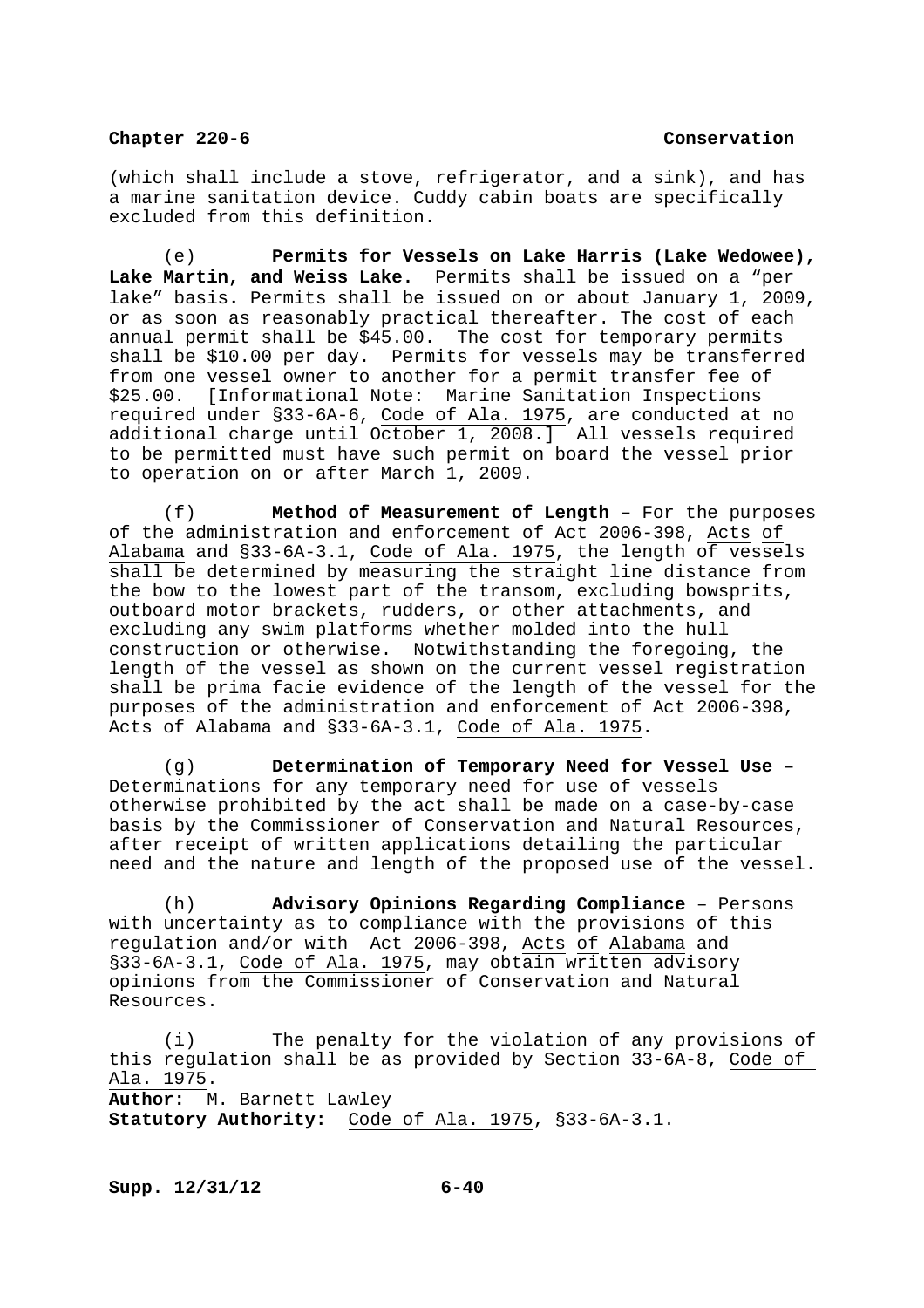**History: New Rule:** Filed May 22, 2007; effective June 26, 2007. **Amended:** Filed July 25, 2008; effective August 29, 2008. **Amended:** Filed May 13, 2009; effective June 17, 2009.

**220-6-.59 Closure To Vessels And Watercraft – Portion Of Gulf Waters Adjacent To Certain Pier.** Effective immediately, unless otherwise authorized by the Department of Conservation and Natural Resources, and until further official notification by the Commissioner of Conservation and Natural Resources, the following waters shall be closed to the operation of all vessels and watercraft: Those waters of the Gulf of Mexico within a distance of 100 yards of any saltwater fishing pier operated by the State of Alabama, Department of Conservation and Natural Resources, or its authorized agent.

Any person violating any of the provisions of this regulation shall be punished as provided by Code of Ala. 1975, §33-5-62. **Author:** M. Barnett Lawley **Statutory Authority:** Code of Ala. 1975, §33-5-62. **History: New Rule:** Filed April 23, 2008; effective May 28, 2008. **Amended:** Filed December 4, 2009; effective January 8, 2010.

# **220-6-.60 Disposal Of Trash, Garbage, Or Plastics From A Vessel.**

 (1) It shall be unlawful for any person to do or attempt any of the following from a vessel: to discharge overboard, or place in or upon the waters of the state, any trash, garbage, or plastics. Such items must be taken to shore and legally disposed of on land.

 (2) All vessels shall have on board a container or storage compartment for the proper disposal of trash, garbage, or plastics. Such container or storage compartment shall assure that such waste, trash or plastics cannot be inadvertently blown overboard.

 (3) All vessels shall have a container or bag that is appropriate for moving trash, garbage or plastics to shore for legal disposal.

**Author:** M. Barnett Lawley

**Statutory Authority:** Code of Ala. 1975, §33-5-62. **History: New Rule:** Filed May 14, 2010; effective June 18, 2010.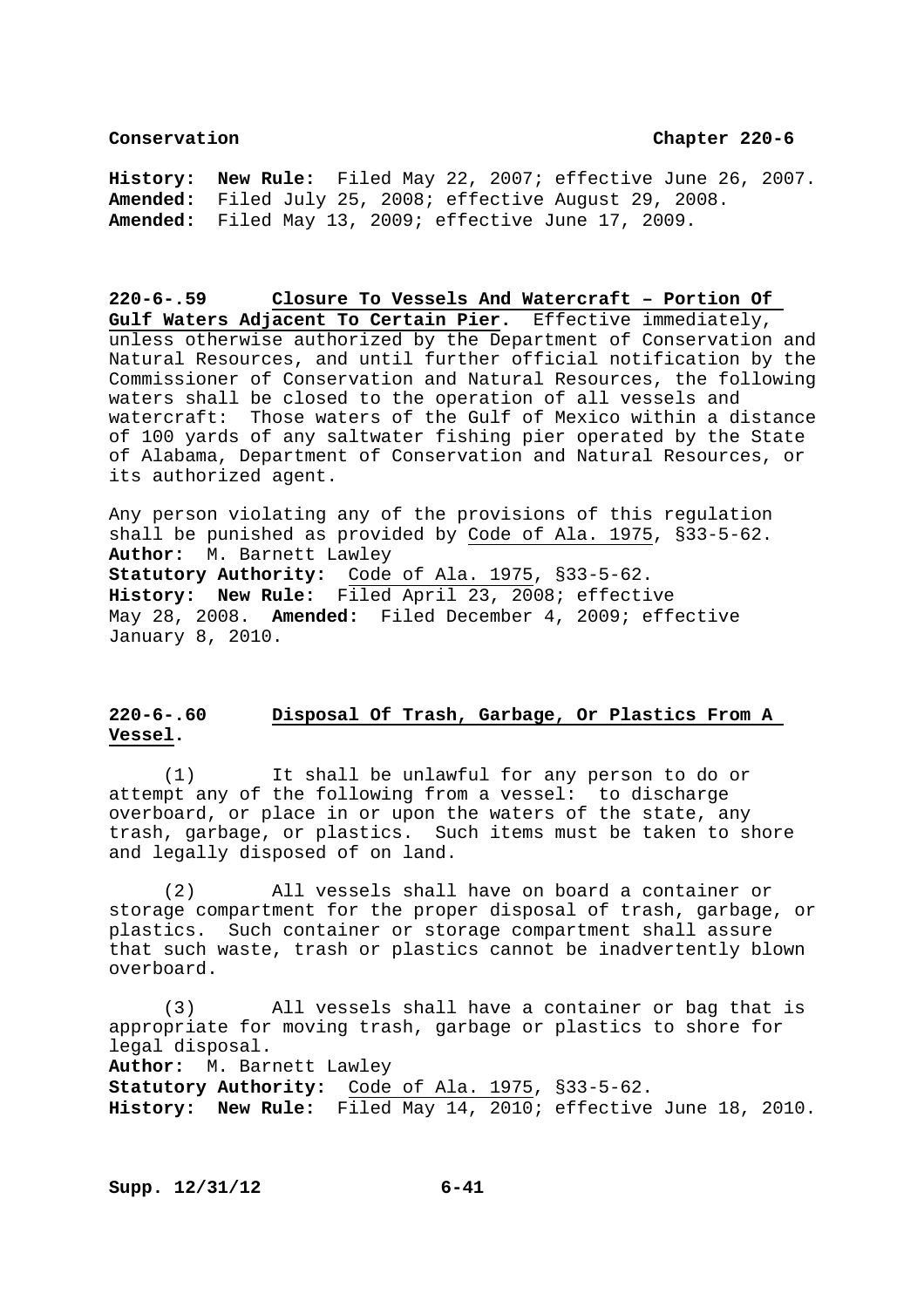# **220-6-.61 Marine Sanitation Device (MSD) Inspections And Appointment Of Special Agents.**

(1) Effective October  $1^{st}$ , 2008, the Department of Conservation and Natural Resources will designate special agents to conduct annual inspections on those vessels and residence boats required to be inspected by §33-6A-6, Code of Ala. 1975. These special agents will be required to have the following credentials as recognized by the ADCNR:

 (a) The special agent must possess a Federal Tax Identification Number/EIN.

 (b) The special agent must possess the applicable business licenses required by the county and/or municipality where they are headquartered.

 (c) The special agent must be bonded for a minimum of \$10,000 indemnity.

 (d) The special agent must receive initial training designated or provided by the Marine Police Division of the Department of Conservation and Natural Resources for the proper recognition and technical understanding of marine sanitation devices, to be followed by periodic refresher certification as outlined by Marine Police Division policy.

 (e) The special agent must contractually agree to abide by all policies and procedures established by the Marine Police Division.

 (2) The Marine Police Division will provide inspection forms and decals to the special agent for conducting the inspections.

 (a) All forms and fees required in this regulation must be filed with the Marine Police Division by the  $10^{th}$  day of the following month. The forms must include the following and any other information specified by the Director of the Marine Police Division:

 1. MSD permit applicant's name, physical address, and permit number issued;

- 2. special agent's signature;
- 3. vessel/residence boat owner or agent's signature;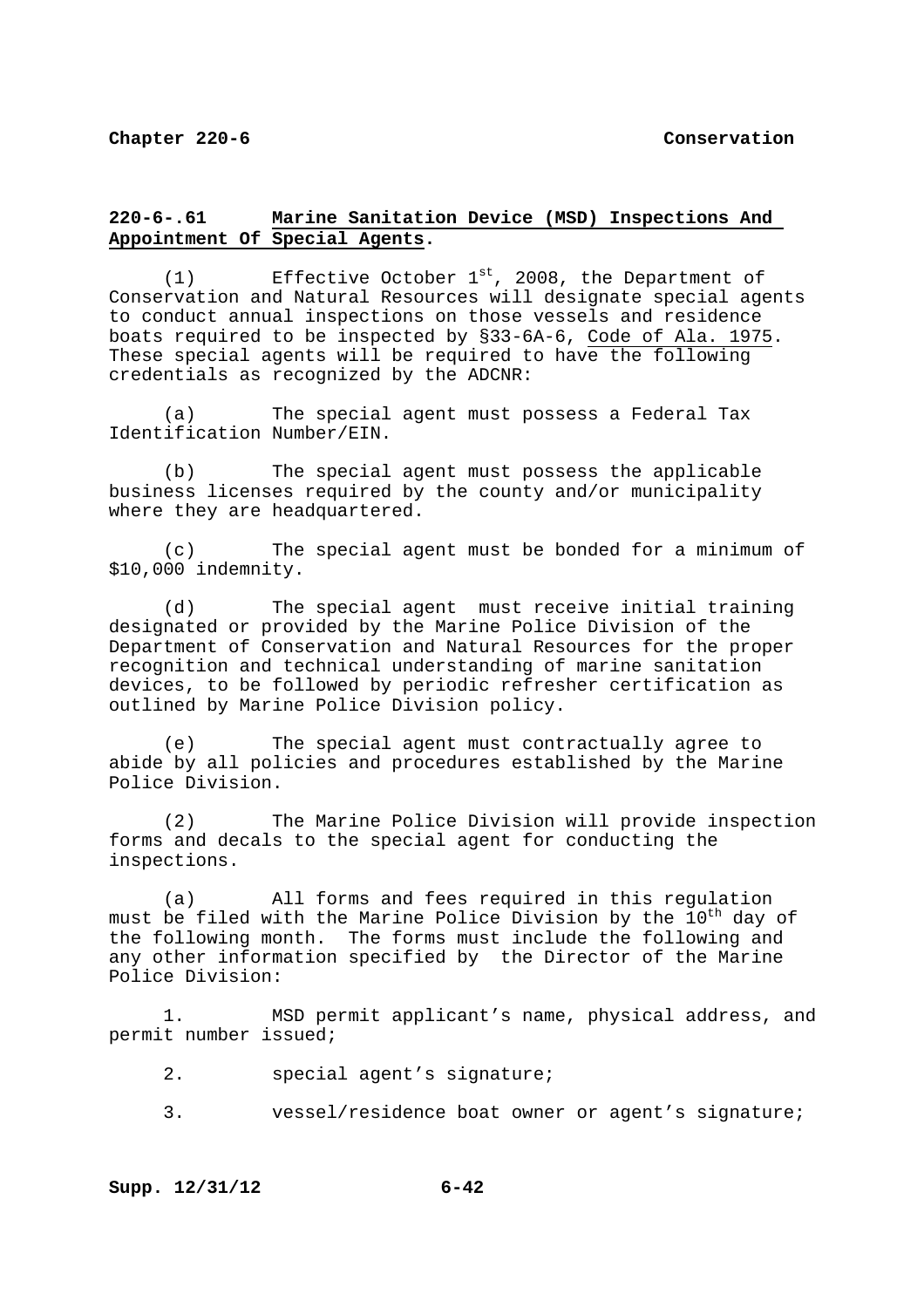4. vessel registration number or Federal documentation number;

- 5. date of inspection;
- 6. vessel/residence boat location;
- 7. boat name (if applicable);
- 8. type of device inspected;
- 9. decal number issued.

 (b) INSPECTION FEES FOR INSPECTIONS BY SPECIAL AGENTS: The annual inspection fee for inspections conducted by special agents will be \$10 per vessel, which amount shall be remitted by the special agent to the Marine Police Division as provided for herein. In addition, the special agent may charge up to a \$40 service fee per vessel (which amount may be retained by the special agent) so that the total price of the annual MSD inspection conducted by the special agent will not exceed \$50 maximum for the vessel/residence boat owner.

 (c) The Director of the Marine Police Division or other persons as designated for such purposes shall have the power and authority to inspect and examine the books, records, decals, ledgers, and any other paperwork or records of any type, relating to the special agent's inspections, at any reasonable time during regular business hours.

 (3) The Department of Conservation and Natural Resources may cancel the authorization of the special agent to conduct inspections at any time, when it, in its sole discretion, determines that such cancellation is in the best interest of the State. Upon such cancellation, the special agent shall immediately: (a)remit all amounts owed and (b) return all forms, records, books, and decals, to the Marine Police Division

 (4) INSPECTION FEES FOR INSPECTIONS BY ADCNR PERSONNEL: The annual inspection fee for inspections conducted by personnel of the Department of Conservation and Natural Resources will be \$50 per vessel. **Author:** M. Barnett Lawley **Statutory Authority:** Code of Ala. 1975, §33-6A-2. **History: New Rule:** Filed November 20, 2008; effective December 25, 2008.